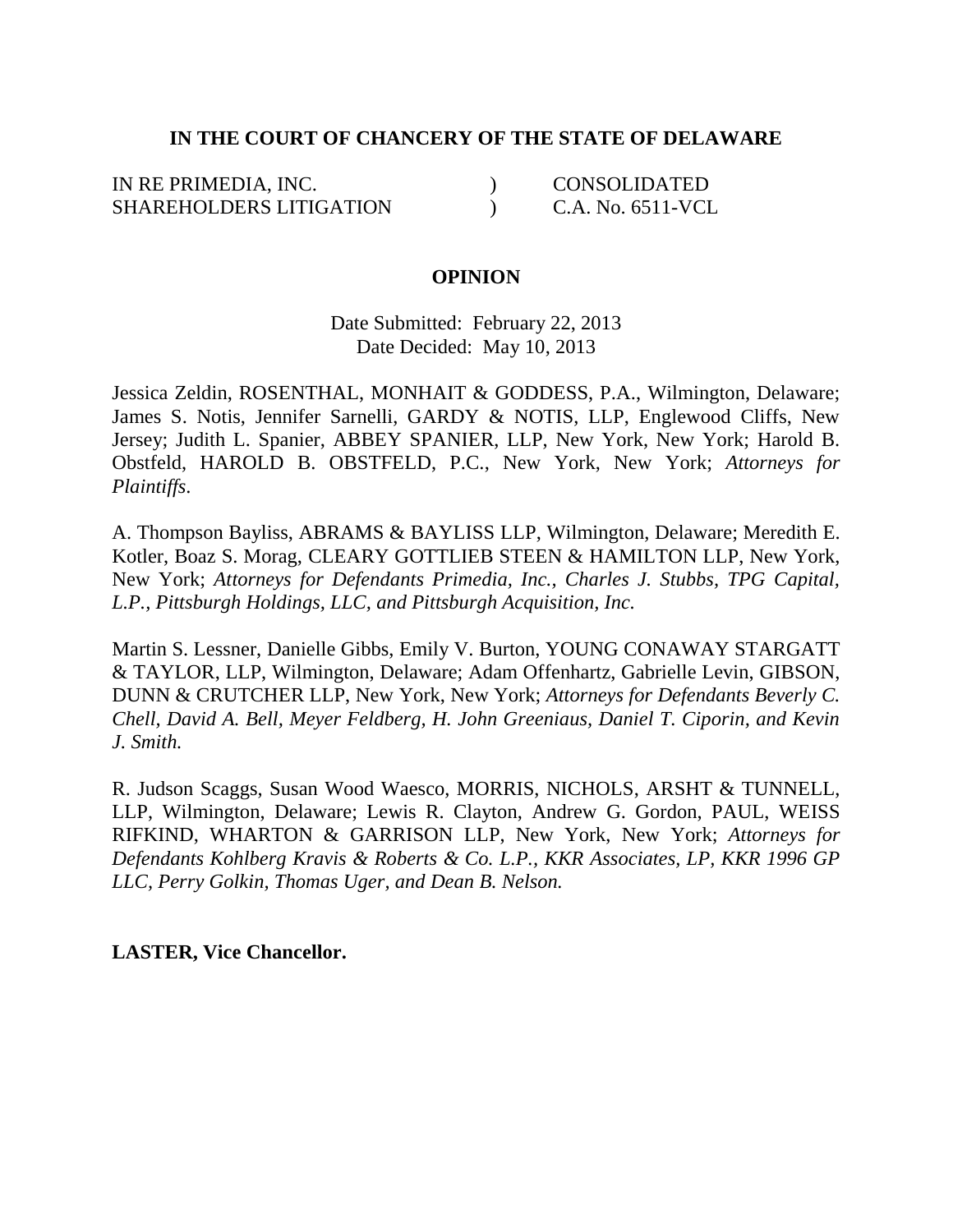On May 15, 2011, the board of directors of Primedia, Inc. ("Primedia" or the ―Company‖) adopted a resolution approving a merger agreement among the Company, TPG Capital, L.P. ("TPG"), and TPG's wholly owned acquisition subsidiaries (the "Merger Agreement"). Later that day, Primedia's majority stockholder, Kohlberg Kravis Roberts & Co. L.P. ("KKR"), approved the Merger Agreement by written consent. When the transaction closed on July 13, 2011, each share of Primedia common stock, including those held by KKR, was converted into the right to receive \$7.10 in cash (the "Merger").

At the time, Linda Kahn and a co-plaintiff were litigating a derivative action on Primedia's behalf (the "Derivative Action"). They alleged that KKR traded on inside information when it purchased shares of Primedia's preferred stock in 2002, and they sought disgorgement of KKR's profits under *Brophy v. Cities Service Co.*, 70 A.2d 5 (Del. Ch. 1949).

In this action (the "Class Action"), Kahn and her co-plaintiff allege that the terms of the Merger were unfair because the Primedia directors failed to obtain any value for the *Brophy* claim. They argue that the Merger conferred a special benefit on KKR, because KKR knew it was highly unlikely that any acquirer would pursue the *Brophy*  claim. Consequently, they say, the Merger must be reviewed for entire fairness. They also challenge a provision in the Merger Agreement that limited the Primedia board's ability to change its recommendation that stockholders vote in favor of the Merger.

The defendants have moved to dismiss the complaint for failure to state a claim on which relief can be granted. As to the entire fairness claim, the motion is denied. Under *Parnes v. Bally Entertainment Corp.*, 722 A.2d 1243 (Del. 1999), and *In re Massey*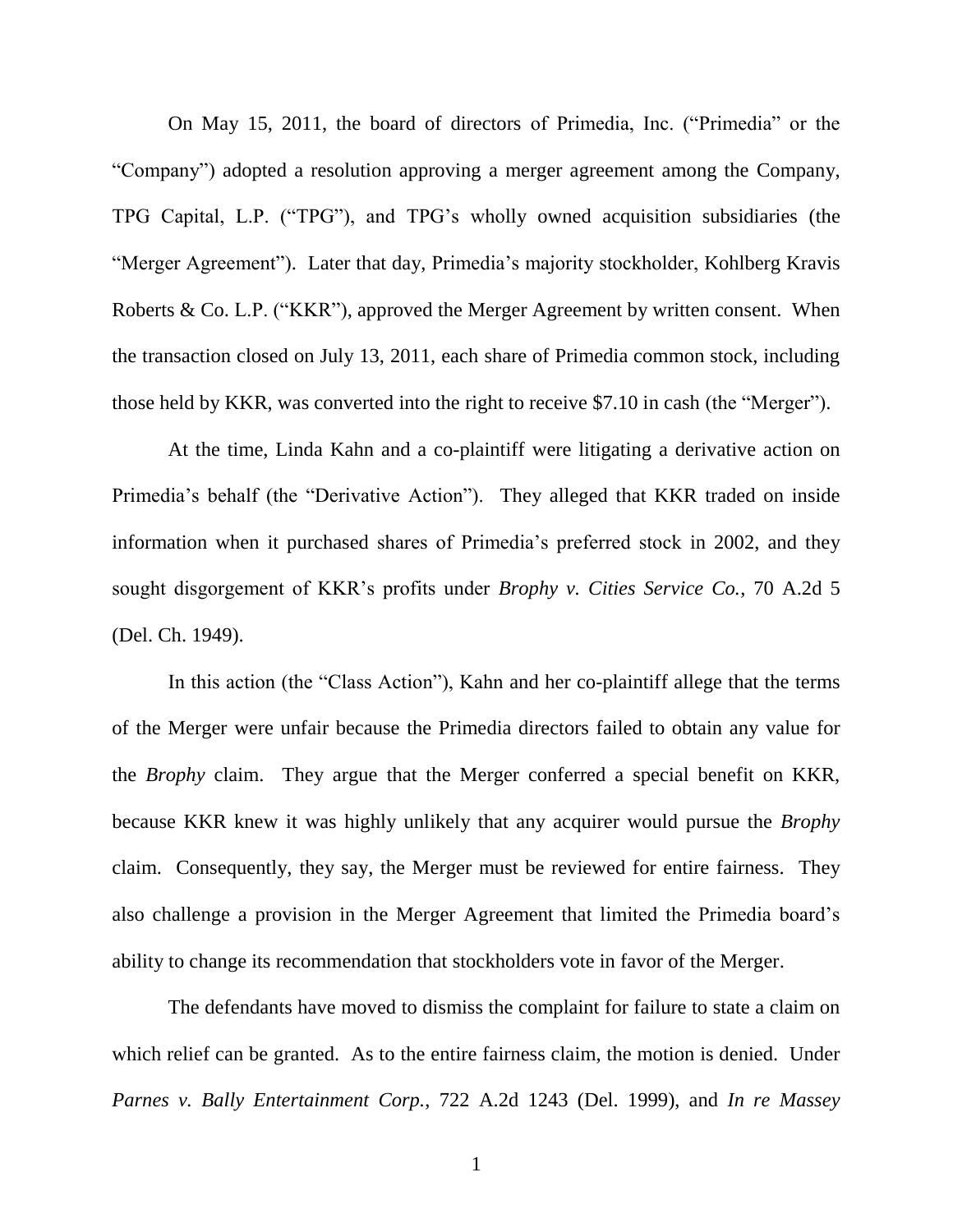*Energy Co.*, 2011 WL 2176479 (Del. Ch. May 31, 2011), the plaintiffs have standing to pursue the claim, and they have pled a reasonably conceivable theory. Otherwise, the motion is granted.

### **I. FACTUAL BACKGROUND**

The facts are drawn from the Consolidated Amended Class Action Complaint (the "Class Complaint" or "CC") and the documents it incorporates by reference, including the Company's filings with the Securities and Exchange Commission and the Third Amended and Consolidated Derivative Complaint (the "Derivative Complaint" or "DC"), which was the operative complaint at the time of the Merger. I have taken judicial notice of docketed items from the Derivative Action, including a motion to dismiss filed by a Special Litigation Committee formed by the Primedia board (the "SLC") and the SLC's February 19, 2008 report (the "SLC Report"). At this stage of the case, the Class Complaint's allegations are assumed to be true, and the plaintiffs receive the benefit of all reasonable inferences.

### **A. Primedia, KKR, And The Preferred Stock**

In the early 1990s, KKR backed defendant Beverly C. Chell and two other individuals in founding Primedia. Until the Merger, KKR was always Primedia's controlling stockholder. At the time of the Merger, two KKR affiliates—KKR Associates, LP and KKR GP 1996 LLC—served as the general partners for investment funds that owned approximately 58% of Primedia's outstanding common stock. For simplicity, I refer only to KKR. Consistent with its status as Primedia's controlling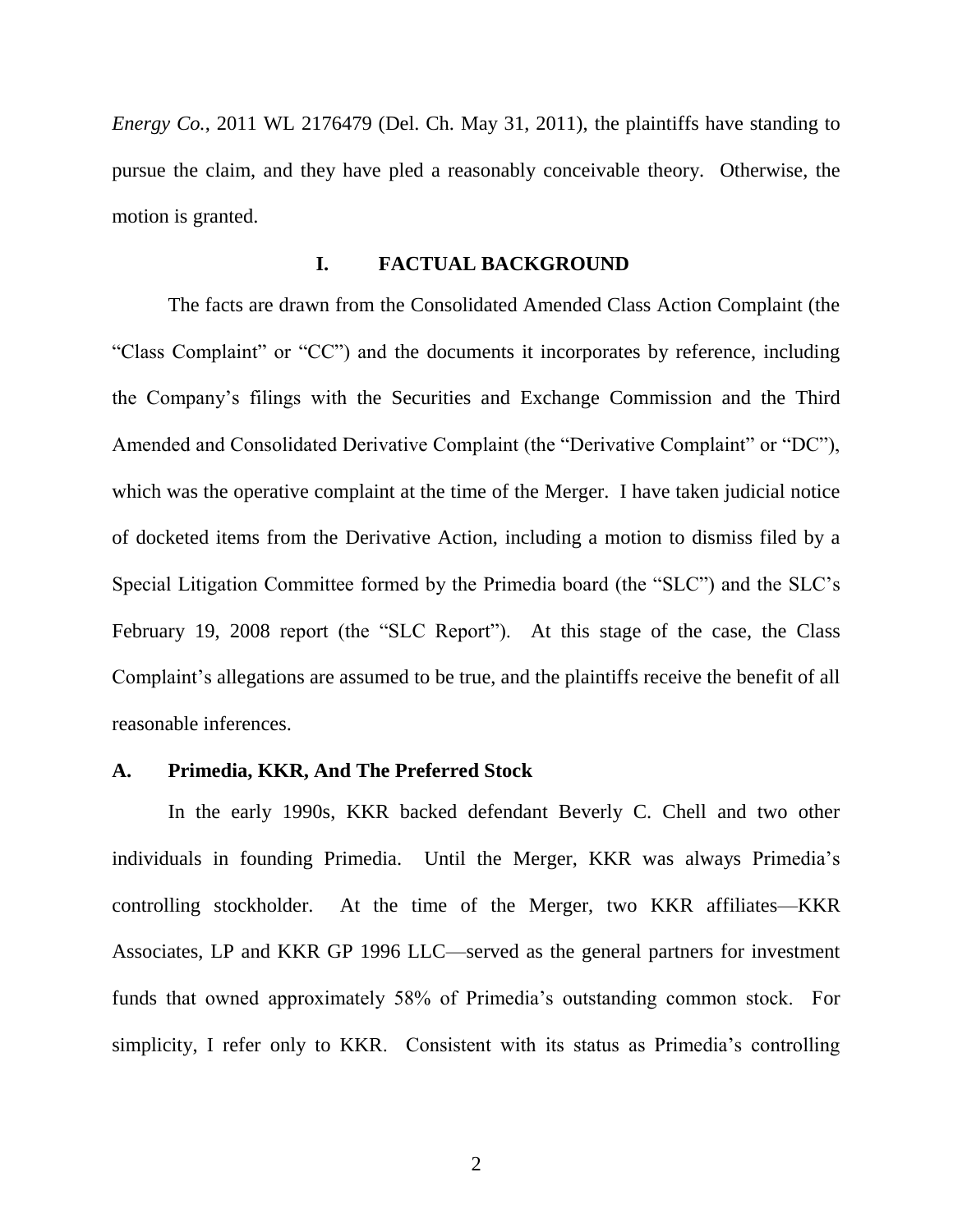stockholder, KKR always maintained a significant presence on the Primedia board, although the identity of KKR's representatives changed over time.

During the latter half of the 1990s, Primedia raised capital by issuing multiple series of preferred stock. Three series are pertinent to this case: the Series D Preferred, the Series F Preferred, and the Series H Preferred (collectively, the "Preferred Stock"). The terms of each series contemplated a period during which Primedia would have the option to redeem at a premium, followed by a date on which Primedia was obligated to redeem at a predetermined value. Each series paid annual cash dividends that accrued and were payable in arrears. Each series fixed the annual dividend at a specific amount or as a percentage of the liquidation preference. At the mandatory redemption date, the holders would receive the contractually required redemption payment plus all accumulated and unpaid dividends.

On August 21, 1996, Primedia issued two million shares of Series D Preferred, which carried a liquidation preference of \$100 per share and paid annual cash dividends equal to 10% of the liquidation preference. The optional redemption period began on February 1, 2001, but Primedia was obligated to pay an early redemption premium if the stock was redeemed prior to 2006. The mandatory redemption date was February 1, 2008.

On January 16, 1998, Primedia issued 1.25 million shares of Series F Preferred, which carried a liquidation preference of \$100 per share and paid annual cash dividends of \$9.20 per share. The optional redemption period began on November 1, 2002, but

3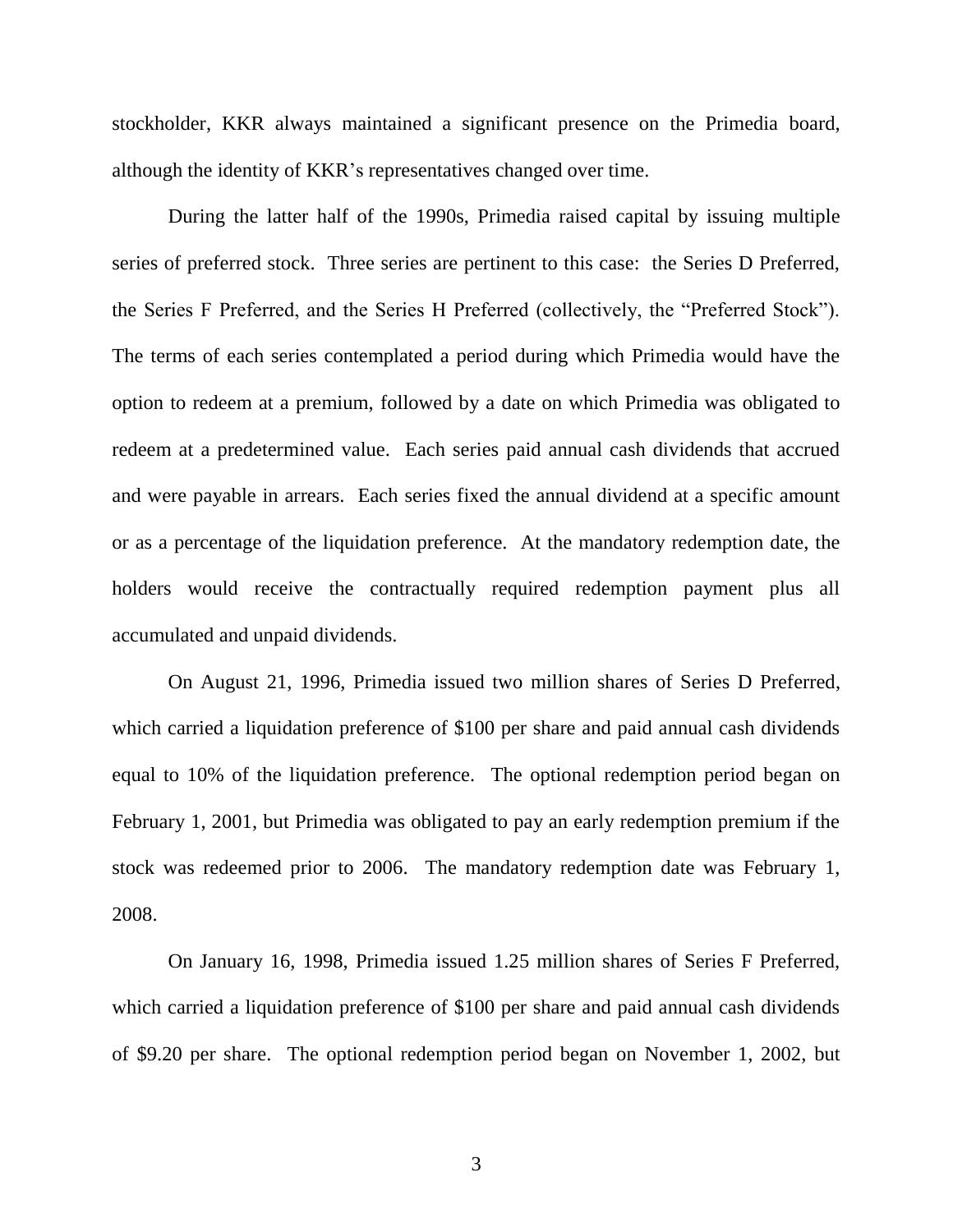Primedia was obligated to pay an early redemption premium if the stock was redeemed in 2002 or 2003. The mandatory redemption date was November 1, 2009.

On June 10, 1998, Primedia issued 2.5 million shares of Series H Preferred, which carried a liquidation preference of \$100 per share and paid annual cash dividends of \$8.625 per share. The optional redemption period began on April 1, 2003, but Primedia was obligated to pay an early redemption premium in 2003, 2004, or 2005. The mandatory redemption date was April 1, 2010.

The shares of Preferred Stock were registered under the Securities Act of 1933 and publicly traded. The annual dividends and mandatory redemption date gave the Preferred Stock an investment profile resembling a bond. As long as Primedia had sufficient funds legally available to make the mandatory redemption payment, the returns on the Preferred Stock could be calculated and then adjusted for the possibilities of non-payment or early redemption.

### **B. The Preferred Stock Exchange Program**

In April 2000, Primedia's stock closed at a high of \$29.25. But Primedia's value rested largely on its portfolio of internet-related media assets, and with the bursting of the technology bubble, Primedia's shares declined steadily. They reached the low twenties in May 2000, the low teens by February 2001, and the high single digits by September 2001. In March 2002, the stock traded between \$2 and \$4 per share. By July 2002, it had dipped below \$1. The Preferred Stock fell too and traded at a steep discount to face value. The Series D Preferred, for example, had a face value of \$100 per share plus accrued and unpaid dividends but traded in the \$20 to \$30 range. *See* DC ¶¶ 20-21.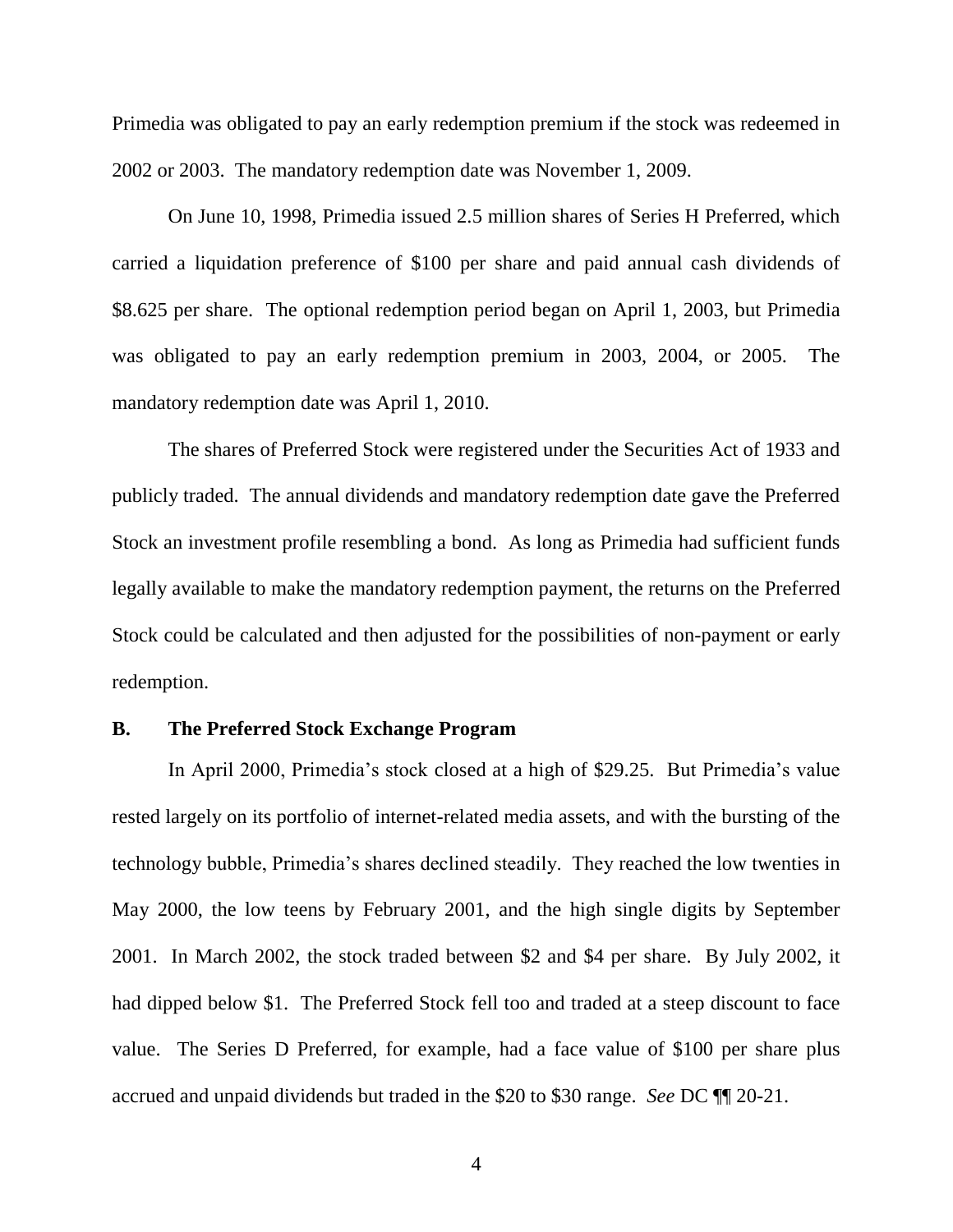During a board meeting on September 21, 2001, Primedia management gave a presentation entitled "Exchange of Preferred for Common." DC ¶ 24. Management anticipated that by issuing shares of common stock in exchange for up to \$100 million of Preferred Stock, Primedia could save up to \$9 million per year in dividends.

On December 19, 2001, the board authorized Primedia to use shares of common stock to repurchase up to \$100 million of Preferred Stock at 50-60% of its face value (the ―Exchange Program‖). Because the issuance of additional shares of common stock would dilute the existing common holders, the board decided that Primedia would not engage in exchanges at an effective stock price below \$5 per share. To derive the effective stock price, Primedia divided the face value of the Preferred Stock by the number of shares of common stock issued in exchange. For example, if Primedia common stock was trading at \$2 per share, and if a holder of Preferred Stock exchanged shares with a face value of \$1 million for 40 cents on the dollar, then Primedia issued 200,000 shares of common stock in exchange for the Preferred Stock. The effective stock price was derived by dividing the face value of the Preferred Stock (\$1,000,000) by the number of common shares issued (200,000), resulting in an effective price of \$5 per share.

The first exchanges began in March 2002. On April 8, Primedia issued a press release announcing the Exchange Program. The press release noted that Primedia was authorized to acquire Preferred Stock with a face value of up to \$100 million and that Primedia had acquired Preferred Stock with a face value of \$62 million as of that point.

5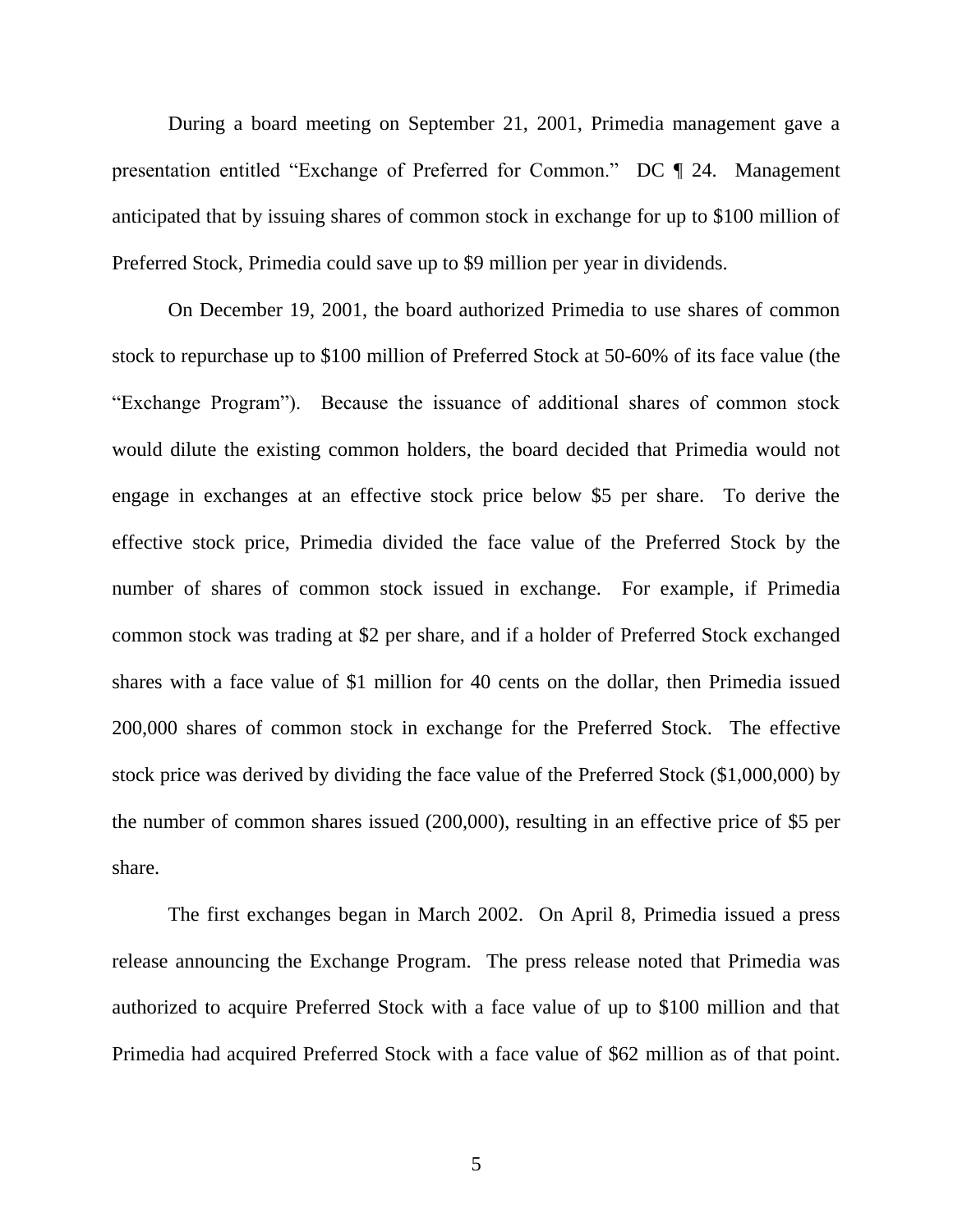The lowest effective common stock price in any transaction was \$5.16. On April 10, Primedia made a small exchange and continued making exchanges after that date.

On May 16, 2002, the board authorized exchanges for another \$100 million in face value of Preferred Stock. Exchanges continued through July 2002.

In total, between March and July 2002, Primedia acquired shares of Series D Preferred with a face value of \$23 million, shares of Series F Preferred with a face value of \$22.7 million, and shares of Series H Preferred with a face value of \$29.8 million. *See* DC ¶ 28. In exchange, Primedia issued 14.4 million shares of common stock.

### **C. KKR Considers Buying Preferred Stock For Itself.**

In early 2002, KKR had four representatives on the Primedia board: Henry R. Kravis, George R. Roberts, Perry Golkin, and Joseph Y. Bae. A fifth member of the board, Dean B. Nelson, was the CEO of a consulting company that provided services exclusively to  $KKR.$ <sup>1</sup>

On May 21, 2002, five days after the May 16 meeting at which the Primedia board authorized additional purchases of Preferred Stock, Primedia directors Golkin and Bae co-authored a memo for KKR's Investment Committee and Portfolio Committee (the "May 21 Memo"). *See* CC ¶ 35; DC ¶ 29. Its purpose was to update the KKR committees "on Primedia's performance and revisit the topic of KKR purchasing a portion of Primedia's cash-pay preferred stock." CC  $\parallel$  35; DC  $\parallel$  29 (quoting May 21)

<sup>&</sup>lt;sup>1</sup> The Class Complaint and Primedia's public filings conflict over when Nelson joined the Board. Given the procedural posture, the facts are described as alleged in the Class Complaint.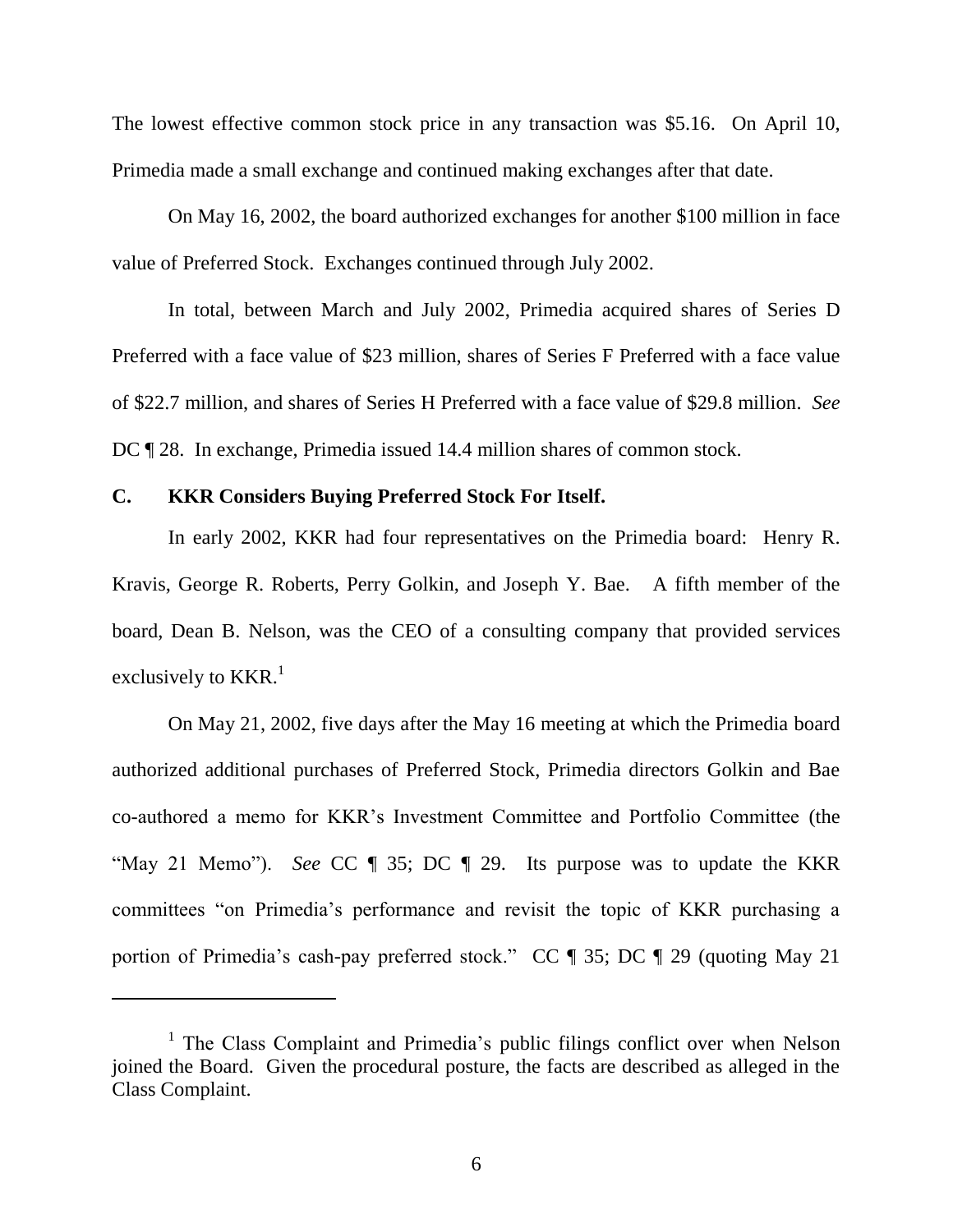Memo) (internal quotation marks omitted). Bae and Golkin told the SLC that KKR previously had discussed possible purchases as early as December 2001.

The May 21 Memo contained nonpublic information about Primedia's performance for both the second quarter of 2002 and the year as a whole. For the second quarter, the May 21 Memo reported that Primedia's EBITDA would be well ahead of publicly disclosed guidance and that the higher EBITDA numbers were nearly assured because of the volume of advertising already sold:

# **Q2 Estimates**

The Company provided 2nd quarter Street guidance for Reported EBITDA of \$58-\$60 million. The Budget calls for Reported and Cash EBITDA of \$66.3 million and \$66.1 million, respectively. At this point, most of the second quarter advertising has been sold (with the exception of some weekly publications) and the Company is confident it will meet or exceed Street Guidance.

DC ¶ 31 (quoting May 21 Memo) (internal quotation marks omitted). The May 21

Memo reported that Primedia management projected annual results well above the

publicly disclosed figures:

# **2002 Outlook**

The Company's Street guidance for 2002 Reported EBITDA remains at \$245-\$260 million (\$235-\$250 million on a Cash basis). This compares to the Company's budgeted Reported and Cash EBITDA of \$265 million and \$255 million, respectively.

In our recent meetings with the business units, we received a re-forecast for the year of Reported and Cash EBITDA of \$271 million and \$261 million, respectively, based on first quarter actuals and current business trends. While most business units (with the exception of Enthusiast/EMAP and Haas) have experienced softer market conditions than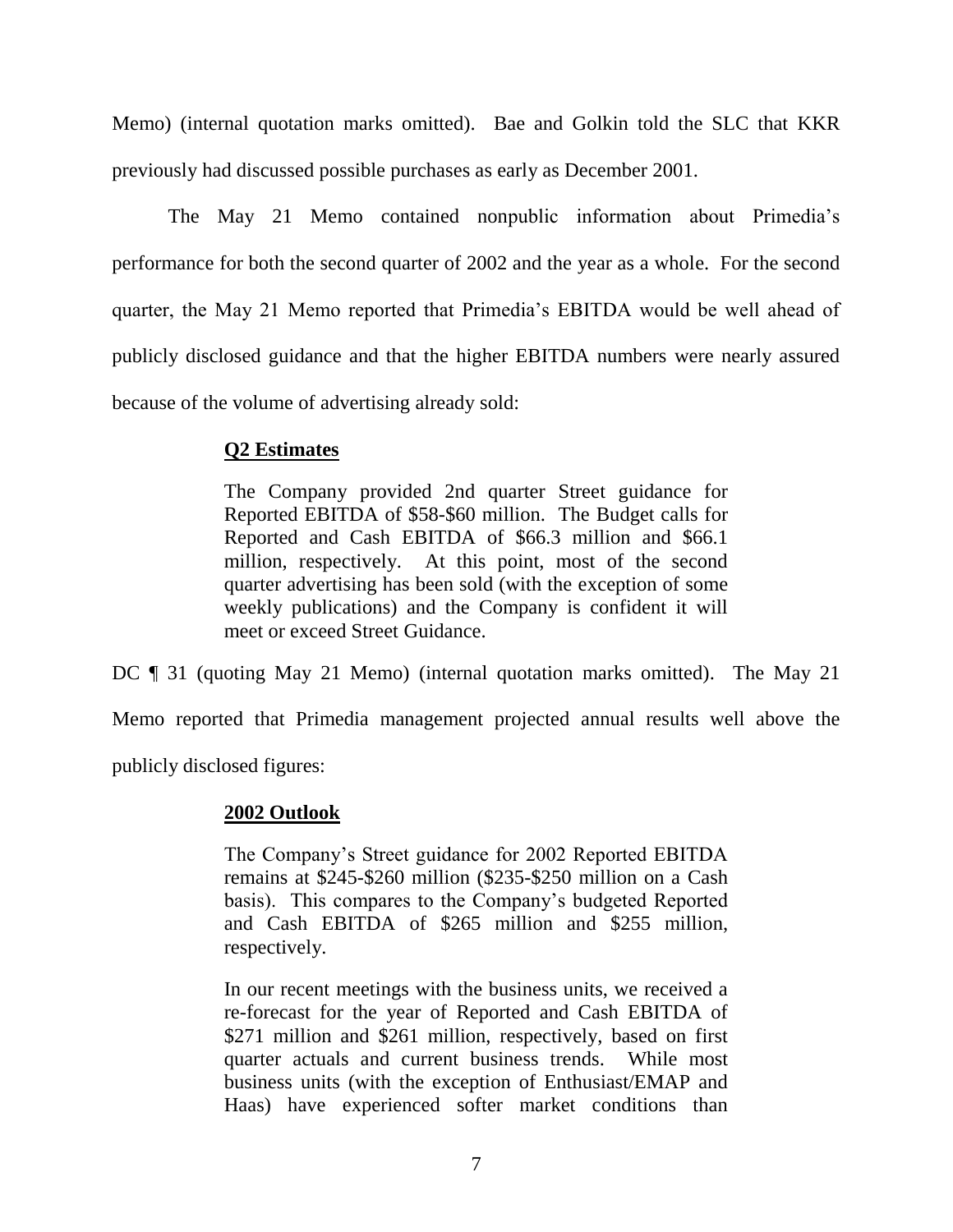originally anticipated, the Company's re-forecast is slightly above Budget primarily due to (1) identification and implementation of run-rate cost savings of approximately \$60 million (\$46 million in 2002), (2) a reversal of \$4 million of 2001 bonus accruals and (3) a lower estimate for divested EBITDA, which added \$7 million to the new estimates.

*Id.* **[1** 32 (quoting May 21 Memo) (internal quotation marks omitted). The authors of the

May 21 Memo concluded that "after our discussions with the business unit heads, we are

optimistic that the Company is on track to achieve its targeted cost reductions and deliver

its Street guidance of Cash EBITDA of \$235-\$250 million . . . . " *Id.* 

The authors of the May 21 Memo recommended that KKR purchase shares of

Preferred Stock at then-current market prices, before the market became aware of

Primedia's improving performance:

# **Preferred Stock Purchase**

On May  $8<sup>th</sup>$ , Moody's downgraded the Company's senior debt and preferred stock two notches to B3 and Ca, respectively one notch below S&P—as a consequence of Primedia not yet delivering on its divestiture goal of \$250 million. Both Moody's and S&P have Primedia on negative outlook. Although we do not find the Moody's downgrade to be particularly surprising given Primedia's leverage, we believe the downgrade will put downward pressure on the price of the Company's preferred stock. Two days after the downgrade, the Company swapped \$2 million par value of preferred stock at 48% of par value for common stock at \$2.52 (the equivalent of Primedia issuing stock at \$5.25 per share). To date, the Company has completed \$65 million par value of swaps at an average price of 60% of preferred par value for common stock at an average price of \$3.19 (the equivalent of Primedia issuing stock at \$5.28 per share).

Based on (1) our increased comfort level in the Company achieving Street guidance, (2) our optimism for the Company's future prospects and (3) the implications of the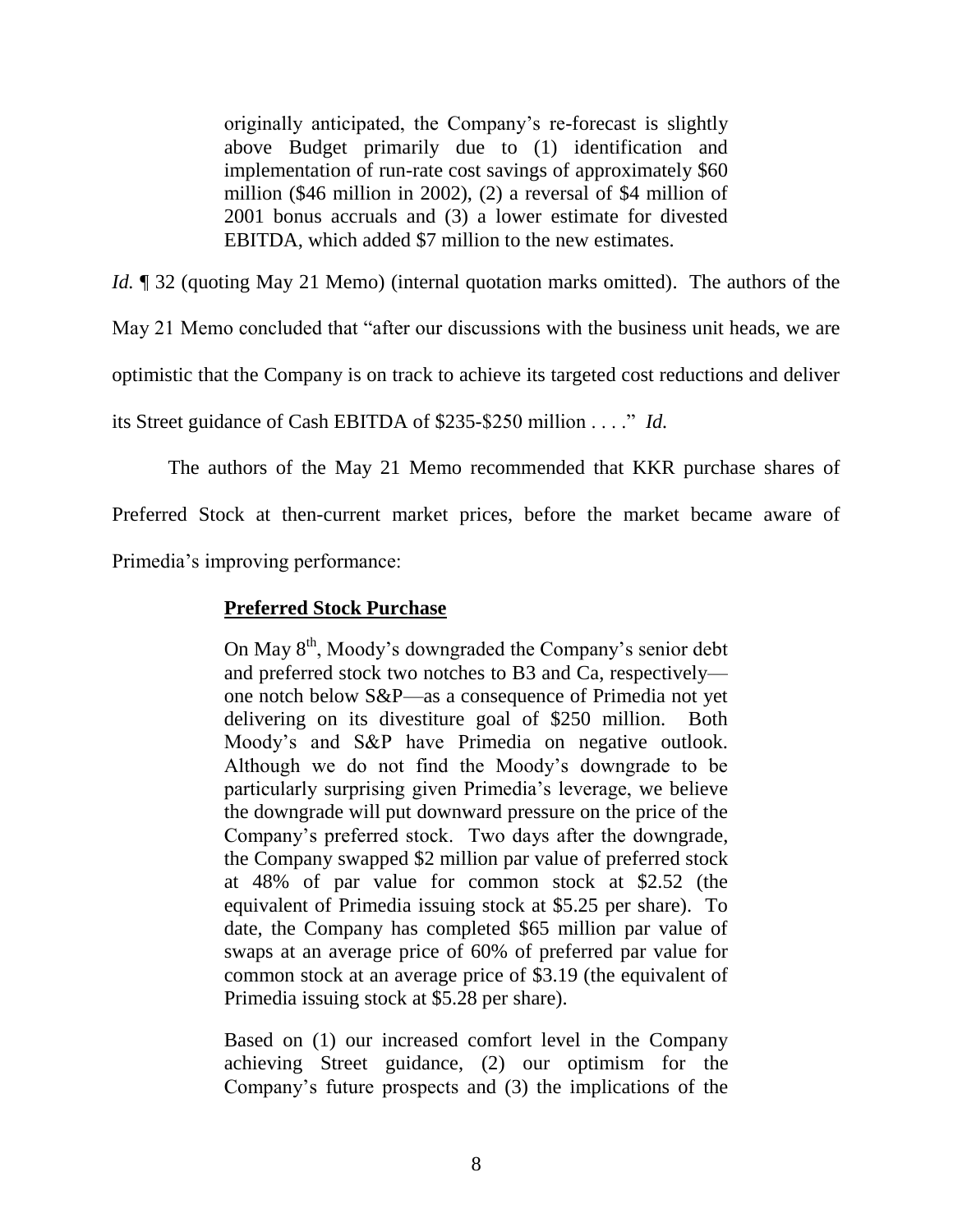Moody's downgrade on the preferred stock price, we continue to believe the Company's outstanding cash-pay preferred stock offers an attractive risk-reward investment opportunity for the 1996 Fund. Primedia currently has \$510 million of cash-pay preferred stock outstanding (three separate issues paying dividend of 8.625%-10.00%). We believe it may be possible to buy a sizeable position of the preferred for cash between 45%-55% of par value due to heightened investor concerns about the Company's financial performance, leverage and future liquidity. At these levels, these securities are yielding anywhere between 15%-20% cash-on-cash returns depending on the tranche of preferred. Assuming the preferreds ultimately returned 100% face value in 2004/2005 when Primedia is unwound, the gross IRR on this investment would be between 30%-50% (See Attachment B). We think the 1996 Fund should consider buying up to \$50 million of the preferred stock.

We continue to believe that our best chances of acquiring a sizeable block of the preferred stock at a low price will probably be in the next few months before any significant future asset divestitures and/or the Company's business performance improves in 2H02/2003.

DC ¶ 33 (quoting May 21 Memo) (internal quotation marks omitted); *see also* CC ¶¶ 37,

39.

One reasonably conceivable interpretation of the May 21 Memo, which the Class Complaint embraces, is that Golkin, Bae, and their co-authors recommended that KKR acquire a "sizeable block of the preferred stock" precisely because they had heard presentations from Primedia management during board meetings, talked with the business units, received the Company's internal forecasts, and knew what Moody's and the market did not yet know about Primedia's prospects. The May 21 Memo plainly indicates the advantage KKR would gain by using this information: buying the Preferred Stock at "45%-55% of par value due to heightened investor concerns about the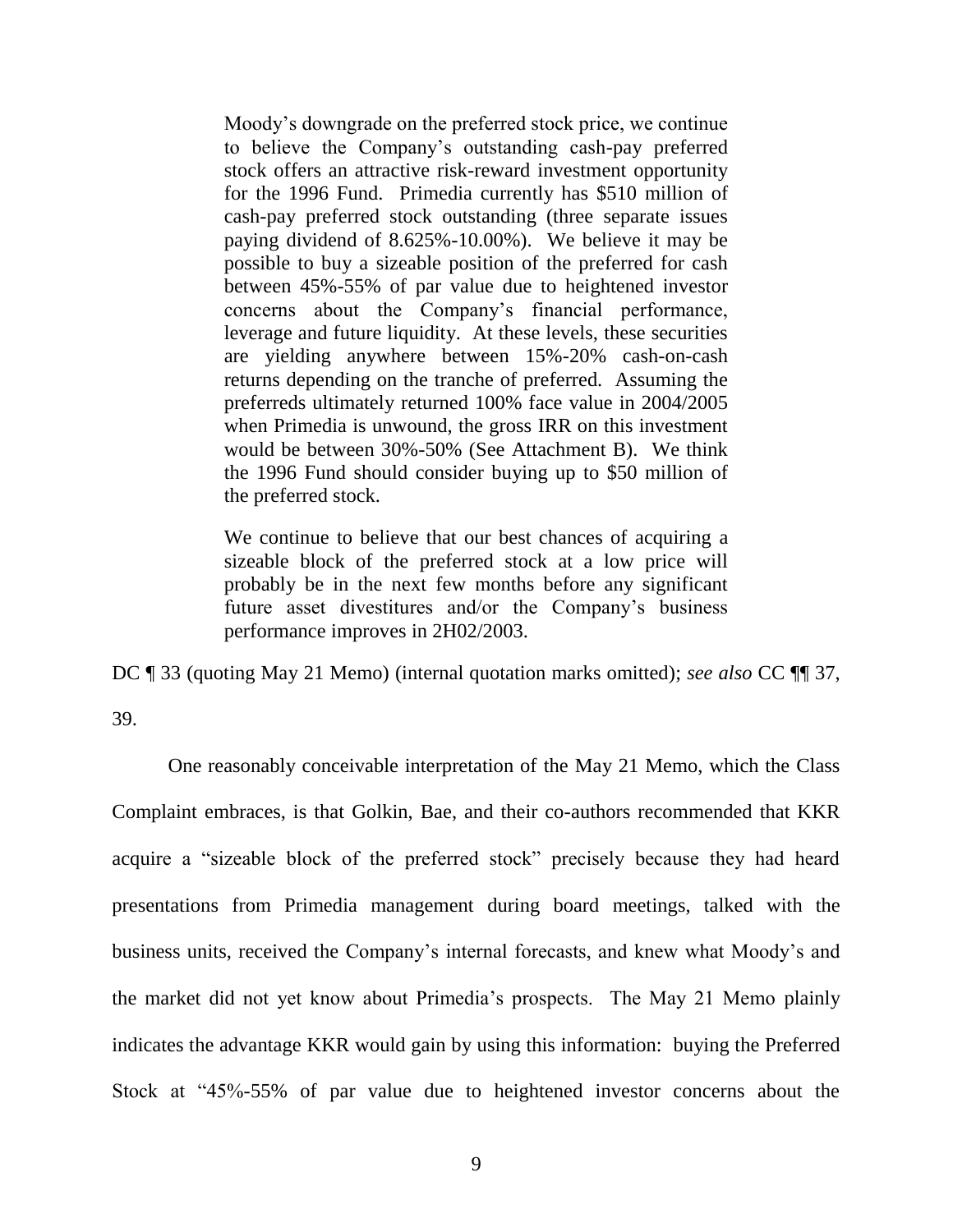Company's financial performance, leverage, and future liquidity.‖ DC ¶ 33; *see also* CC  $\P$  37.

Importantly, the authors of the May 21 Memo did not anticipate KKR needing to manufacture an exit from the Preferred Stock position. They simply recognized that KKR could acquire Preferred Stock on the cheap, confident that the Company's contemplated asset sales and positive performance made redemption highly likely.

### **D. KKR Enters The Market.**

On May 31, 2002, Primedia acquired additional shares of Preferred Stock in exchange for common stock. On June 19, Primedia engaged in two additional exchanges. By the end of June, however, the price of Primedia's common stock had fallen further, closing on June 27 at \$1.61 per share. The decline meant that unless Preferred Stock could be exchanged at less than a third of face value, Primedia would have to issue so many shares of common stock that the effective issuance price would drop below the floor of \$5 per share. Primedia's final exchange of 2002 took place on June 27.

KKR was not similarly constrained. On July 3, 2002, KKR formed ABRA III LLC ("ABRA") as a vehicle for purchasing the Preferred Stock. Through affiliates, KKR owned 100% of ABRA.

In an effort to mitigate corporate opportunity concerns, KKR approached Primedia about purchasing the Preferred Stock. In its proposal, KKR undertook to defer to Primedia if Primedia wished to acquire Preferred Stock (the "Deferral Agreement"). On July 2, 2002, Chell emailed a form of written consent to directors Meyer Feldberg, H. John Greeniaus, and David Bell, with a fax to Bae. The cover memo stated:

10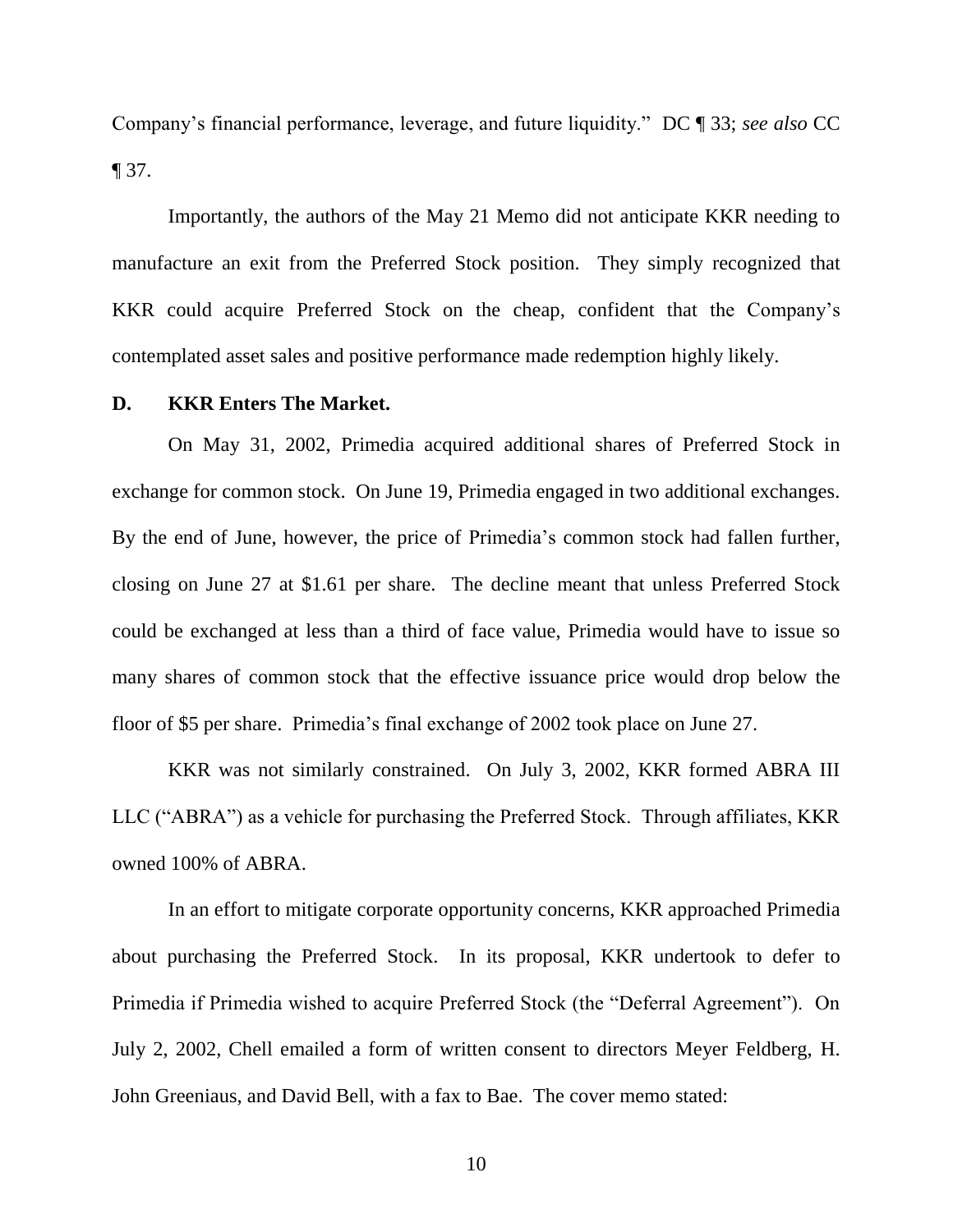[I]nvestment partnerships managed by KKR are considering the purchase of outstanding shares of Primedia preferred stock for up to \$50 million in cash . . .

You may be aware that there is a doctrine in corporate law call [sic] "usurpation of a corporate opportunity"...

The Written Consent states in the first resolution that a cash purchase by Primedia of its outstanding preferred stock would not be in the best interest of Primedia and Primedia waives the opportunity.

DC ¶ 39 (internal quotation marks omitted). The written consent was never executed.

On July 8, 2002, Chell circulated a similar written consent to the full board. The

cover memo stated:

Attached for your consideration is a written consent of the Board of Directors of PRIMEDIA determining that it is not usurping a corporate opportunity for investment partnerships managed by KKR to acquire PRIMEDIA Preferred Stock for cash.

DC  $\P$  44 (internal quotation marks omitted). All of the directors executed the written consent, with Feldman's signature page arriving at Primedia on July 12.

ABRA began buying Preferred Stock on July 8, 2002, before the written consent was fully executed. In July, ABRA made thirteen purchases of Preferred Stock, paying a total of \$30.5 million for 189,606 shares of Series D Preferred, 216,500 shares of Series F Preferred, and 548,331 shares of Series H Preferred. On July 31, five days after KKR made a large purchase, Primedia announced EBITDA of \$65.1 million for the second quarter, exceeding guidance of \$58-60 million. Primedia's common stock traded up from \$1.00 to \$1.30 per share. *See* DC ¶ 53. On August 8, ABRA paid nearly \$5 million for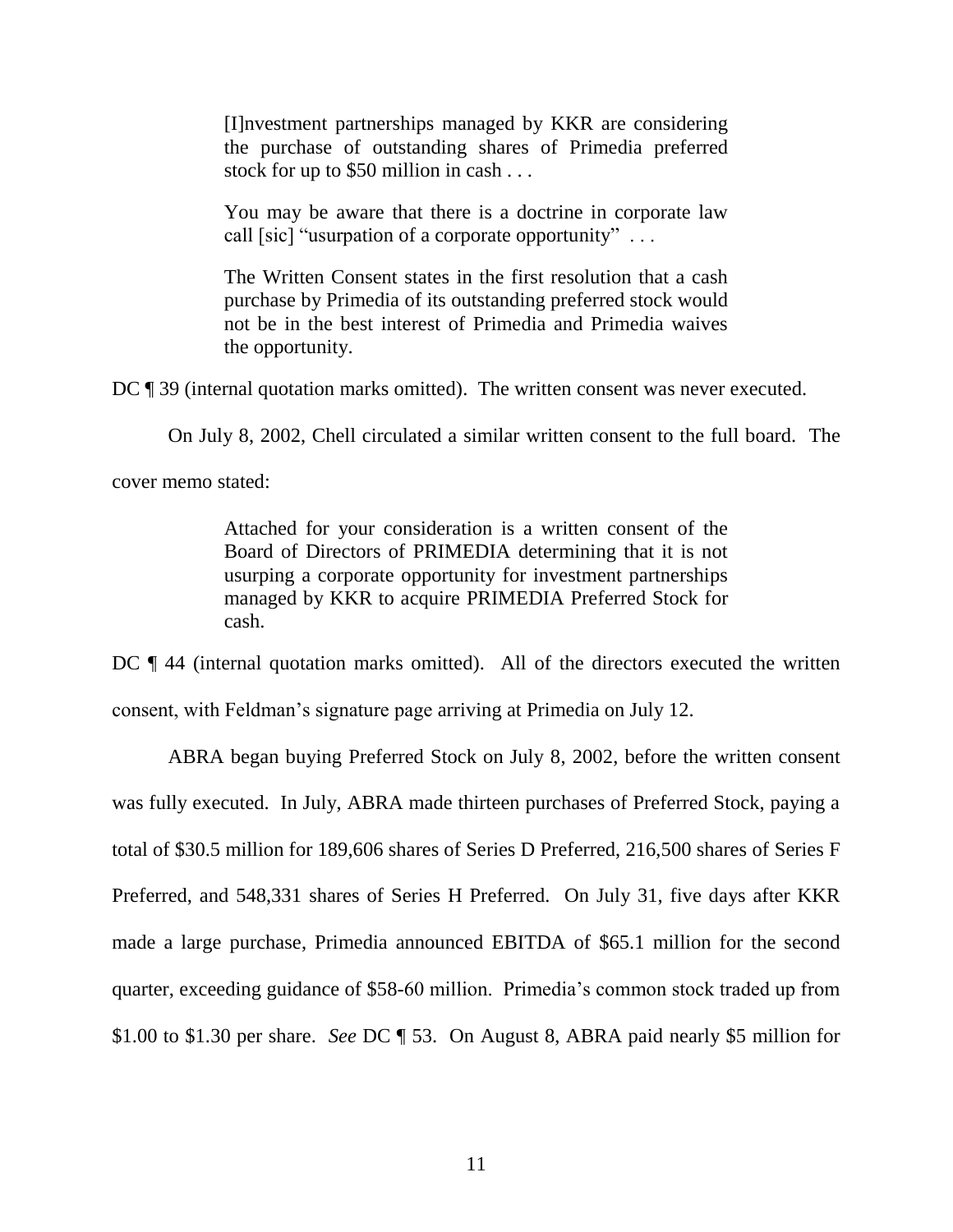an additional 10,750 shares of Series F Preferred and 138,966 shares of Series H Preferred. *See id.* ¶ 54.

#### **E. The American Baby Sale**

On September 26, 2002, the board met to approve selling the assets of Primedia's American Baby Group to a third party for \$115 million in cash (the "American Baby Sale"). KKR representatives Golkin, Bae, and Kravis participated in the board meeting, as did Nelson, KKR's consultant. *See* CC ¶ 38; *but see* DC ¶ 55 (stating Roberts, but not Nelson, attended the meeting). Primedia did not announce the sale publicly until November 4.

On September 26, 2002, the same day that the board approved the American Baby Sale, ABRA paid \$8.5 million for shares of Preferred Stock with a face value of \$22.9 million. On October 7, ABRA paid \$30.7 million for Preferred Stock with a face value of \$84.9 million. *See* CC ¶ 41; DC ¶ 57.

After the November 4, 2002 public announcement of the American Baby Sale, the trading price of Primedia's common stock rose by 15%. The trading price of the Series D Preferred rose by 38.4%. *See* CC ¶ 40; DC ¶ 56.

On November 5, 2002, a Primedia employee informed Bae that Primedia was resuming its exchanges of common stock for Preferred Stock. Rather than adhering to the Deferral Agreement, KKR purchased 44,000 shares of Series H Preferred for \$1.5 million. *See* DC ¶ 58.

In December 2002, with the cash from the American Baby Sale available to fund redemptions, the board authorized the Company to use up to \$25 million to buy Preferred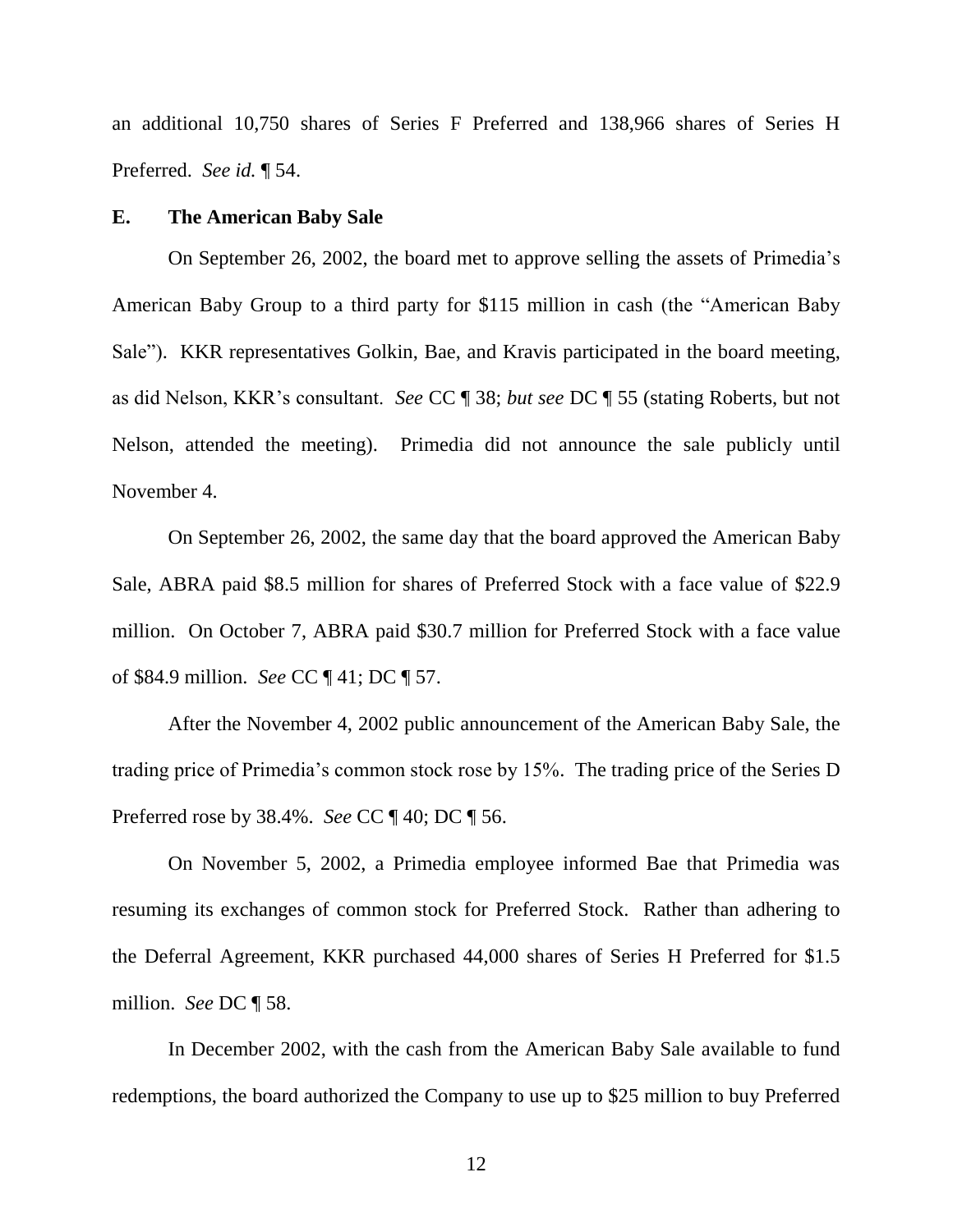Stock. But Primedia could not find willing sellers, in part because KKR had "sucked" dry" one of the large holders. SLC Report at 231. During all of 2003, Primedia could only purchase approximately \$16 million of Preferred Stock. *See* DC ¶ 60.

In total, through ABRA, KKR acquired 35.8% of the Series D Preferred, 57.9% of the Series F Preferred, and 52.7% of the Series H Preferred. *See* CC ¶ 42; DC ¶ 59. KKR spent \$76.4 million for 2,226,197 shares of Preferred Stock with a face value of \$222.6 million, paying an average price equal to 32% of face value. KKR's \$76 million investment exceeded the \$50 million figure referenced in the July 2002 written consent. By contrast, the board authorized Primedia to acquire Preferred Stock with a face value of up to \$200 million, yet in the aggregate, Primedia only managed to acquire Preferred Stock with a face value of \$75 million.

# **F. Primedia Redeems The Preferred Stock.**

In February 2005, Primedia sold one of its assets, About.com, for approximately \$410 million. By this time, the Preferred Stock traded at nearly 100% of face value, and Goldman Sachs advised the board that Primedia should consider redeeming the Preferred Stock because of its relatively high dividend. On March 9, the board approved a plan to redeem all of the outstanding shares of the Series D Preferred and Series F Preferred. *See*  SLC Report at 156. These issuances were the most expensive for Primedia because they paid dividends of 10% and 9.2% respectively. On May 11, pursuant to its certificate of designations, Primedia redeemed the Series F Preferred at par plus all accrued dividends. On the same date, also pursuant to its certificate of designations, Primedia redeemed the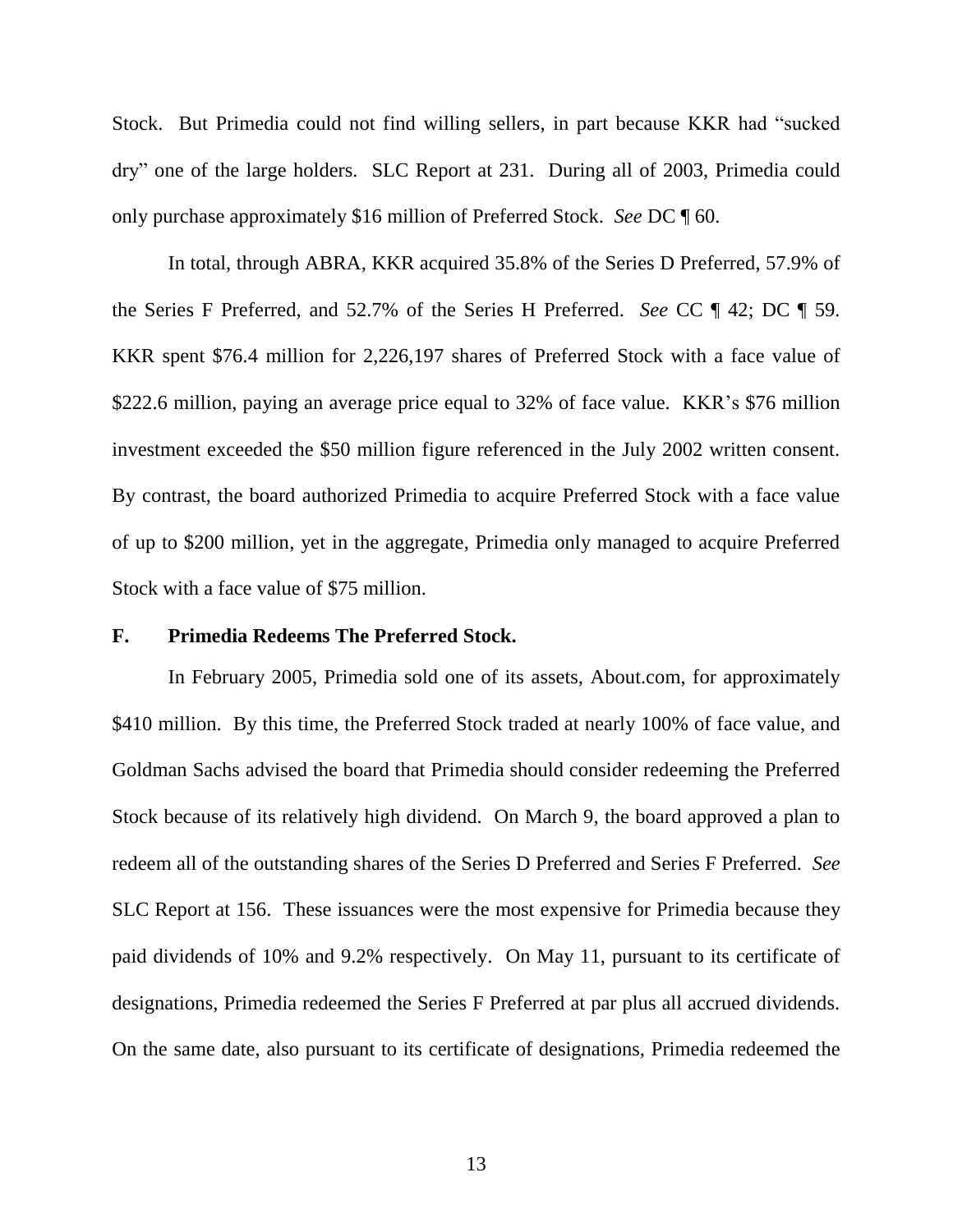Series D Preferred at par plus all accrued dividends, plus the contractual early redemption premium. *See* DC ¶ 76.

In 2005, Primedia sold another of its assets in a transaction that generated approximately \$385 million in cash. This time, Goldman Sachs recommended redeeming the Series H Preferred. The board approved the plan, and on October 31, Primedia redeemed the Series H Preferred at par plus accrued dividends and paid the contractual early redemption premium. *See* SLC Report at 171.

As a result of the redemptions, KKR realized total proceeds of \$222.6 million, representing a capital gain of approximately \$150 million on an approximately \$76 million investment. *See* DC ¶ 78; *see also* CC ¶ 43. In addition, KKR received approximately \$40 million in dividends during the time when it held the Preferred Stock, raising its total profits to \$190 million. *See* CC ¶ 43.

# **G. The Filing Of The Derivative Action And The Formation Of The SLC**

On November 29, 2005, Kahn filed the first of two derivative complaints on behalf of Primedia. On February 16, 2006, Alan Spiegal filed the second. The actions were consolidated, and the plaintiffs filed an amended complaint in April 2006. The plaintiffs' main theory at the time was that the Primedia directors breached their fiduciary duties by causing Primedia to sell assets and redeem the Preferred Stock prematurely to benefit KKR.

The defendants moved to dismiss the consolidated complaint. In November 2006, Vice Chancellor Lamb denied the motion, holding that the complaint adequately pled that KKR exercised control over Primedia, stood on both sides of the stock redemptions, and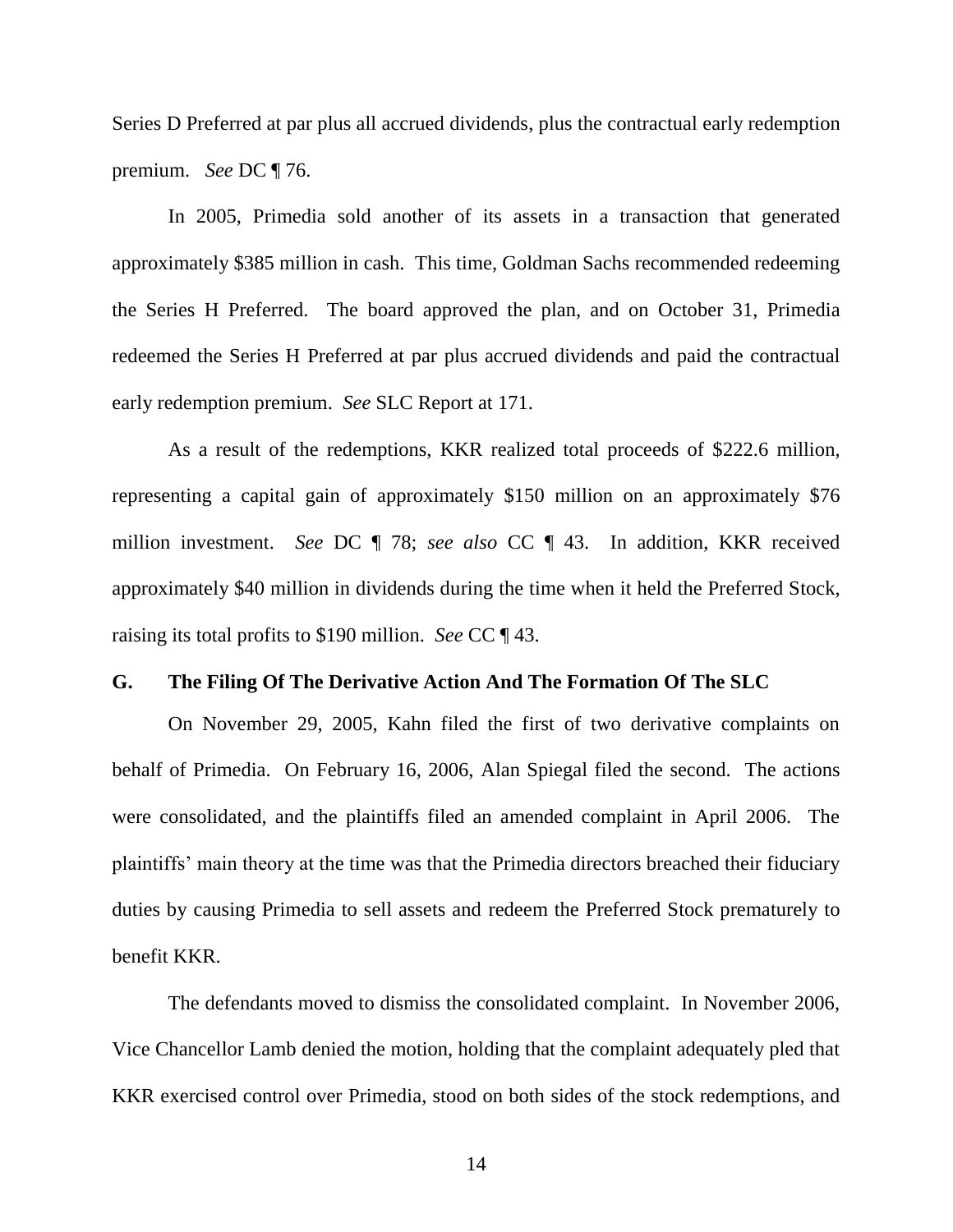received a benefit from those redemptions not shared with other stockholders. *See In re Primedia Inc. Deriv. Litig.*, 910 A.2d 248, 256-61 (Del. Ch. 2006) (the "Dismissal Ruling").

On May 23, 2007, the board formed the SLC. Its two members, Daniel T. Ciporin and Kevin J. Smith, were newly appointed independent directors. The litigation was stayed pending the outcome of the SLC's investigation.

In August 2007, the plaintiffs filed their second amended complaint. The new complaint added a claim that by purchasing Preferred Stock between July 8, 2002 and November 5, 2002, KKR usurped corporate opportunities belonging to Primedia.

The SLC thoroughly investigated the redemption claim and the corporate opportunity claim. The SLC and its counsel reviewed some 140,000 documents, conducted twenty-one interviews, and consulted with three experts. During the course of its work, the SLC and its advisors held twenty-three formal meetings and engaged in numerous informal discussions and consultations.

In September 2007, the plaintiffs were sent a small document production that included the May 21 Memo. In January 2008, after the SLC had completed its factual investigation, the SLC met with plaintiffs' counsel to review the SLC's preliminary conclusions. The SLC advised the plaintiffs that it planned to recommend dismissal of the Derivative Action and did not intend to pursue any claims based on the May 21 Memo. The plaintiffs disagreed with the SLC's conclusions and contended that the May 21 Memo supported a strong *Brophy* claim.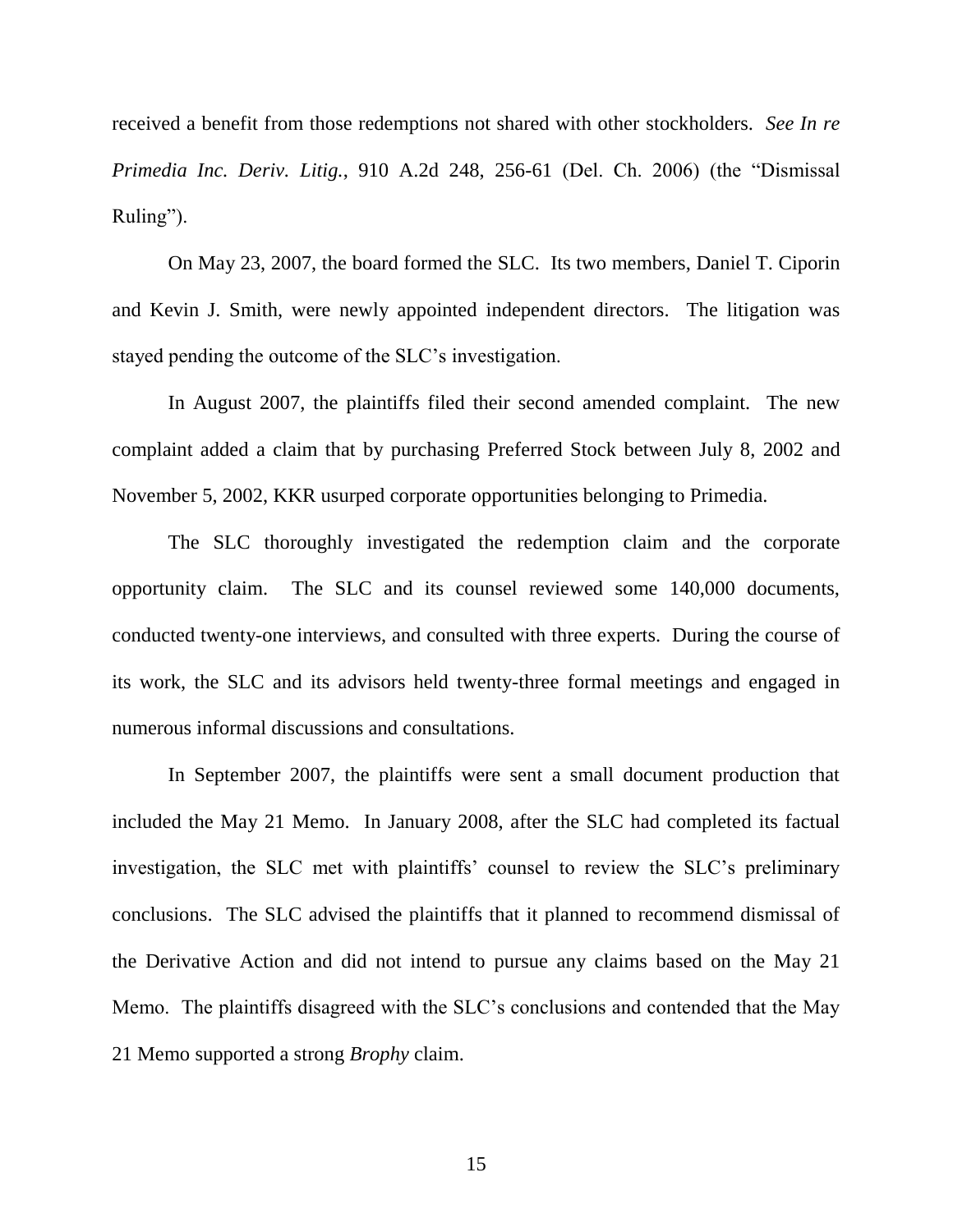The SLC had not previously evaluated a *Brophy* claim. The SLC's counsel understood that the SLC was charged with acting reasonably to maximize the value of the Derivative Action as a corporate asset, but counsel believed the SLC only needed to consider those theories that the plaintiffs explicitly alleged in their complaint based on the limited information that the plaintiffs possessed when they filed their pleading. The SLC's counsel had not viewed the SLC's charge as including a duty to evaluate other reasonably apparent and better supported theories that were revealed during the course of the investigation, even if those theories provided a potential means of maximizing the value of the litigation asset. Of course, the concept of maximizing the value of a derivative action does not necessarily mean litigating every possible claim or insisting on settlement value for it. Maximizing the value of a derivative action for the benefit of the corporation could mean seeking to dismiss claims that an independent SLC reasonably believes, in good faith, after conducting a reasonable investigation, would have a negative risk-adjusted present value for the corporation, taking into account the potential benefits and detriments of pursuing those claims.

After being notified about the *Brophy* claim, the SLC held its final meeting. The SLC did not conduct any additional investigation into the *Brophy* claim, but rather analyzed the claim based on the work it had done to investigate the corporate opportunity theory.

On February 28, 2008, the SLC moved to dismiss the Derivative Action. In support of its motion, the SLC filed a 370-page report and eight volumes of appendices. The report dealt thoroughly and decisively with the redemption claim and the corporate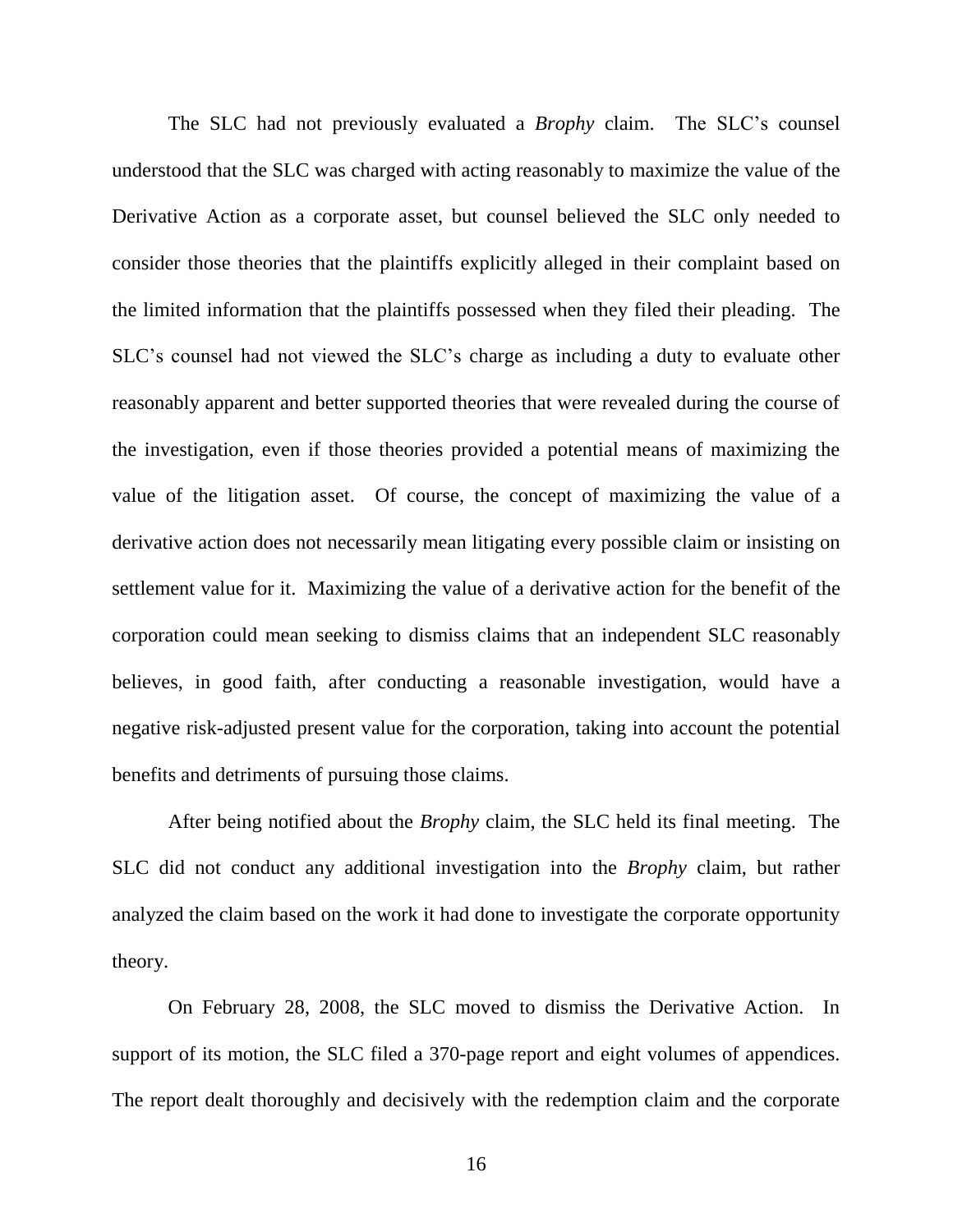opportunity claim. The report also contained fifteen pages analyzing the *Brophy* claim, concluding primarily that the statute of limitations barred it. The SLC also took the view that there was "no evidence that the inside information was material in light of expert analysis regarding its impact on the market price for Primedia's preferred shares, and no evidence that KKR possessed the requisite scienter given contemporaneous memoranda indicating that KKR planned the purchases months before the inside information was issued." Defs.' Op. Br. at 8.

For the next year and a half, the plaintiffs conducted discovery to test the SLC's disinterestedness and independence, the thoroughness of its investigation, and the reasonableness of its conclusions. In November 2009, the plaintiffs filed their brief in opposition to the SLC's motion and sought leave to file a third amended complaint—the Derivative Complaint—that formally asserted the *Brophy* claim. Leave was granted, and the plaintiffs filed the Derivative Complaint on March 16, 2010.

### **H. The** *Zapata* **Hearing**

On June 14, 2010, I conducted a hearing on the SLC's motion to dismiss the Derivative Action. *See In re Primedia Deriv. Litig.*, Consol. C.A. No. 1808-VCL (Del. Ch. June 14, 2010) (TRANSCRIPT) [hereinafter *Zapata* Hearing]. Under *Zapata*, a trial court evaluates such a motion under a two-step test. First, the trial court "inquire[s] into the independence and good faith of the committee and the bases supporting its conclusions.‖ *Zapata Corp. v. Maldonado*, 430 A.2d 779, 788 (Del. 1981). The SLC has the burden of proving its "independence [and] good faith" and that it conducted "a reasonable investigation." *Id.* If the trial court is satisfied that "the committee was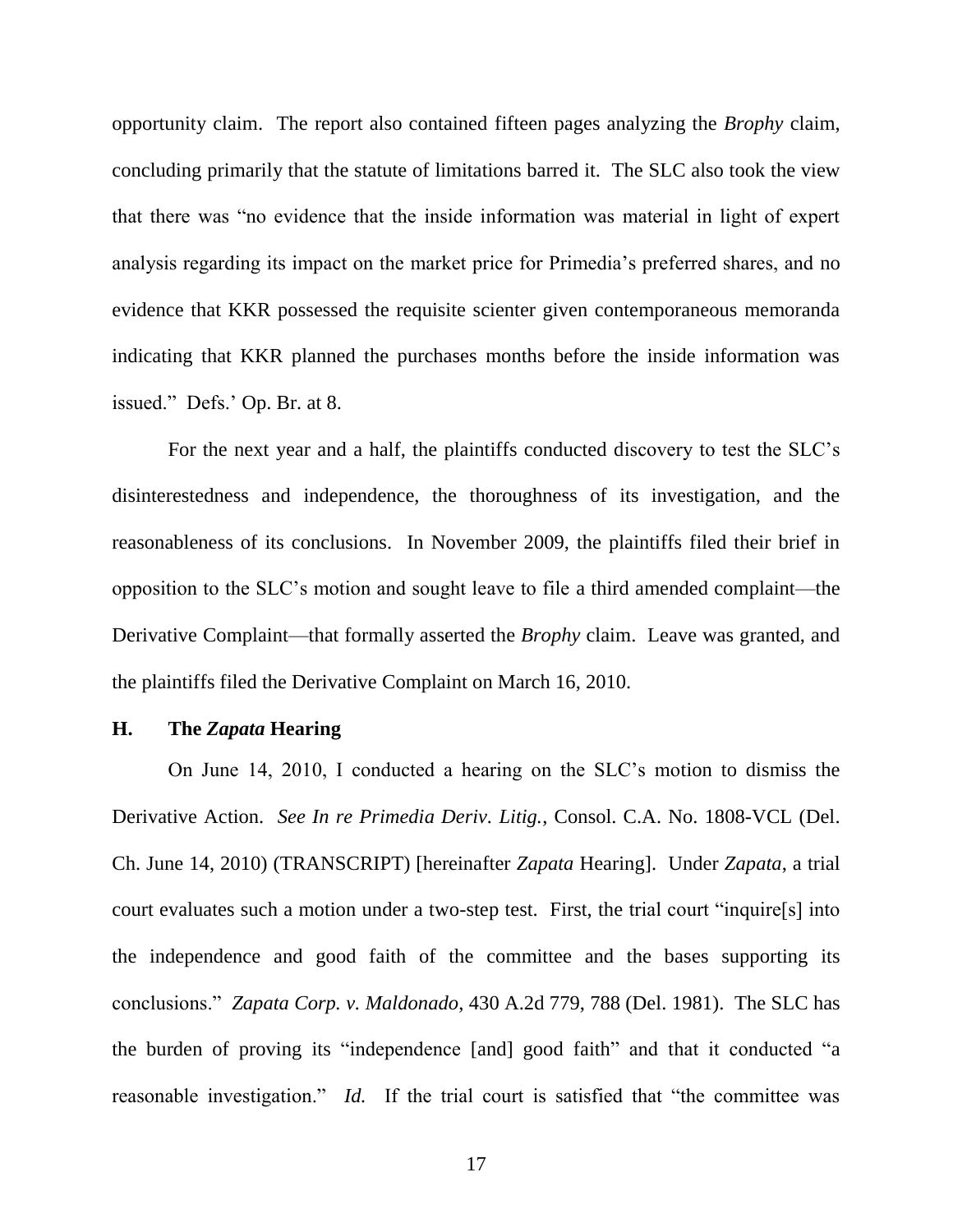independent and showed reasonable bases for good faith findings and recommendations," the first step is satisfied. *Id.* at 789. At that point, the trial court may proceed "in its discretion, to the next step[,]" under which the trial court "determine[s], applying its own independent business judgment, whether the motion should be granted." *Id.* "This means, of course, that instances could arise where a committee can establish its independence and sound bases for its good faith decisions and still have the corporation's motion denied." *Id.* 

The Delaware Supreme Court created the second step of the *Zapata* test because it saw "sufficient risk in the realities of a situation like the one presented in this case to justify caution beyond adherence to the theory of business judgment." 430 A.2d at 787.

> [W]e must be mindful that directors are passing judgment on fellow directors in the same corporation and fellow directors, in this instance, who designated them to serve both as directors and committee members. The question naturally arises whether a "there but for the grace of God go I" empathy might play a role. And the further question arises whether inquiry as to independence, good faith and reasonable investigation is sufficient safeguard against abuse, perhaps subconscious abuse.

*Id.* In light of these concerns, the second step takes on critical importance:

The second step provides, we believe, the essential key in striking the balance between legitimate corporate claims as expressed in a derivative stockholder suit and a corporation's best interests as expressed by an independent investigating committee. . . . The second step is intended to thwart instances where corporate actions meet the criteria of step one, but the result does not appear to satisfy its spirit, or where corporate actions would simply prematurely terminate a stockholder grievance deserving of further consideration in the corporation's interest.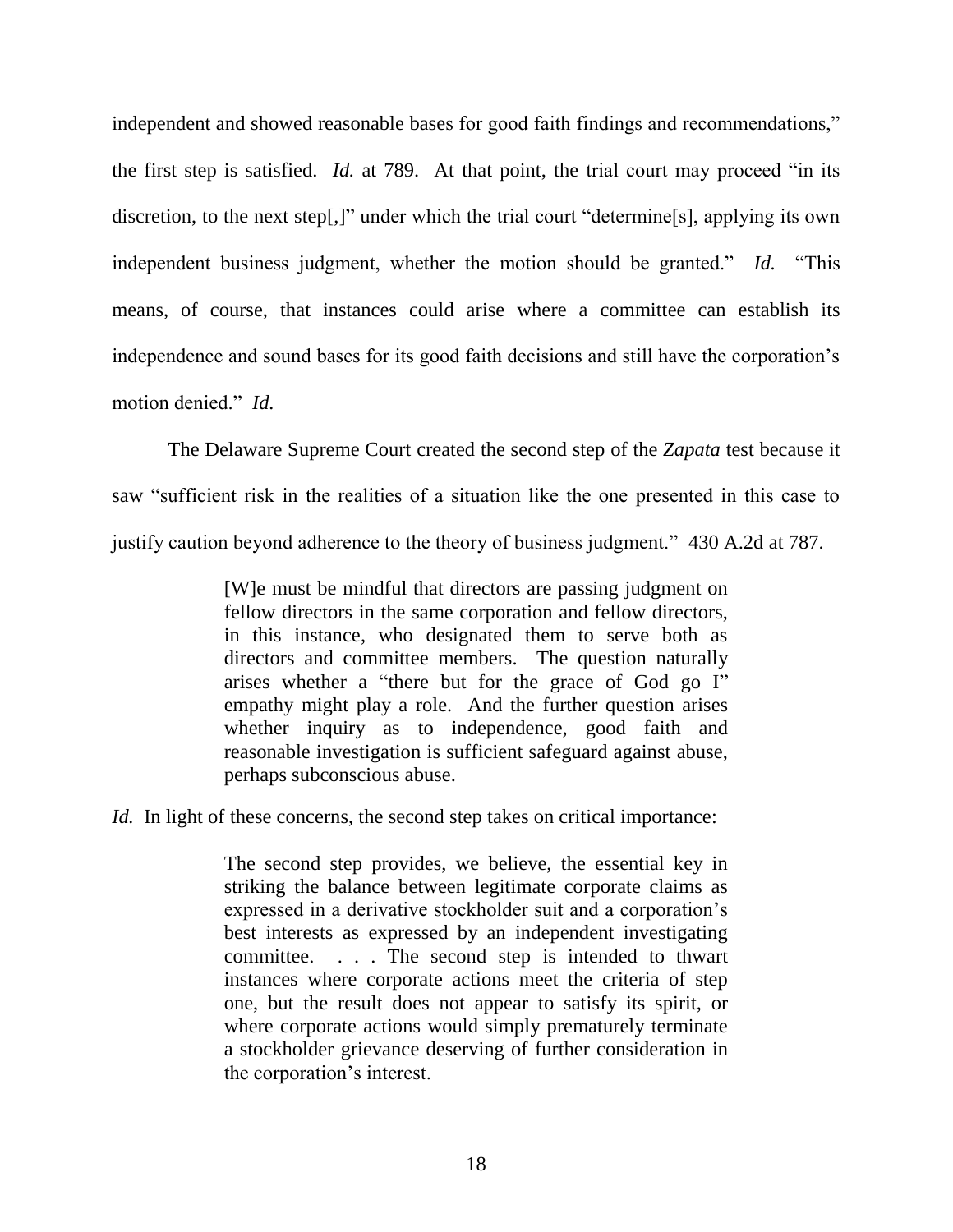*Id.* at 789 (footnote omitted). As I understand the decision, the trial court's task in the second step is to determine whether the SLC's recommended result falls within a range of reasonable outcomes that a disinterested and independent decision maker for the corporation, not acting under any compulsion and with the benefit of the information then available, could reasonably accept. $^2$ 

After hearing presentations from counsel, I concluded that the SLC had established that its members were independent, that they had acted in good faith, and that they had conducted a reasonable investigation into the redemption claim and the corporate opportunity claim. *Zapata* Hearing Tr. at 69-71. I found that the SLC's decision not to conduct an additional factual investigation into the *Brophy* claim was

 $\overline{a}$ 

<sup>2</sup> *See Carlton Invs. v. TLC Beatrice Int'l Hldgs., Inc.*, 1997 WL 305829, at \*13 (Del. Ch. May 30, 1997) ("the second prong of the *Zapata* test requires that this court exercise its own business judgment with respect to the reasonableness of the settlement"); *see also Forsythe v. ESC Mgmt. Co. (U.S.), Inc.*, 2013 WL 458373, at \*2 (Del. Ch. Feb. 6, 2013) (discussing range of reasonableness inquiry). *See generally* Kenneth B. Davis, Jr., *Structural Bias, Special Litigation Committees, and the Vagaries of Director Independence*, 90 Iowa L. Rev. 1305, 1360 (2005) ("the court's review, as contemplated [by *Zapata*], is of the reasonableness of the SLC's business judgment rather than the substitution of its own."); Gregory V. Varallo et al., *From Kahn to Carlton: Recent Developments in Special Committee Practice, 53 Bus. Law. 397, 421 (1998) ("Delaware* courts, even when exercising their independent business judgment, are not likely to act as ‗super directors' who override reasonable SLC decisions; rather, they are more likely to limit themselves to an analysis of the reasonableness of the SLC's decision."); E. Norman Veasey, *Seeking a Safe Harbor from Judicial Scrutiny of Directors' Business Decisions-- An Analytical Framework for Litigation Strategy and Counseling Directors*, 37 Bus. Law. 1247, 1268 (1982) (interpreting *Zapata* to require the trial court to "decide whether or not the committee acted reasonably in terminating" and thereby adopting "a half-step requiring the court of chancery to invoke its independent discretion to analyze the reasonableness of the business judgment reached by the independent board committee (as opposed to superimposing its own business judgment).‖ (internal quotation marks omitted)).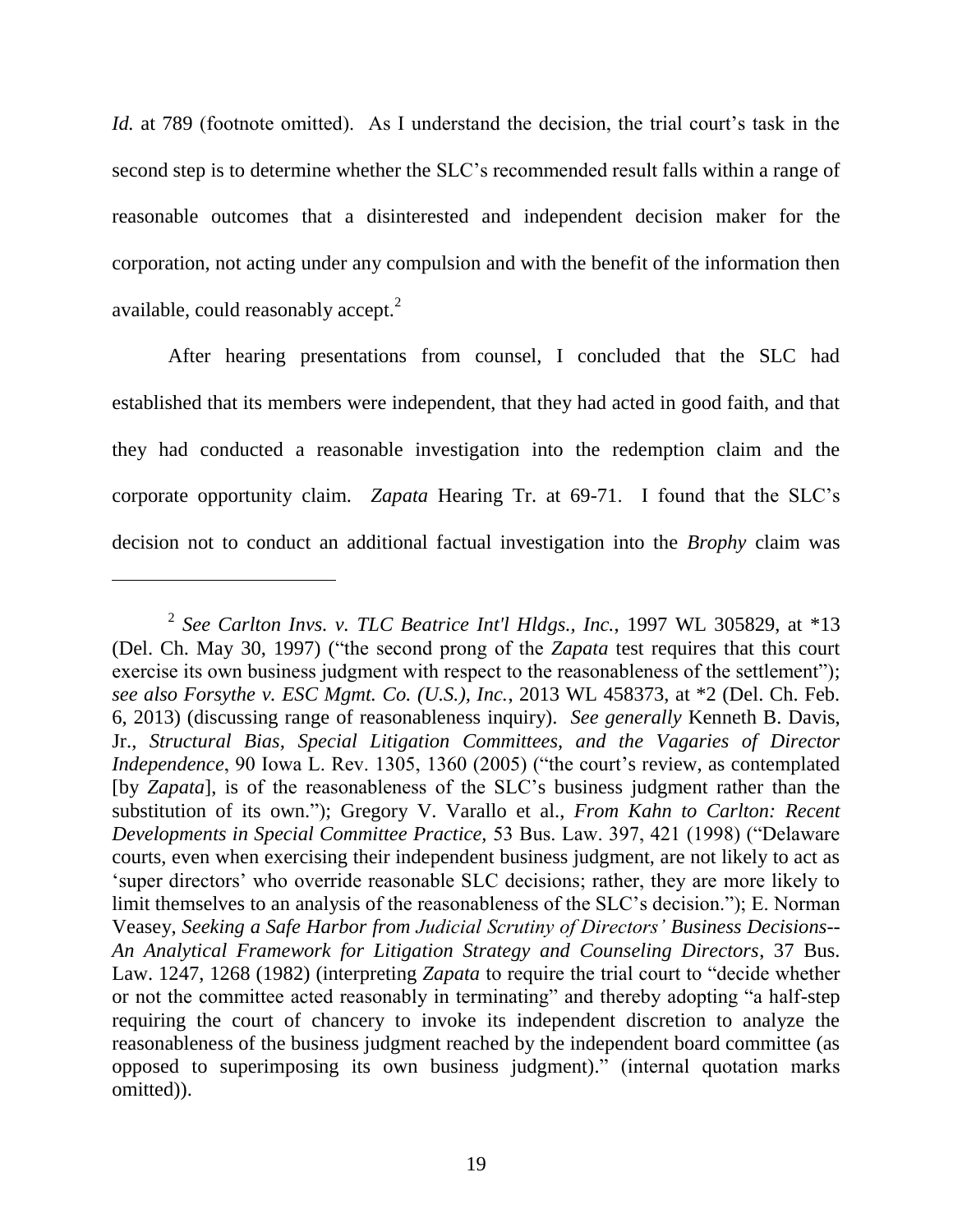reasonable, because the claim arose from the same factual predicate as the corporate opportunity claim. Having investigated the corporate opportunity claim thoroughly, the SLC possessed an adequate factual record on which to assess the *Brophy* claim. *See id.* at 71-72. I also found that the evidentiary implications of the contents of the May 21 Memo and the timing of the purchases before the public announcement of the American Baby Sale were sufficiently powerful that it did not require extensive investigation to conclude that a litigable claim existed. *See id.* at 72-73.

I approved the SLC's recommendations to dismiss the redemption and corporate opportunity claims, finding that they were fully supported by the record and fell within a range of reasonableness. As to the redemption claim, the SLC's investigation established that (i) the asset sales were part of a consistent multi-year business plan to deleverage Primedia's balance sheet, (ii) Primedia sold the assets to third parties on arm's length terms, (iii) the board consistently sought to use the sale proceeds to eliminate the most expensive elements of the Company's capital structure, (iv) Primedia redeemed the Preferred Stock in accordance with the contractual terms in the certificate of designations, (v) the board followed a fair process when making the redemptions, (vi) if evaluated independently of the contract terms, the redemption prices were fair, and (vii) all of Primedia's stockholders benefitted proportionately from the redemptions. Indeed, by the time of the *Zapata* Hearing, the plaintiffs appeared to have abandoned any challenge to the redemptions. *See Zapata* Hearing Tr. at 70-71.

As to the corporate opportunity claim, the SLC recognized that the purchases of the Preferred Stock were a corporate opportunity and that a conflict of interest existed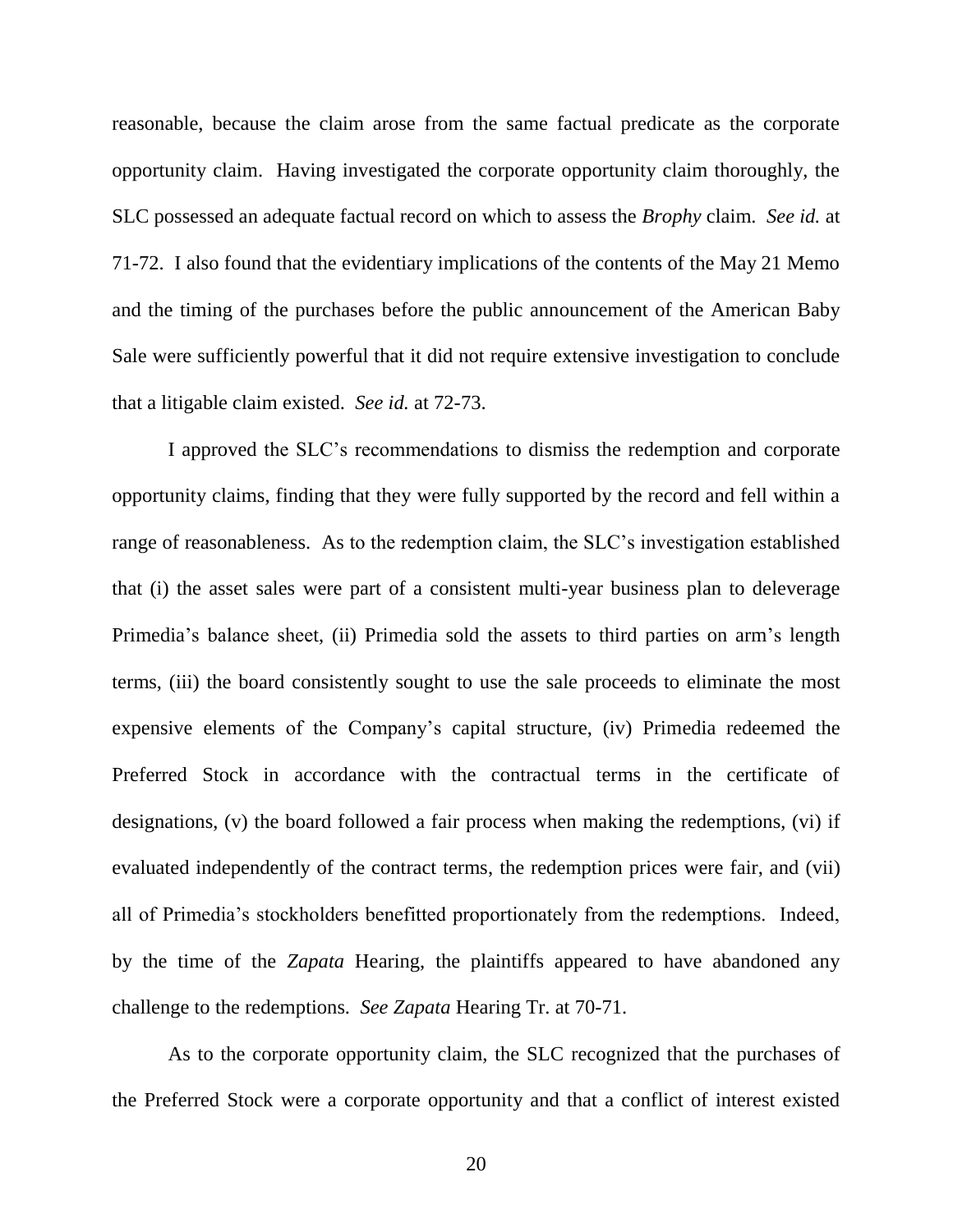between KKR and Primedia with respect to the purchases. Nevertheless, the SLC's investigation established that (i) until the American Baby Sale, Primedia did not have the capacity to redeem shares of Preferred Stock for cash, (ii) the board and management appropriately limited Primedia's exchanges to transactions with an effective issuance price of not less than \$5, and (iii) when KKR was in the market acquiring Preferred Stock, Primedia's stock price had dropped so far that Primedia could not engage in exchanges because of the \$5 floor. Primedia therefore did not have the capacity to take advantage of the opportunity, leaving KKR free to exploit it. The SLC's decision not to pursue the corporate opportunity claims therefore fell within a range of reasonableness. *See Zapata* Hearing Tr. at 69-75. The lone exception to the incapacity analysis was KKR's purchase on November 5, 2002, when KKR acquired 44,000 shares of Series H Preferred for \$1.5 million. For this purchase, the record indicated that Primedia wanted to reenter the market, Primedia communicated its desire to KKR, and that KKR failed to respond and then bought Preferred Stock for its own account. Nevertheless, in my view, the SLC's decision not to pursue relief for this one purchase did not render its recommendation unreasonable, because the costs, burdens, and distractions of pursuing the litigation easily could outstrip the value to Primedia from the limited potential recovery of the profits on that purchase. *See id.* at 78.

The *Brophy* claim, however, presented difficulties. To succeed on a *Brophy* claim, a plaintiff must show that: "1) the corporate fiduciary possessed material nonpublic company information; and 2) the corporate fiduciary used that information improperly by making trades because she was motivated, in whole or in part, by the substance of that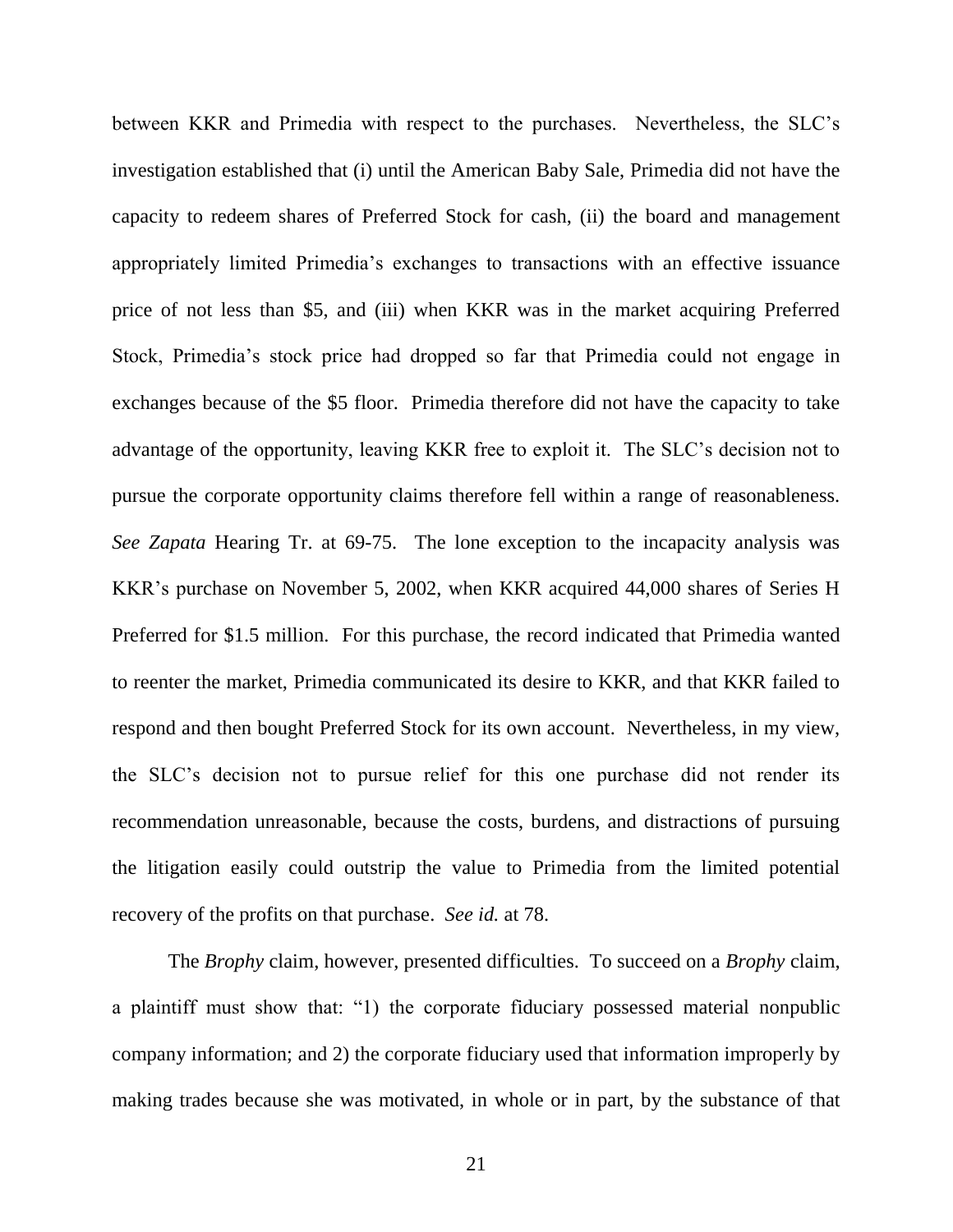information.‖ *In re Oracle Corp. Deriv. Litig.*, 867 A.2d 904, 934 (Del. Ch. 2004), *aff'd*, 872 A.2d 960 (Del. 2005). If read in a plaintiff-friendly fashion, the May 21 Memo appeared to be a proverbial smoking gun document. It was co-authored by KKR representatives who were directors of Primedia and who received confidential information about Primedia in a fiduciary capacity. It discussed explicitly that Primedia's EBITDA for the second quarter of 2002 would be well ahead of publicly disclosed guidance and that the higher figures were nearly assured because "[a]t this point, most of the second quarter advertising has been sold (with the exception of some weekly publications) and the Company is confident it will meet or exceed Street Guidance.‖ DC ¶ 31 (quoting May 21 Memo); *see also* CC ¶ 36. It then discussed internal information for the year and reported that Primedia management would "achieve its targeted cost reductions and deliver its Street guidance of Cash EBITDA of \$235-\$250 million  $\ldots$  ." DC ¶ 32.

The May 21 Memo recognized that the public markets did not have similar information. It noted that nearly two weeks earlier, Moody's had "downgraded the Company's senior debt and preferred stock two notches to B3 and Ca, respectively—one notch below S&P—as a consequence of Primedia not yet delivering on its divestiture goal of \$250 million" and that "[b]oth Moody's and S&P have Primedia on negative outlook.‖ DC ¶ 33 (quoting May 21 Memo). The authors of the May 21 Memo then recommended that KKR purchase shares of Preferred Stock at then-current market prices, before the market became aware of Primedia's improving performance: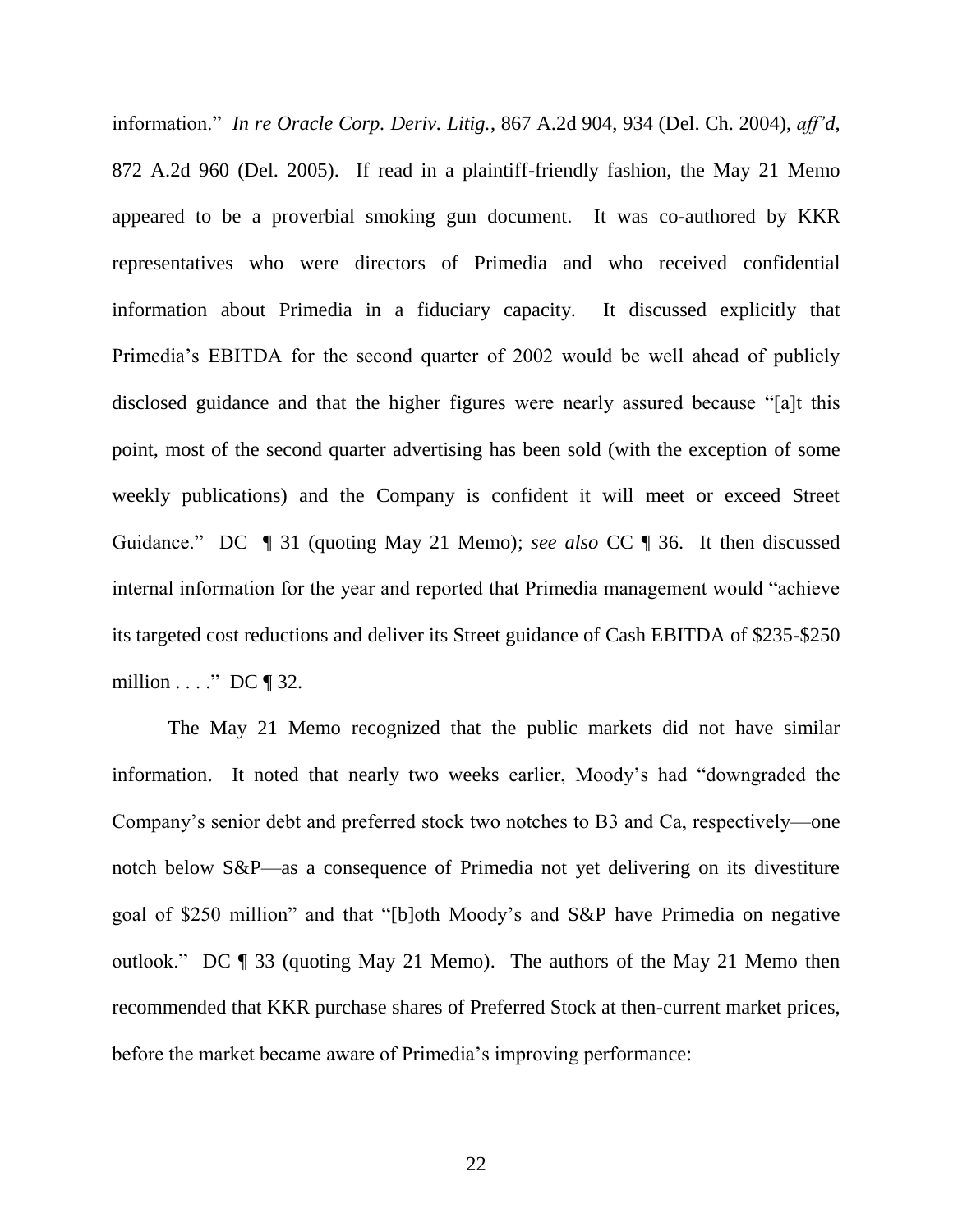Based on (1) our increased comfort level in the Company achieving Street guidance, (2) our optimism for the Company's future prospects and (3) the implications of the Moody's downgrade on the preferred stock price, we continue to believe the Company's outstanding cash-pay preferred stock offers an attractive risk-reward investment opportunity for the 1996 Fund. Primedia currently has \$510 million of cash-pay preferred stock outstanding (three separate issues paying dividend of 8.625%-10.00%). We believe it may be possible to buy a sizeable position of the preferred for cash between 45%-55% of par value due to heightened investor concerns about the Company's financial performance, leverage and future liquidity. . . .

We continue to believe that our best chances of acquiring a sizeable block of the preferred stock at a low price will probably be in the next few months before any significant future asset divestitures and/or the Company's business performance improves in 2H02/2003.

*Id.* (quoting May 21 Memo) (internal quotation marks omitted); *see also* CC ¶ 37.

The trading that took place after the approval of the American Baby Sale and before the public announcement of the transaction presented a similarly strong case. The May 21 Memo recommended that KKR make its purchases "before any significant future asset divestitures," such as the American Baby Sale. CC  $\parallel$  37; DC  $\parallel$  33 (quoting May 21) Memo). The board approved the sale on September 26, 2002, and three KKR representatives and a KKR consultant participated as directors. Primedia did not publicly announce the transaction until November 4. Between board approval and the public announcement, KKR acquired shares of Preferred Stock with a face value of \$107.7 million, paying \$39.2 million. After the public announcement of the American Baby Sale, Primedia's common stock traded up 15%, and the Series D Preferred traded up 38.4%.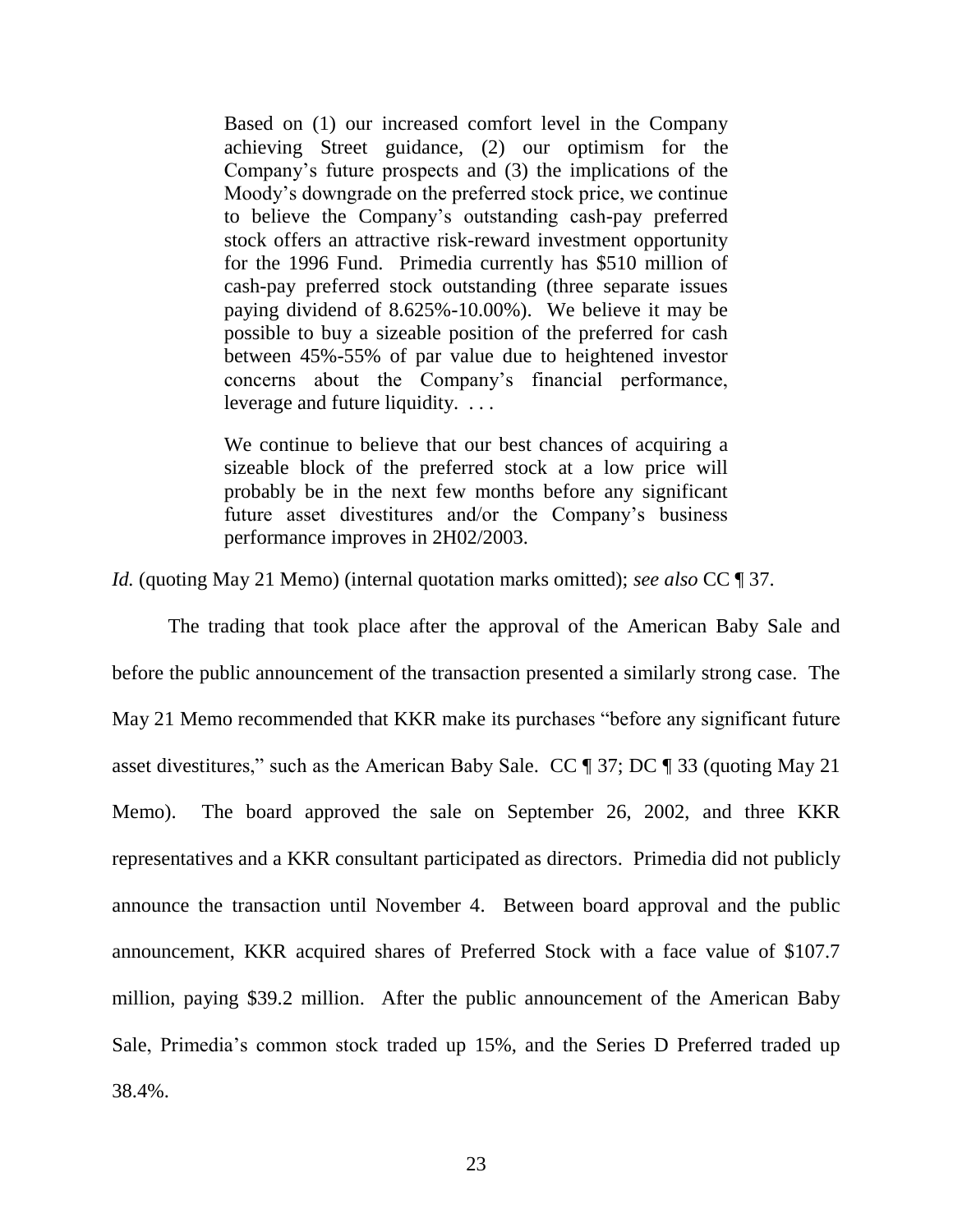I determined at the *Zapata* Hearing that a complaint alleging the *Brophy* claim would "blow by" a motion to dismiss. *Zapata* Hearing Tr. at 76. In the eventual appeal, the Delaware Supreme Court expressed uncertainty about this phrase and stated

> we are unable to determine whether the Vice Chancellor's comment, "I start from the proposition that there is a *Brophy* claim here that would blow by a motion to dismiss on failure to state a claim," implicitly suggests he thought the information was sufficiently material but dismissed the claim because of his reliance on *Pfeiffer*. Absent a more focused analysis in the record, we must therefore reverse and remand.

*Kahn v. Kohlberg Kravis Roberts & Co., L.P.,* 23 A.3d 831, 842 (Del. 2011) (footnotes omitted).

My language marked a regrettable lapse into practitioner colloquialism. Defendants often ask their lawyer whether a complaint will "get past" or "get by" a motion to dismiss. When the complaint is quite strong, the practitioner might respond metaphorically that the complaint not only will get past a motion to dismiss, but likely will do so via a judicial decision issued quickly and without much hesitation. In one of our culture's many sports analogies, such a complaint could be said to "blow by" a motion to dismiss. Envision a batsman like the literary Casey. He stands at the plate, representing the defendants. He faces a pitcher, the plaintiff. The pitcher throws his best pitch, the complaint. The batter swings the motion to dismiss bat, hoping to drive the pitch out of the judicial park. But so strong is the complaint that it blows by the motion to dismiss like a 100+ mile per hour fastball. For those whose preferences run to sports with goalies, the metaphor translates easily.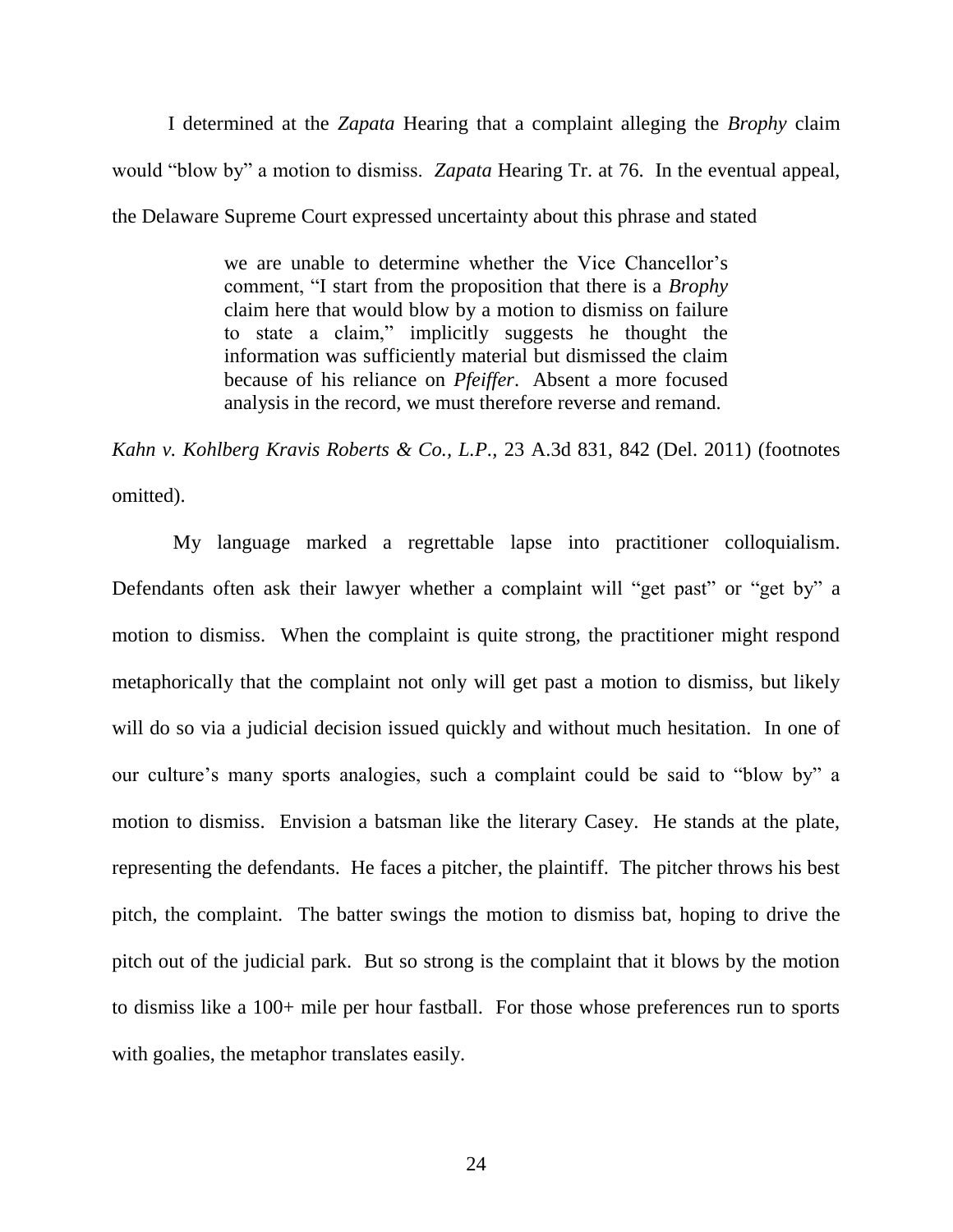In this admittedly elliptical language, I rejected the SLC's argument that there was "no evidence" to support a *Brophy* claim, finding instead that there was powerful evidence to support such a claim in the form of the May 21 Memo, the timing of the KKR trades, and the market's reaction to disclosure of the information. *See Zapata*  Hearing Tr. at 72-73. The information that KKR possessed appeared material, and KKR appeared to have acted with *scienter*. The *Brophy* claim therefore presented "a viable claim" that likely would have required a trial to resolve. *Id.* at 76.

Given that Primedia possessed a valuable asset in the form of a litigable *Brophy*  claim, the question under *Zapata* was whether it fell within a range of reasonableness for the SLC to give up that asset for no consideration. Generally speaking, an unaffiliated third party that possesses a litigable claim will seek to extract something in exchange. Armed with leverage, a third party will use its leverage. *See Zapata* Hearing Tr. at 33  $^{\prime\prime}$ [O]ne of the things that I think about arms' length negotiators doing is 'have leverage, use leverage."). The reasonableness of the SLC's decision *not* to attempt to extract anything for the litigable *Brophy* claim turned on what Primedia likely could obtain for the claim and at what cost, with the costs and benefits measured not only in dollars incurred or recovered but also by factors such as the distraction of litigation for management, its consequences for employee and executive morale, whether there would be adverse reactions from customers, suppliers, and capital providers, and the effectiveness of any internal corrective measures or sanctions. *See generally* 1 R. Franklin Balotti & Jesse A. Finkelstein, *The Delaware Law of Corporations and Business Organizations* § 13.17, at 13-81 to 13-83 (2013 Supp.) (listing these and other factors).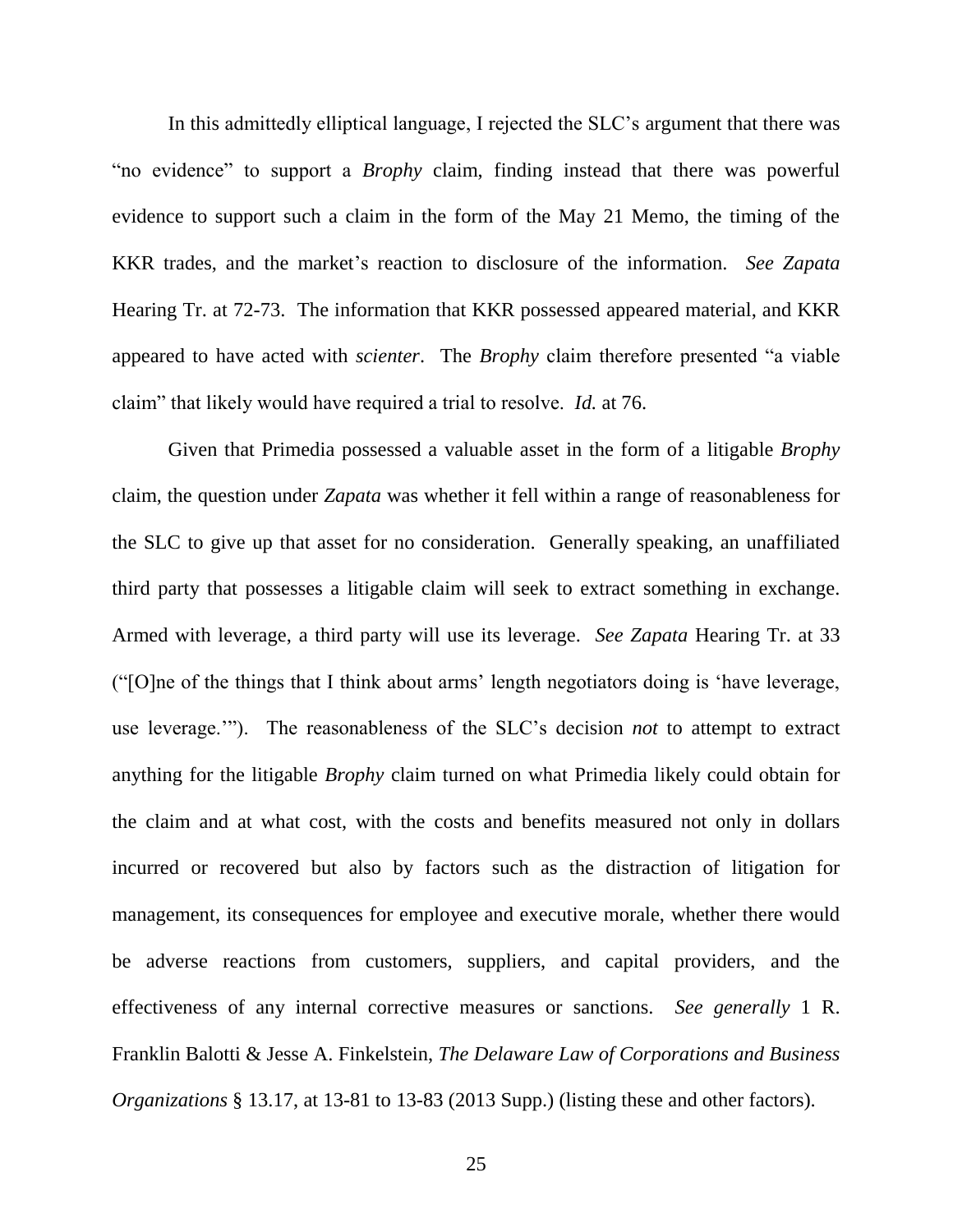At the time of the *Zapata* Hearing, Court of Chancery decisions conflicted on the continuing viability of *Brophy* and the extent of the recoverable damages. *Brophy* itself was a Chancery decision and thus was subject to further Chancery development. Two members of this Court had questioned the continuing vitality of *Brophy*, noted that the case was decided before the establishment of current remedies for insider trading under the federal securities laws, and expressed concern about duplicative recoveries and potential interference with the federal regime. *See Oracle*, 867 A.2d at 927-29; *Goldman v. Isaacs,* 2001 WL 1671439, at \*1 (Del. Ch. Dec. 17, 2001). Other Chancery decisions sought to avoid these problems by limiting *Brophy* to situations in which the corporation itself suffered harm. *See Latesco, L.P. v. Wayport, Inc.*, 2009 WL 2246793, at \*6 (Del. Ch. July 24, 2009); *In re Am. Int'l Gp., Inc.*, 965 A.2d 763, 800 (Del. Ch. 2009); *Guttman v. Huang*, 823 A.2d 492, 505 (Del. Ch. 2003). In *Pfeiffer v. Toll*, 989 A.2d 683 (Del. Ch. 2010), when the defendants asked me to reject *Brophy* outright, I took the latter course. *See id.* at 698-701.

In assessing what the SLC potentially could recover on the *Brophy* claim, I relied on *Pfeiffer* and assumed Primedia would not be able to obtain full disgorgement of KKR's profits. To the extent Primedia did not have the ability to acquire Preferred Stock at the time KKR was purchasing, as the SLC reasonably concluded for all of the purchases except for the November 2002 transaction, Primedia was not harmed by those transactions. Primedia's disgorgement recovery therefore appeared limited to profits from the November 2002 purchase, which the SLC's counsel projected might be in the \$1.5 to \$2 million range. *See Zapata* Hearing Tr. at 25, 77-78. The Delaware Supreme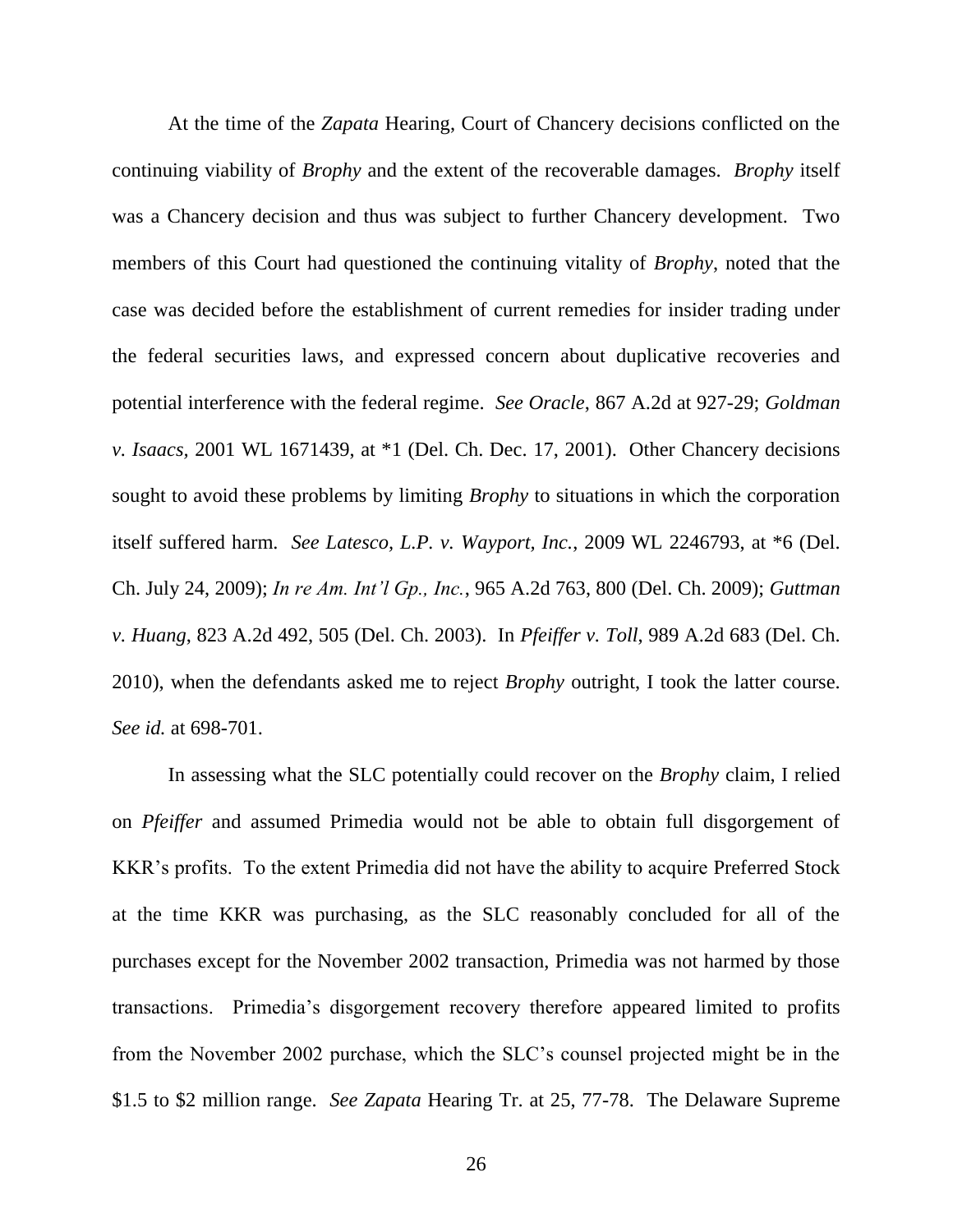Court's decision in *Thorpe v. CERBCO, Inc.*, 676 A.2d 436 (Del. 1996), suggested that KKR also might be held liable for the costs that Primedia was forced to incur because of the breach of the duty of loyalty, such as the costs of the SLC investigation and litigation expenses to defend the stockholder action. *Id.* at 445. The SLC's counsel represented that its investigation cost less than \$1.5 million. *See Zapata* Hearing Tr. at 23. In total, I estimated that if the case went to trial, the best outcome would be a "mid seven figures" damages recovery," discounted for various defenses and reduced by litigation costs. *See id.* at 59-60, 78-79. In particular, I saw "litigable arguments going both ways on the statute of limitations" and "a very real possibility that any claim gets stopped right at the outset because of [that] defense." *Id.* at 76; *see also id.* at 78 ("You may lose at the gate on a statute of limitations defense").

Because I evaluated the risk-adjusted recovery as "low," it fell within a range of reasonableness for the SLC to recommend dismissing the *Brophy* claim for no consideration, rather than imposing upon Primedia the time, expense, and distraction of litigation. *Zapata* Hearing Tr. at 79. By contrast, if the available remedies included full disgorgement such that the damages could reach \$150 million, then the analysis would have been different. *See id.* at 60 ("If it's a \$150 million claim, it's pretty obvious."). The SLC's counsel agreed. *See id.* at 65 ("Obviously, if we're going to say the potential damages are 150 million instead of 1.5 million, it has an impact."). But because of my belief about the available recovery, I granted the SLC's motion to dismiss. Had I understood that full disgorgement was possible, I would have denied the SLC's motion with respect to the *Brophy* claim under the second prong of *Zapata*.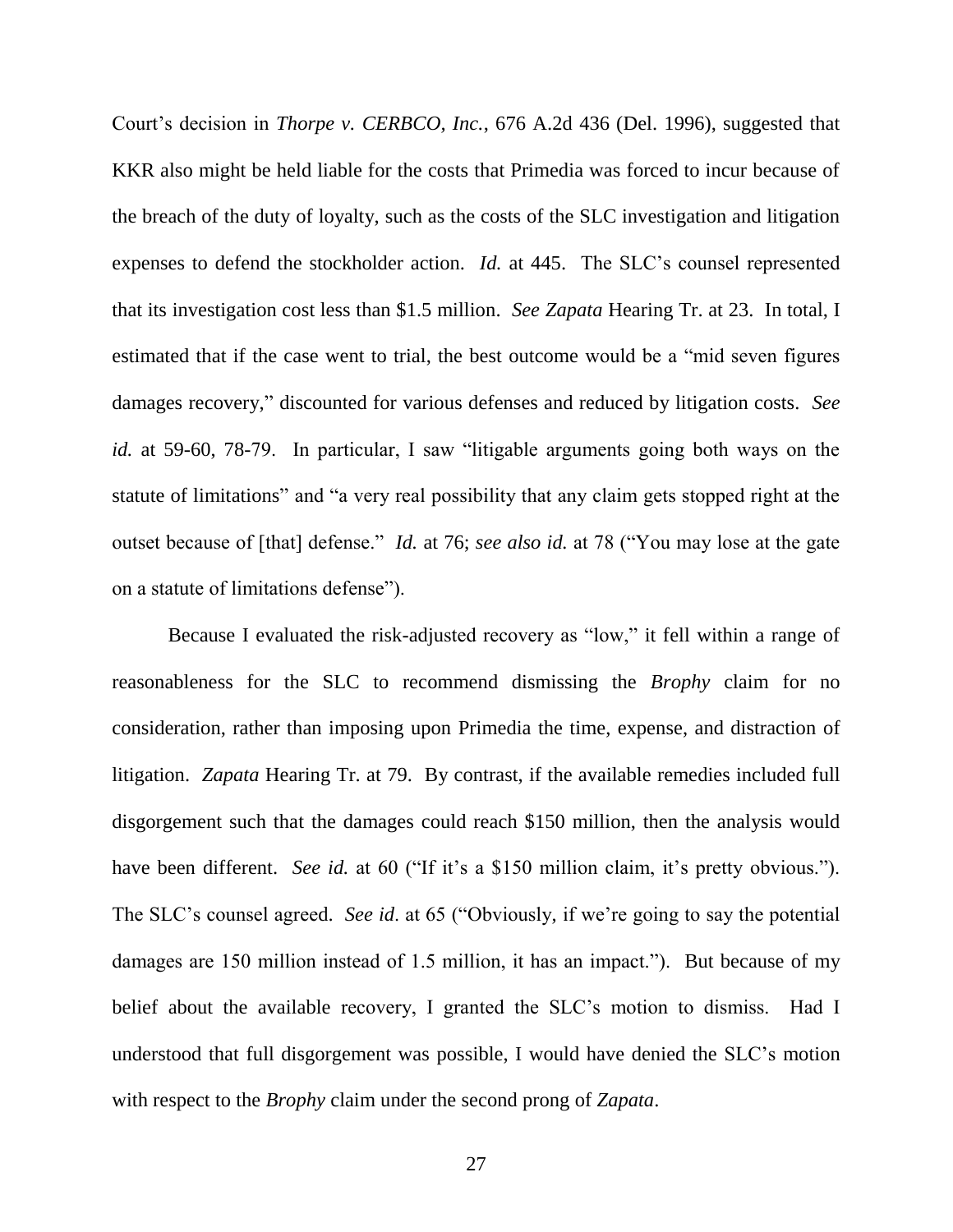# **I. The Appeal And The Sale Process**

The order dismissing the Derivative Action was entered on June 16, 2010. On July 15, the plaintiffs appealed to the Delaware Supreme Court. They did not challenge the dismissal of the redemption claim. They rather argued that under *Zapata*'s first prong, I erred in finding that the SLC investigated the *Brophy* claim thoroughly and in good faith, and that under *Zapata*'s second prong, I erred in treating full disgorgement as unavailable.

While the appeal was pending, KKR and the Primedia board began considering strategic alternatives. At the time, the board had ten members. Because this board eventually approved the Merger, I refer to it as the "Merger Board." Three directors were associated with or nominated by KKR. A fourth was Primedia's CEO. Another six were outside directors, but several had past ties to KKR or the Company.

- Golkin was an advisory partner at KKR, a general partner of KKR Associates, and a member of KKR 1996 GP. He had served on the board since 1991.
- Nelson was the CEO and founder of Capstone Consulting LLC, a consulting group that worked exclusively with KKR-controlled companies. Previously he served as President and CEO of Primedia from October 2005 to September 2007. He had served on the board since 2003.
- Thomas Uger was a director of KKR and had been a principal at KKR from June 2005 to December 2006. He had served on the board since 2005.
- Charles J. Stubbs became the President, Chief Executive Officer, and a director of Primedia in May 2008.
- Chell joined the board in 1992 as one of the Company's founders. She served previously as the Company's Chief Financial Officer and General Counsel.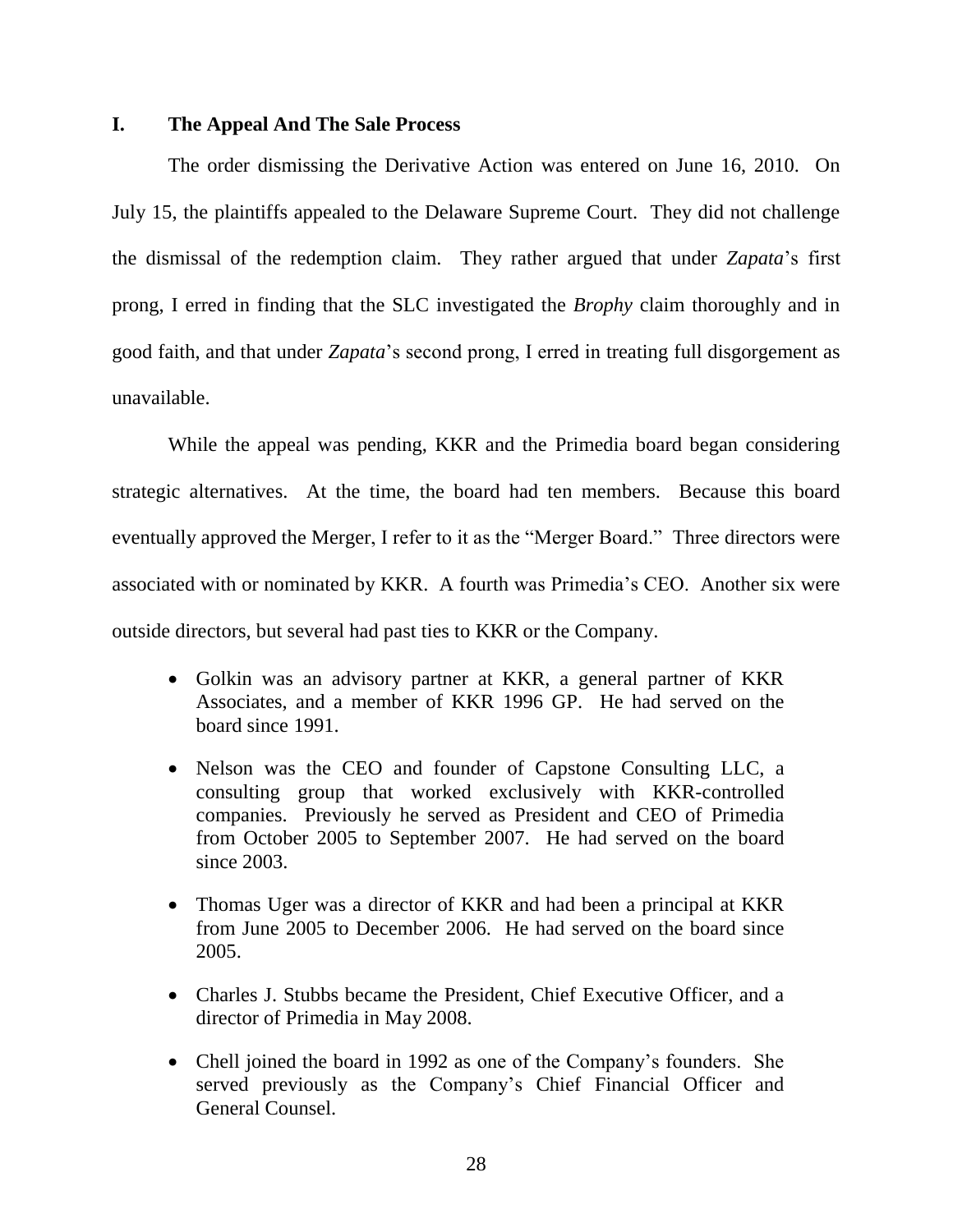- Feldberg joined the board in January 1997. Feldberg was Dean of Columbia Business School from 1989 to June 2004. During that time the school benefitted from a relationship with Kravis, who helped raise \$10 million to establish a fellowship in Feldberg's name.
- Greeniaus joined the board in 1998. He was President and CEO of Nabisco Foods Group when KKR acquired its corporate parent in what was then one of the largest corporate takeovers. He stayed on after the acquisition.
- Bell joined the board in 2001 and was employed at Pegasus Capital Advisors, LP, a private equity fund manager.
- Smith joined the board in July 2006 and was appointed to the SLC in May 2007. He worked as a consultant to private equity firms and privately held companies.
- Ciporin joined the board in July 2006, and was appointed to the SLC in May 2007.

For convenience, I refer to the latter six as the "Outside Directors." The Outside Directors were not formally empowered to act as a committee, but they retained their own legal counsel (Gibson Dunn & Crutcher LLP) and financial advisor (Lazard Ltd.).

On January 11, 2011, Primedia announced that it was exploring strategic alternatives. Primedia's financial advisor, Moelis & Company, contacted 117 potential strategic and financial acquirers. Forty-six executed non-disclosure agreements and received access to an electronic data room. On February 25, eleven bidders submitted preliminary, non-binding indications of interest. At a March 1 meeting, the Merger Board decided to allow all but the lowest bidder to continue to the next round of the process. Over the following three weeks, Primedia management met with the ten participants.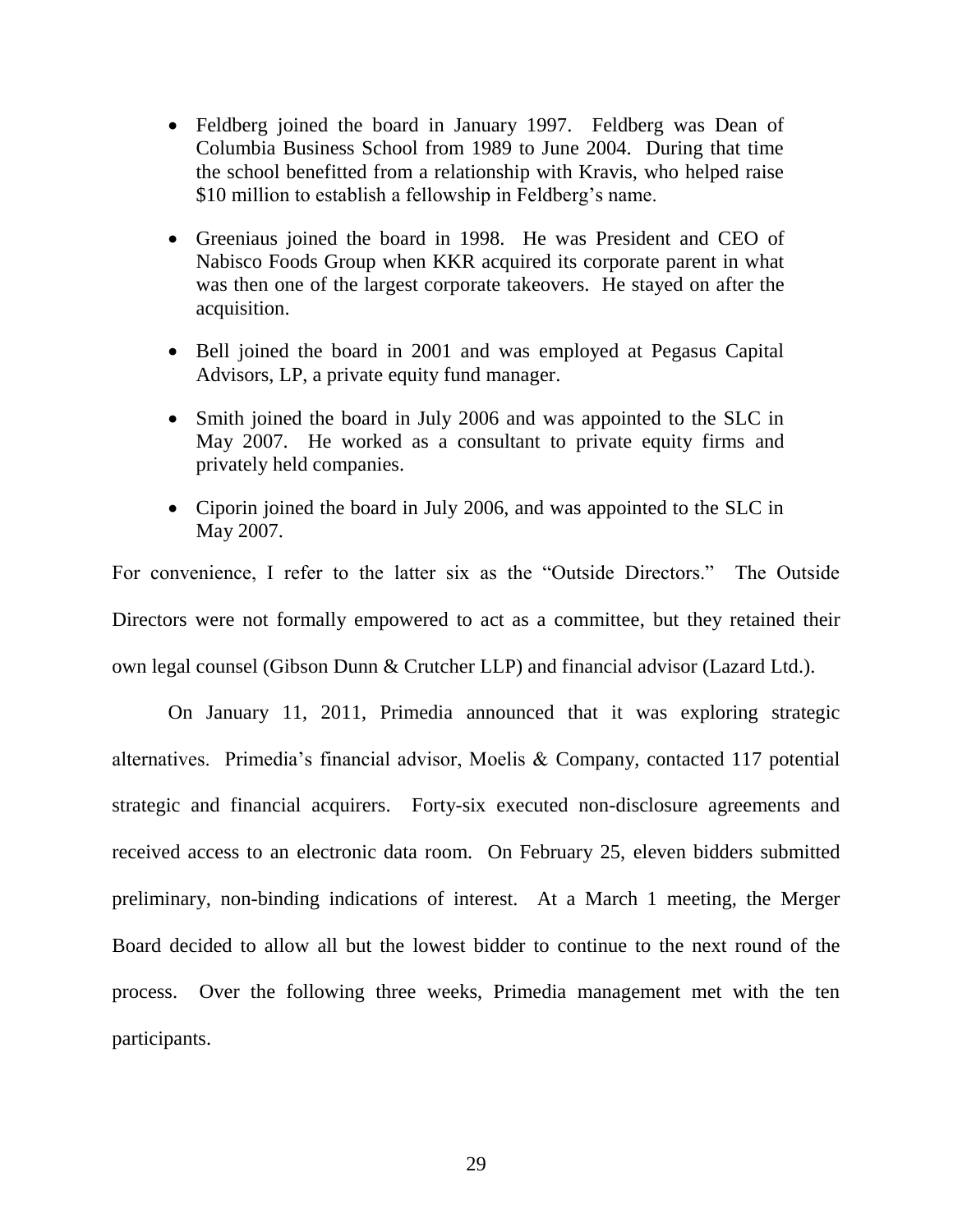### **J. Oral Argument Before The Delaware Supreme Court**

On March 23, 2011, the Delaware Supreme Court sitting *en banc* heard oral argument in the plaintiffs' appeal. The plaintiffs allege that the justices asked questions which suggested that they believed *Brophy* provided for a full disgorgement remedy and would reverse the dismissal of the Derivative Action.

### **K. The Sale To TPG**

Primedia designed its sale process to wrap up in May 2011. On April 20, Primedia's counsel, Simpson Thacher & Bartlett LLP ("Simpson Thacher"), circulated a draft merger agreement to the participants. Moelis instructed them to return a mark-up by May 6 and to provide final bids on May 9.

Three parties submitted bids: TPG at \$5.50 per share, Bidder X at \$5.65, and Bidder Y at \$4.75. Having submitted the lowest bid and failed to provide other requested documentation, Bidder Y was not allowed to proceed further. Moelis instructed TPG and Bidder X to provide new bids by the next afternoon.

On May 12, 2011, TPG and Bidder X delivered revised bids at \$6.55 and \$6.30 per share, respectively. On May 13, Bidder X bumped its bid to \$7.00 per share. On May 14, Moelis instructed both to submit their best and final offers by 3:15 p.m. on May 15. Later on May 14, TPG offered to acquire Primedia for \$7.10 per share with a 100% equity commitment. Shortly before the May 15 deadline, Bidder X informed Moelis that its \$7.00 offer remained unchanged.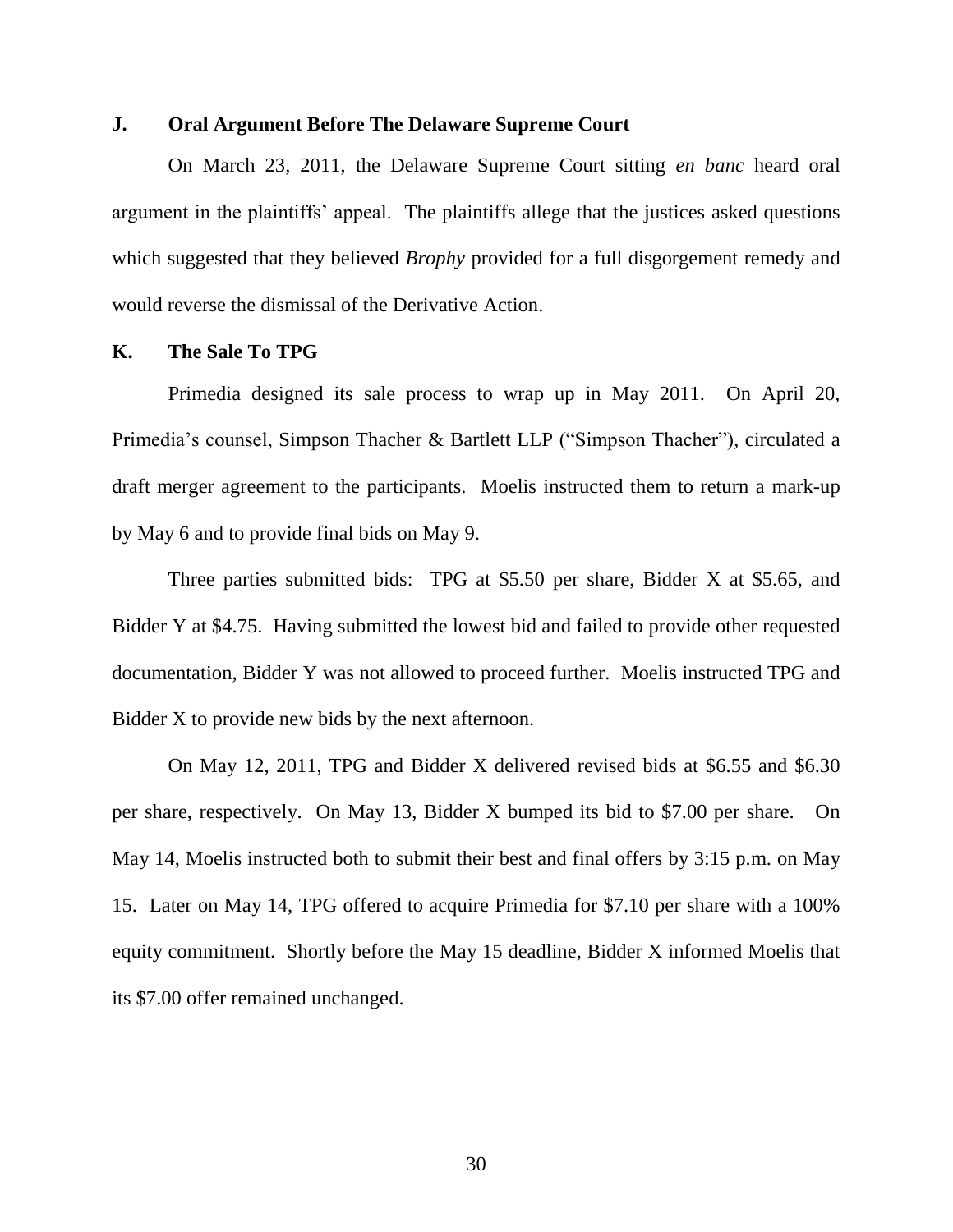Later on May 15, 2011, the Outside Directors met for thirty minutes with Lazard and Gibson Dunn to consider "the status of the bids and [their] fiduciary duties."  $CC \parallel$ 52. Lazard opined that the \$7.10 bid was fair.

The full Merger Board then met. At the meeting, Simpson Thacher, a firm with deep and longstanding ties to KKR, advised the Merger Board about the *Brophy* claim. This was allegedly the first time the Derivative Action was discussed in connection with the Merger. *See* CC ¶ 53. The Merger Board concluded that for the reasons discussed in the SLC Report and in light of this Court's dismissal of the Derivative Action (which remained pending on appeal), "the Derivative Action had limited, if any, value to [Primedia].‖ CC ¶ 53 (internal quotation marks omitted). The Merger Board resolved to accept TPG's bid, adopt the Merger Agreement, and recommend the Merger to its stockholders. After the Merger Agreement was executed, KKR acted by written consent to provide the necessary stockholder approval. *See id.* ¶ 32.

It is undisputed for purposes of this litigation that the Merger Board worked to obtain the best value reasonably available for Primedia's business. The \$7.10 per share cash consideration represented a 39% premium over the closing price of Primedia's common stock on January 11, 2011 (\$5.10), the date the Company announced that it was exploring strategic alternatives, and a 62% premium over the closing price of Primedia's common stock on May 13 (\$4.38), the last business day before the Merger Agreement was executed. *See* Defs.' Op. Br. at 11. The Merger valued the Company's equity at \$316 million. It is also undisputed for purposes of this litigation that the Merger Board did not view the Derivative Action as having value to Primedia, did not attempt to extract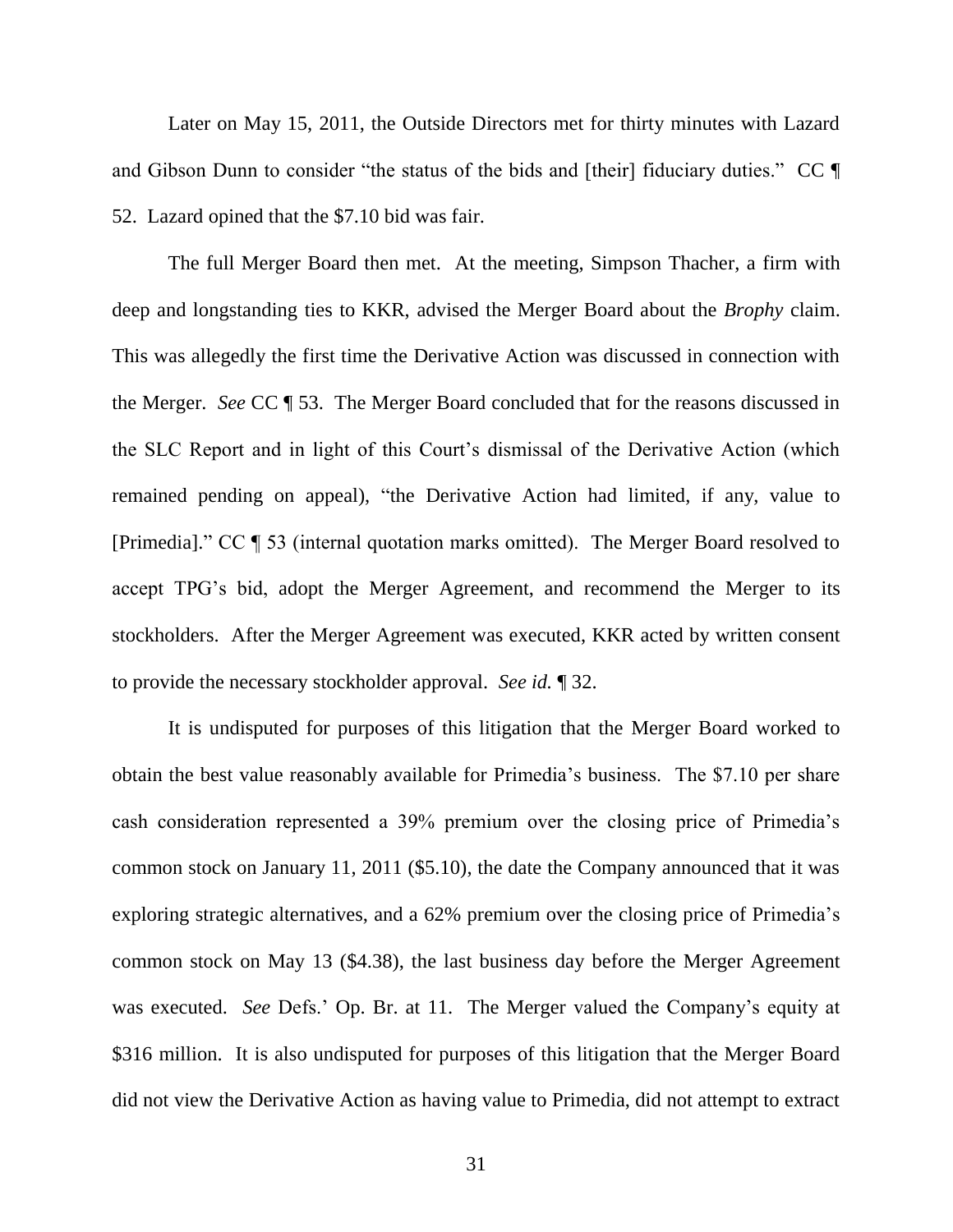value for the Derivative Action from TPG, and did not otherwise seek to preserve the value of the Derivative Action for Primedia's stockholders.

# **L. The Delaware Supreme Court Reverses On** *Brophy***.**

On June 20, 2011, the Delaware Supreme Court issued an opinion reversing the dismissal of the Derivative Action. *See Kahn*, 23 A.3d at 836-38. In doing so, the senior tribunal made clear that full disgorgement of profits is an available remedy under *Brophy*, regardless of whether the corporation was harmed. Citing *Brophy* itself, the Delaware Supreme Court held that "actual harm to the corporation is not required for a plaintiff to state a claim under *Brophy.*" *Id.* at 837; *see also id.* at 840. In the high court's words, ―[a]s the court recognized in *Brophy*, it is inequitable to permit the fiduciary to profit from using confidential corporate information. Even if the corporation did not suffer actual harm, equity requires disgorgement of that profit." *Id.* at 837-38. The Delaware Supreme Court saw "no reasonable public policy ground to restrict the scope of disgorgement remedy in *Brophy* cases—irrespective of arguably parallel remedies grounded in federal securities law." *Id.* at 840. The Delaware Supreme Court remanded the Derivative Action to determine if the broader reading of *Brophy* would alter the balancing under the second prong of *Zapata*. *Id.* at 842-43.

With full disgorgement available, the potential recovery on the *Brophy* claim ballooned to \$190 million, comprising \$150 million in capital gains plus \$40 million in dividends. From my point of view, this clearly changed the analysis. As I had noted during the original *Zapata* Hearing, it was "pretty obvious," at least to me, that the SLC

32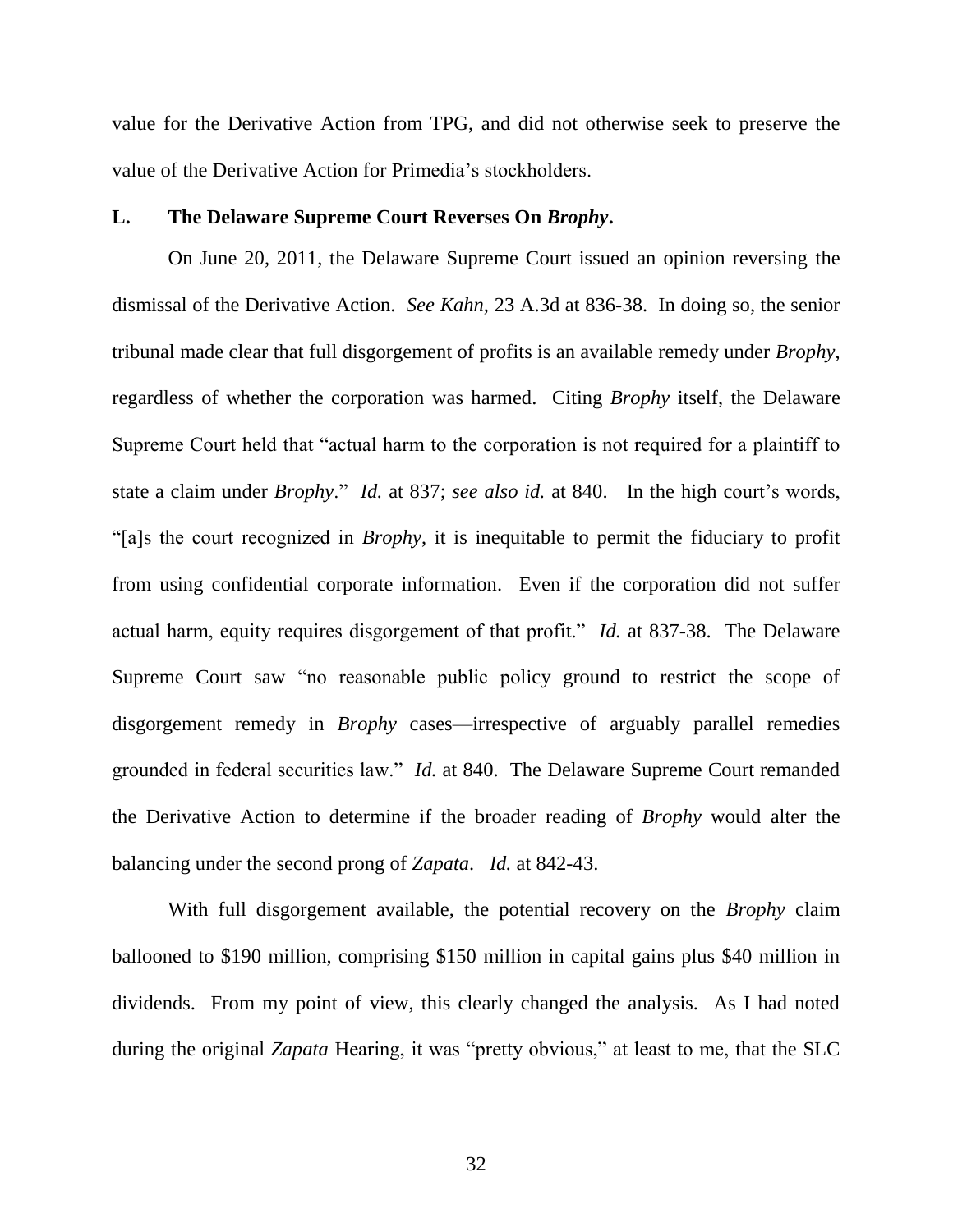could not reasonably walk away for nothing from a fairly litigable claim that could result in a recovery of \$190 million. *Zapata* Hearing Tr. at 60.

#### **M. Events After The Delaware Supreme Court Decision**

On May 23, 2011, the plaintiffs filed actions challenging the Merger in this Court. Other stockholders filed actions in Fulton County, Georgia and Gwinnett County, Georgia, which were stayed pending resolution of this action. On June 3, Kahn filed an amended complaint and moved for a preliminary injunction seeking additional disclosures beyond those in Primedia's preliminary information statement. On June 7, I denied the motion to expedite and declined to schedule a preliminary injunction hearing because the plaintiffs had an adequate post-merger damages remedy.

On June 24, 2011, the Merger Board issued a press release indicating that the SLC had met to discuss the Delaware Supreme Court's decision. The SLC determined that the decision "did not alter the conclusion . . . that it was not in the best interests of the Company to pursue the claims asserted in the derivative action." Primedia, Inc., Current Report (Form 8-K) (June 24, 2011). On July 13, the Merger was consummated.

On July 18, 2011, I consolidated the two class actions and established a leadership structure for the plaintiffs. Meanwhile, the closing of the Merger had eliminated plaintiffs' standing to pursue the Derivative Action, which the parties dismissed by stipulation on August 8. *See In re Primedia Inc Deriv. Litig.,* C.A. No. 1808-VCL (Del. Ch. Aug. 8, 2011) (ORDER). The plaintiffs filed the currently operative Class Complaint on December 12.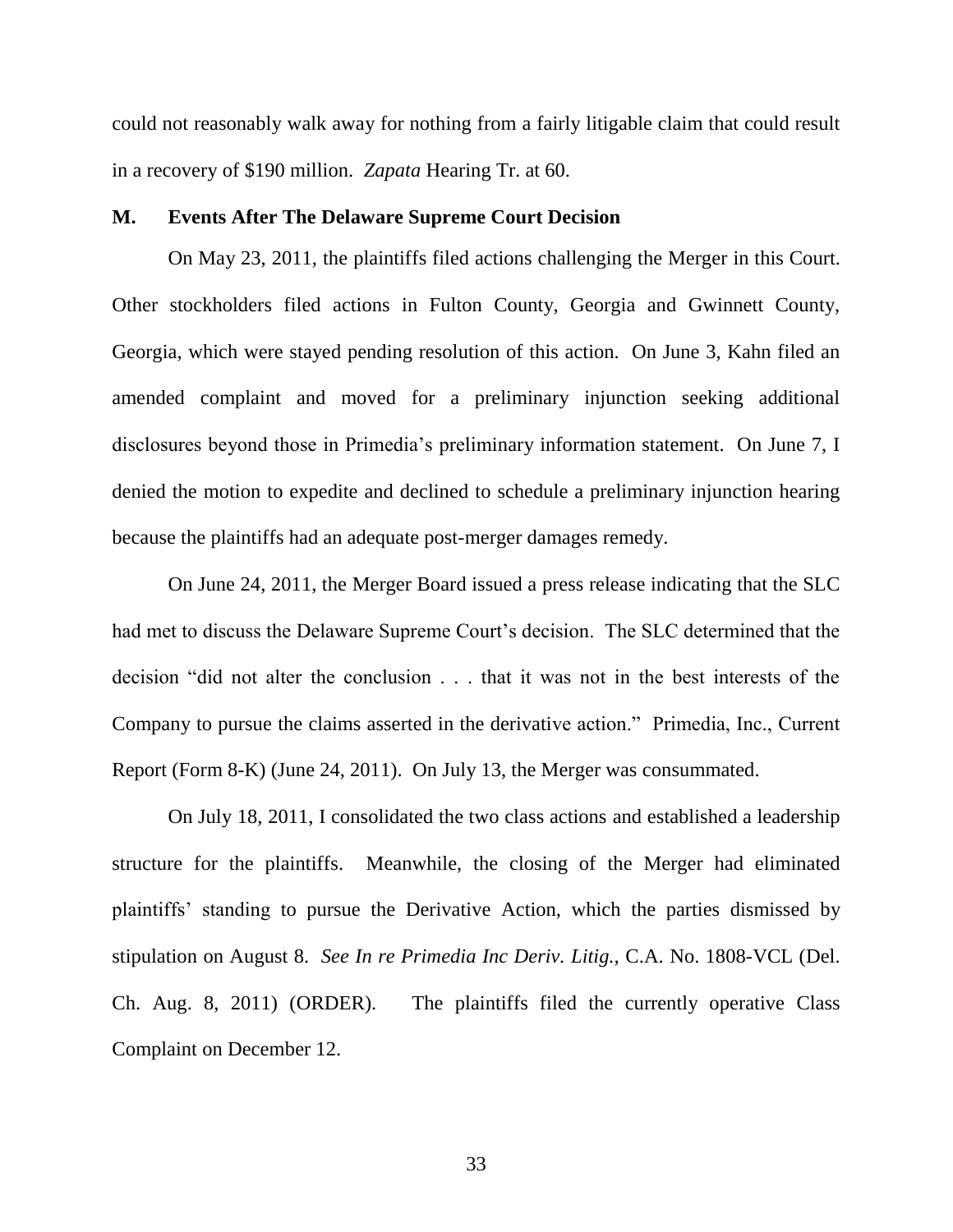### **II. LEGAL ANALYSIS**

The defendants have moved to dismiss the Class Complaint pursuant to Rule 12(b)(6) for failure to state a claim on which relief can be granted. In a Delaware state court, the pleading standards under Rule  $12(b)(6)$  "are minimal." *Cent. Mortg. Co. v. Morgan Stanley Mortg. Capital Hldgs. LLC*, 27 A.3d 531, 536 (Del. 2011).

> When considering a defendant's motion to dismiss, a trial court should accept all well-pleaded factual allegations in the Complaint as true, accept even vague allegations in the Complaint as "well-pleaded" if they provide the defendant notice of the claim, draw all reasonable inferences in favor of the plaintiff, and deny the motion unless the plaintiff could not recover under any reasonably conceivable set of circumstances susceptible of proof.

*Id.* The operative test in a Delaware state court thus is one of "reasonable" conceivability." *Id.* at 537. This standard asks whether there is a "possibility" of recovery. *Id.* at 537 n.13. The test is more lenient than the federal "plausibility" pleading standard, which invites judges to "determin[e] whether a complaint states a plausible claim for relief" and "draw on . . . judicial experience and common sense." *Id.* at 537 (internal quotation marks omitted).

### **A. The Claim Challenging The Fairness Of The Merger**

The Class Complaint asserts that the Merger must be reviewed for entire fairness because it conferred a special benefit on KKR, Primedia's controlling stockholder. Through the Merger, the right to assert the *Brophy* claim passed to TPG. The plaintiffs allege that given KKR's stature in the M&A world, it was highly unlikely that any acquirer would sue KKR for insider trading, and particularly so since the acquirers were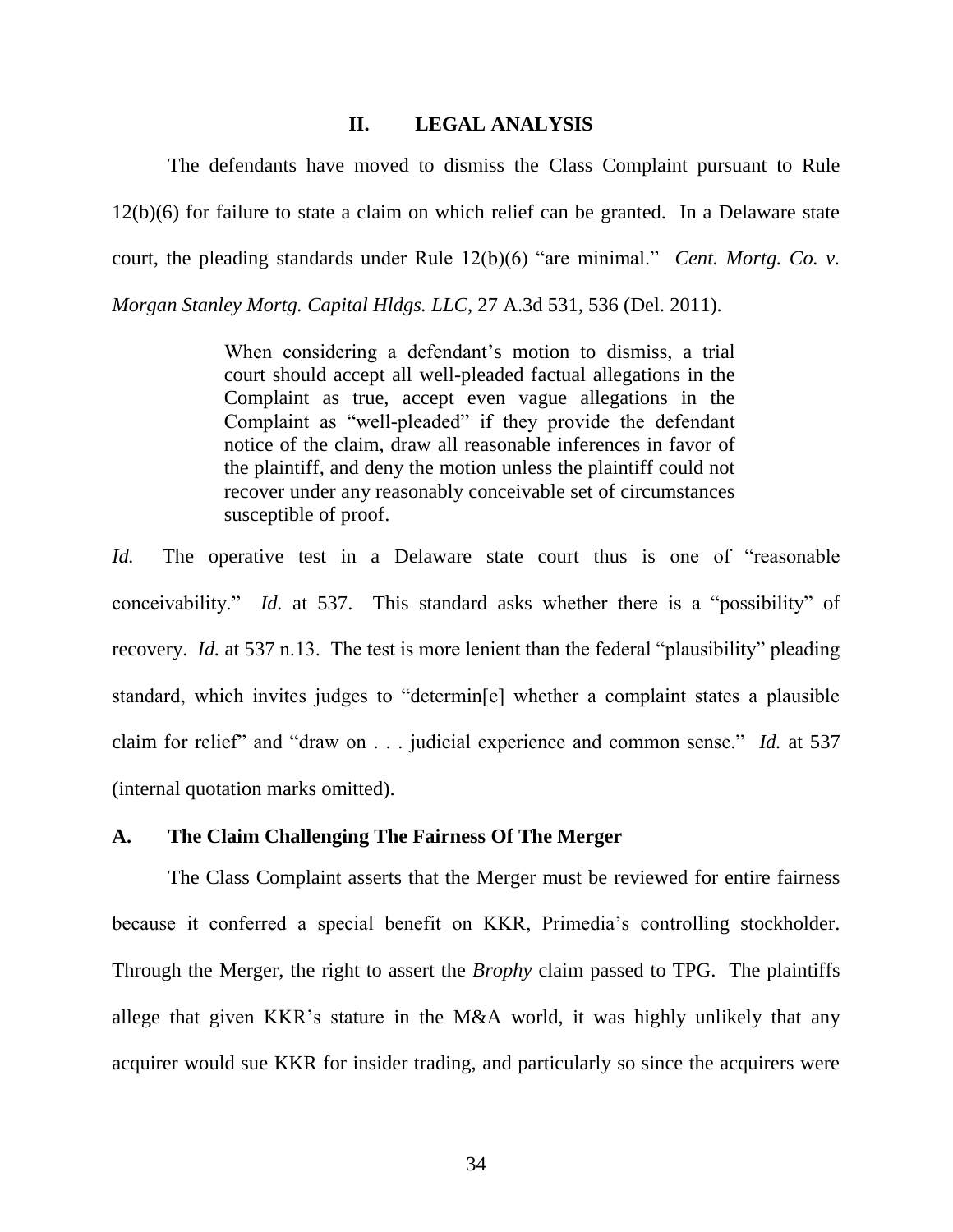not being asked to pay any consideration for the *Brophy* claim. It was even more unlikely that a financial buyer like TPG would sue a fellow private equity firm like KKR. But the failure to obtain value for the *Brophy* claim in turn rendered the Merger unfair to Primedia's minority stockholders, because they only received value for their share of Primedia's operating business and not for their share of the Derivative Action.

In *Lewis v. Anderson*, 477 A.2d 1040 (Del. 1984), the Delaware Supreme Court held that the right to bring a derivative action passes via merger to the surviving corporation. *See* 8 *Del. C.* § 259(a); *Lewis*, 477 A.2d at 1050 n.19. Where, as here, the surviving corporation is a wholly owned subsidiary of another entity, the litigation asset of the surviving corporation comes under the control of parent. *See Lambrecht v. O'Neal*, 3 A.3d 277, 288 (Del. 2010); *Hamilton P'rs, L.P. v. Englard*, 11 A.3d 1180, 1205-06 (Del. Ch. 2010). Under those circumstances, the merger extinguishes the former derivative plaintiffs' standing to sue. *See Lewis v. Ward*, 852 A.2d 896, 900-901 (Del. 2004).

What has been less clear under Delaware law is the extent to which stockholders of the acquired corporation can, under limited circumstances, challenge the fairness of the merger by which their standing to sue was extinguished. This Court has considered such claims on multiple occasions and in different procedural contexts.<sup>3</sup> Conceptually, these

<sup>&</sup>lt;sup>3</sup> See Massey Energy, 2011 WL 2176479, at \*2-4 (denying motion for preliminary injunction to block merger that would extinguish derivative standing); *Kohls v. Duthie*, 765 A.2d 1274, 1284-85 (Del. Ch. 2000) (same; noting that Court previously denied motion to dismiss the merger challenge); *Merritt v. Colonial Foods, Inc.,* 505 A.2d 757, 763-66 (Del. Ch. 1986) (Allen, C.) (granting summary judgment for plaintiffs on claim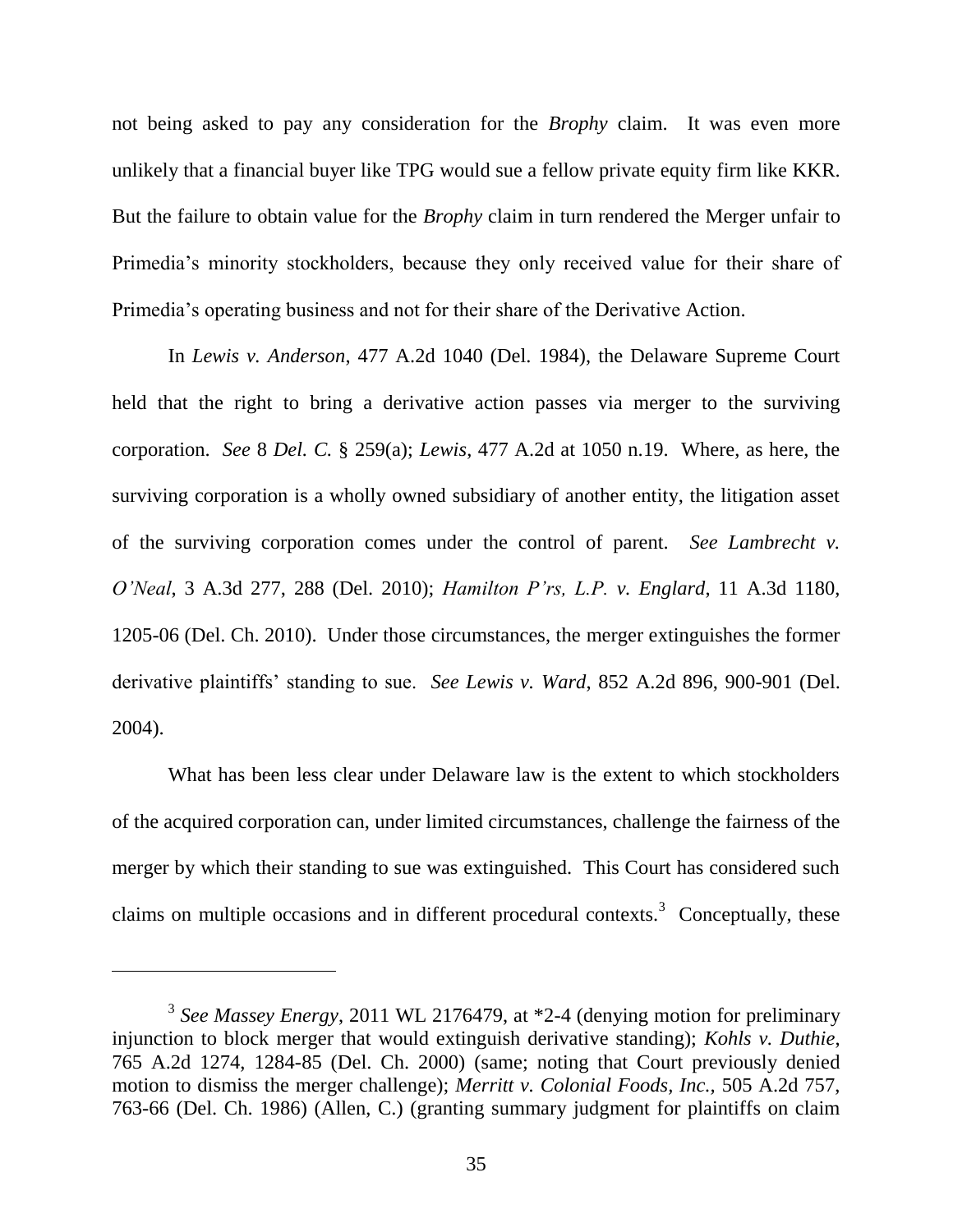claims "embrace the holding of the Supreme Court's decision in *Parnes v. Bally Entertainment Corp.*, which permits a plaintiff to attack a merger directly if the target board agreed to a materially inadequate, and therefore unfair, price because the price did not reflect the value of certain assets—in this case, the Derivative Claims." Massey *Energy*, 2011 WL 2176479, at \*17 (footnote omitted).

As I understand the framework established by *Parnes*, a plaintiff wishing to assert such a claim must first establish standing to sue. *Compare Parnes* 722 A.2d at 1244-46 (finding that the plaintiff had standing to assert a direct claim) *with Kramer v. W. Pac. Indus., Inc.*, 546 A.2d 348, 354 (Del. 1988) (finding that the plaintiff lacked standing to challenge a merger directly). If standing exists, then the plaintiff must still plead a viable claim. *See Parnes*, 722 A.2d at 1246 ("Although we conclude that the Parnes complaint directly challenges the Bally merger, it does not necessarily follow that the complaint adequately states a claim for relief.").

## **1. Standing To Sue Under** *Parnes*

A plaintiff claiming standing to challenge a merger directly under *Parnes* because of a board's alleged failure to obtain value for an underlying derivative claim must meet a three part test. First, the plaintiff must plead an underlying derivative claim that has

challenging merger as self-interested transaction designed in part to eliminate risk of derivative action where stockholders did not receive a fair price); *see also Brinkerhoff v. Tex. E. Prods. Pipeline Co., LLC*, 986 A.2d 370, 386-96 (Del. Ch. 2010) (assessing strength of derivative claims for which standing was extinguished by merger when evaluating fairness of settlement); *In re Countrywide Corp. S'holders Litig.*, 2009 WL 846019, at \*8 (Del. Ch. Mar. 31, 2009) (same), *aff'd*, 996 A.2d 321 (Del. 2010).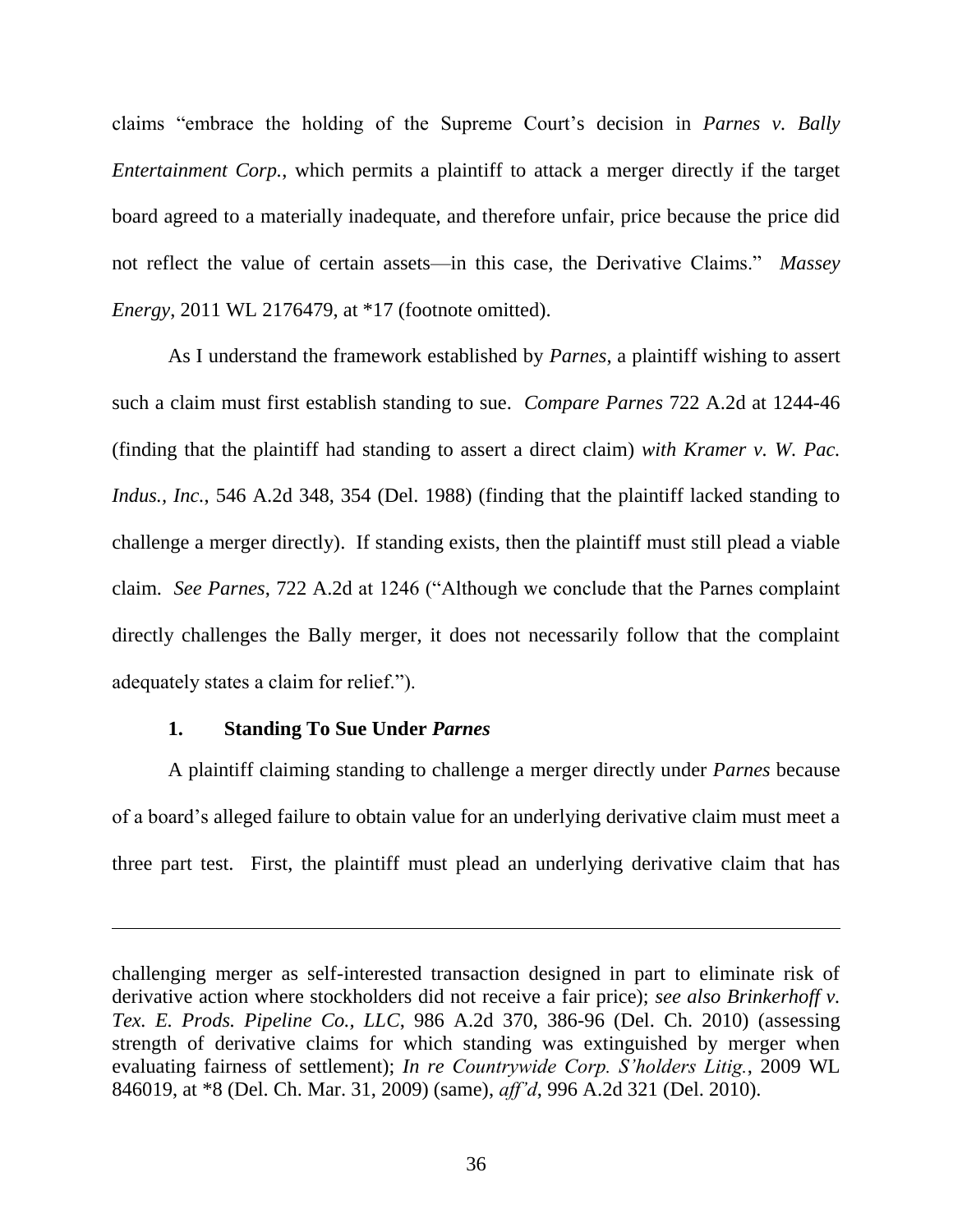survived a motion to dismiss or otherwise could state a claim on which relief could be granted. Second, the value of the derivative claim must be material in the context of the merger. Third, the complaint challenging the merger must support a pleadings-stage inference that the acquirer would not assert the underlying derivative claim and did not provide value for it.

## **a. Was The Derivative Action Viable?**

The first element of the *Parnes* inquiry asks whether the underlying corporate claim has survived a motion to dismiss or otherwise could state a claim on which relief could be granted. *See, e.g.*, *Massey Energy*, 2011 WL 2176479, at \*18-21 (making threshold determination that derivative claim asserting *Caremark* liability had potential merit); *Countrywide*, 2009 WL 846019, at \*8-9 (evaluating strength of underlying federal claim); *Golaine v. Edwards*, 1999 WL 1271882, at \*7-8 (Del. Ch. Dec. 21, 1999) (analyzing merits of claim for diversion of merger consideration). If the underlying derivative action is not viable, then there is no litigation asset to value or maintain, and likewise no value to divert to the controlling stockholder or other derivative action defendants.

Although prior cases have not dilated on this issue, it appears to me that Rule 12(b)(6), rather than Rule 23.1, provides the operative standard for judging whether the underlying corporate claim could survive a motion to dismiss. This aspect of the *Parnes*  inquiry focuses on whether the corporation possessed a viable claim that the board could have caused the corporation to assert. Rule 23.1 exists for the benefit of the corporation, "not . . . for the benefit of defendants." *Am. Int'l Gp.*, 965 A.2d at 808. Rule 23.1 does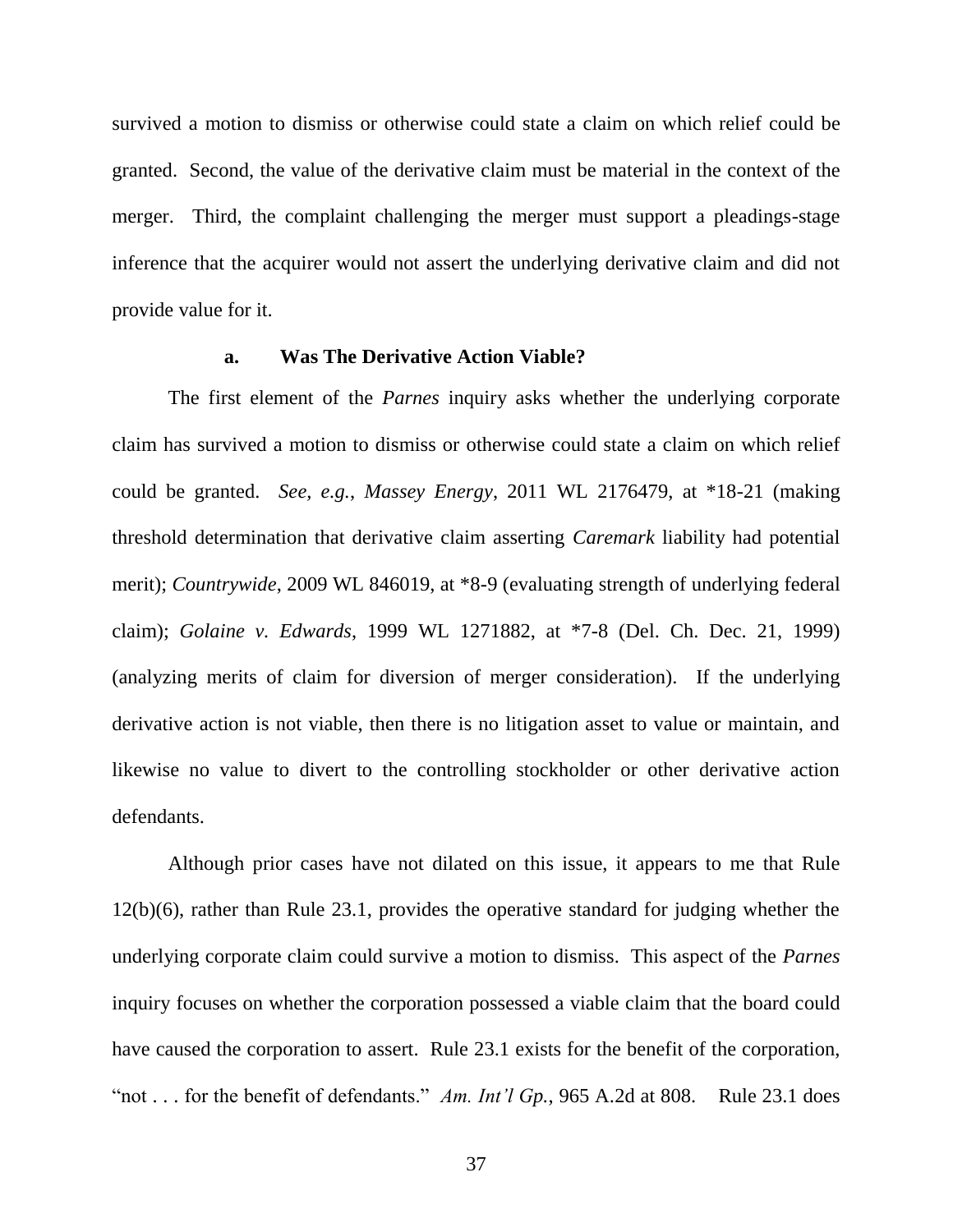not apply if the corporation asserts the claim or has permitted a stockholder to sue on the corporation's behalf. *Id.* at 811. Consistent with this approach, Chancellor Allen granted summary judgment as to liability in favor of a class of plaintiff stockholders when a controlling stockholder used a squeeze out merger to extinguish meritorious derivative claims. *See Merritt*, 505 A.2d at 765-66. To determine whether the claims were ―meritorious,‖ Chancellor Allen referenced the standard from *Chrysler Corp. v. Dann*, 223 A.2d 384 (Del. 1996), which established the test for whether a derivative claim is sufficiently meritorious to support a settlement. *Merritt*, 505 A.2d at 758 n.1. In *Chrysler*, the Delaware Supreme Court held that

> [a] claim is meritorious within the meaning of the rule if it can withstand a motion to dismiss on the pleadings if, at the same time, the plaintiff possesses knowledge of provable facts which hold out some reasonable likelihood of ultimate success. It is not necessary that factually there be absolute assurance of ultimate success, but only that there be some reasonable hope.

223 A.2d at 387. This standard has been equated with Rule 12(b)(6). *See In re Cox Commc'ns, Inc. S'holders Litig.*, 879 A.2d 604, 639 (Del. Ch. 2005).

During the *Zapata* Hearing, I found that the *Brophy* claim presented "a viable" claim" that would "blow by" a motion to dismiss and likely would have required a trial to resolve. *Zapata* Hearing Tr. at 76. Having considered the matter anew in the context of the current motion, I continue to believe that it is reasonably conceivable that the plaintiffs could develop and prove a set of facts that would support a *Brophy* claim.

As noted, to succeed on a *Brophy* claim, a plaintiff must show that: "1) the corporate fiduciary possessed material, nonpublic company information; and 2) the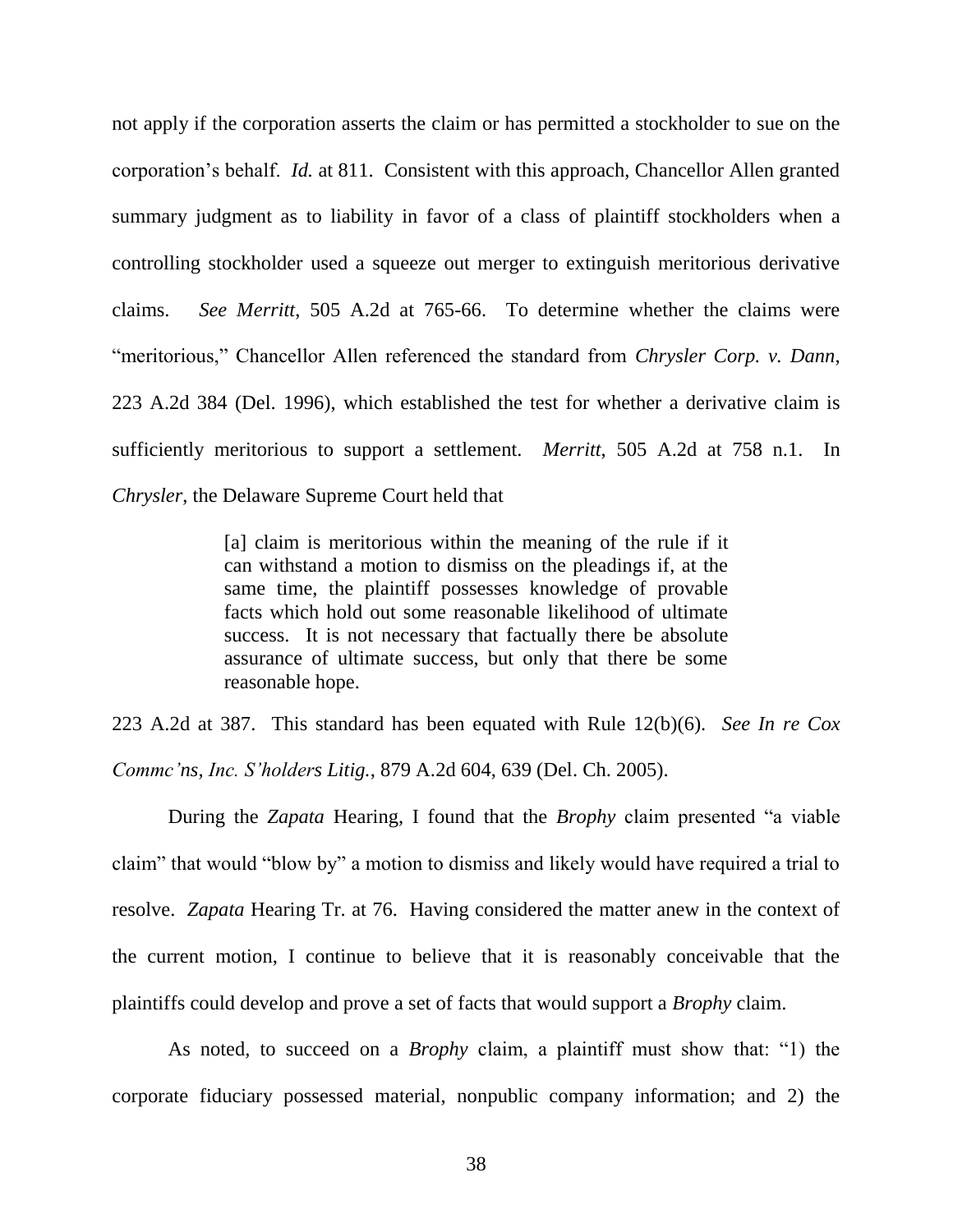corporate fiduciary used that information improperly by making trades because she was motivated, in whole or in part, by the substance of that information." *Oracle*, 867 A.2d at 934. The following allegations support inferences that KKR possessed inside

information through its director representatives, understood its materiality, and acted with

*scienter* to trade on the information before it became known to the market.

- On December 19, 2001, the board authorized a program through which the Company would exchange common stock for up to \$100 million of Preferred Stock, indicating that the board believed the Preferred Stock was undervalued. DC ¶ 26.
- On March 5, 2002, Primedia began using its common stock to acquire Preferred Stock. *Id.* ¶ 28.
- On May 16, 2002, the board authorized exchanges for up to an additional \$100 million of Preferred Stock, demonstrating again that the board believed the Preferred Stock was undervalued. *Id.* ¶ 27.
- Eight days after the Primedia board meeting on May 16, 2002, Primedia directors Golkin, Bae, Nelson, and three other KKR insiders submitted the May 21 Memo to KKR's Investment Committee and Portfolio Committee. The purpose of the May 21 Memo was to provide an update "on Primedia's performance and revisit the topic of KKR purchasing a portion of Primedia's cash-pay preferred stock." *Id.* 1 29 (internal quotation marks omitted); *see also* CC ¶ 35.
- The May 21 Memo described Primedia management's internal, upward revisions to second quarter EBITDA estimates that went beyond the guidance Primedia provided to analysts. *See* DC ¶ 32. The May 21 Memo reported that achieving the updated estimates was virtually assured because Primedia had already sold "most of the second quarter advertising" even though there was over a month left until the June 30 close of the quarter. *Id.* ¶ 31; *see also* CC ¶ 36. When Primedia later issued a press release on July 31, 2002, announcing that it achieved EBITDA of \$65.1 million for the second quarter, "exceeding original guidance of \$58-60 million," Primedia CEO Thomas S. Rogers described the performance as a "dramatic" improvement in EBITDA[.]" DC  $\P$  53.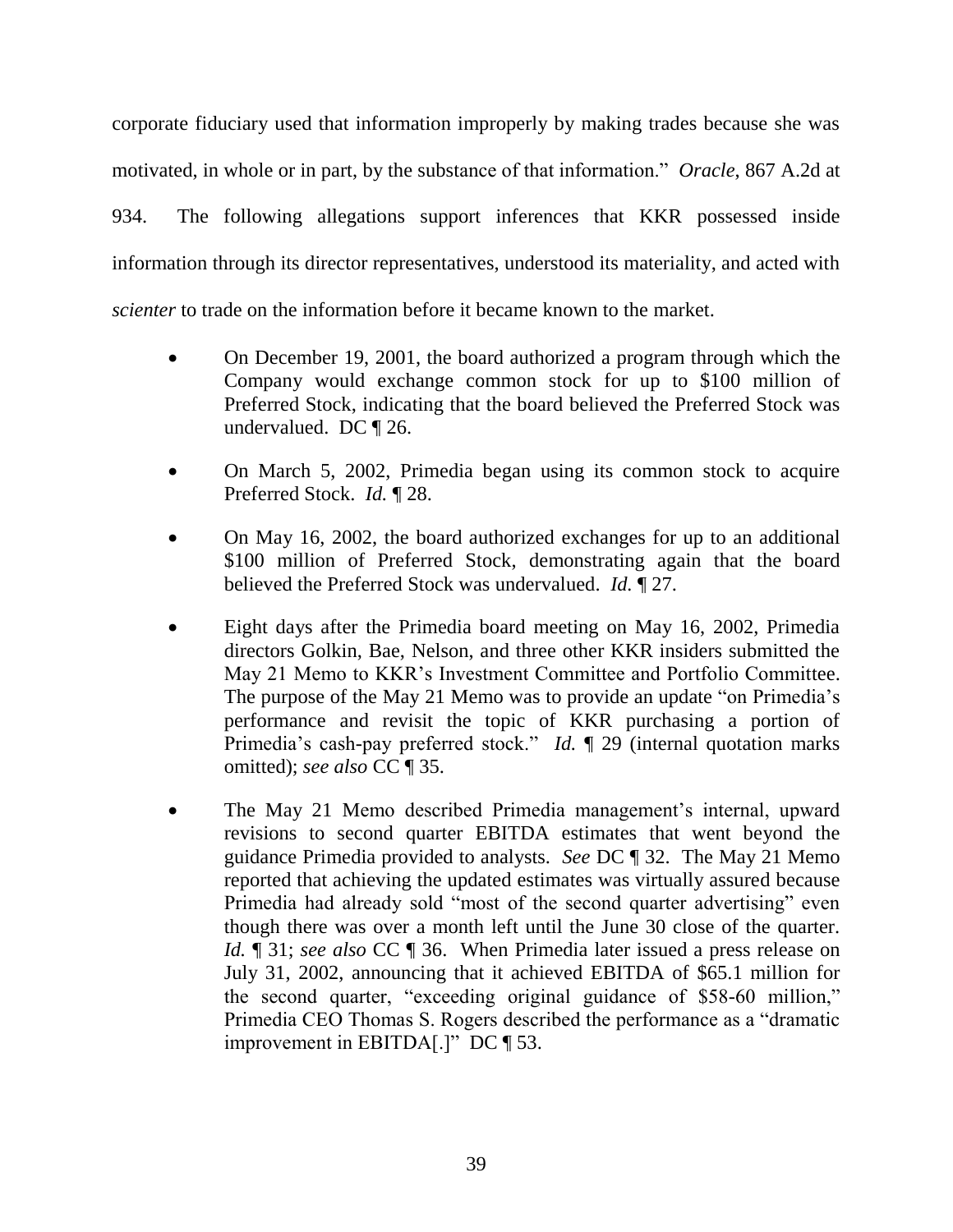- The May 21 Memo described Primedia management's internal assessment that Primedia would exceed its full year EBITDA estimates by 4% and reported on the KKR representatives' discussions with internal Primedia business heads. *See id.*
- The May 21 Memo recommended that KKR purchase \$50 million of Preferred Stock "before any significant future asset divestitures and/or the Company's business performance improves" in the latter half of 2002 or early 2003. *Id.* ¶ 33; *see also* CC ¶ 37.
- The authors of the May 21 Memo made their recommendation "[b]ased on (1) our increased comfort level in the Company achieving Street guidance, (2) our optimism for the Company's future prospects, and (3) the implications of the Moody's downgrade on the preferred stock price." DC ¶ 33; *see also* CC ¶ 37.The language of the May 21 Memo indicated that the authors' "increased comfort level" and "optimism" resulted from their internal conversations with Primedia personnel and the information they received about EBITDA for the second quarter and the full year. DC ¶ 33. The reference to the Moody's downgrade and its effect on the "preferred" stock price" suggested that the authors recognized that the market did not know what they knew and that KKR should take advantage of that fact. *Id.*
- Within six weeks of the May 21 Memo, KKR began purchasing Preferred Stock. *See id.*¶ 43; CC ¶ 37.
- On September 26, 2002, the Primedia board approved the sale of American Baby Group for roughly \$115 million in cash, one of the asset divestitures that Primedia had been planning and which the May 21 Memo appears to have anticipated. All directors attended the meeting, including KKR representatives Kravis, Golkin, Nelson, and Bae. *See* CC ¶ 38; *but see* DC ¶ 55 (stating Roberts, but not Nelson, attended the meeting).
- After the approval of the American Baby Sale, but before the public announcement of the transaction, KKR purchased \$39 million of Preferred Stock. *See* CC ¶ 38; *see also* DC ¶¶ 57-58.

Assuming these allegations are true, as I must at this procedural stage, it does not strike me as inconceivable that KKR breached its duty of loyalty under *Brophy* by misusing material, nonpublic information belonging to Primedia.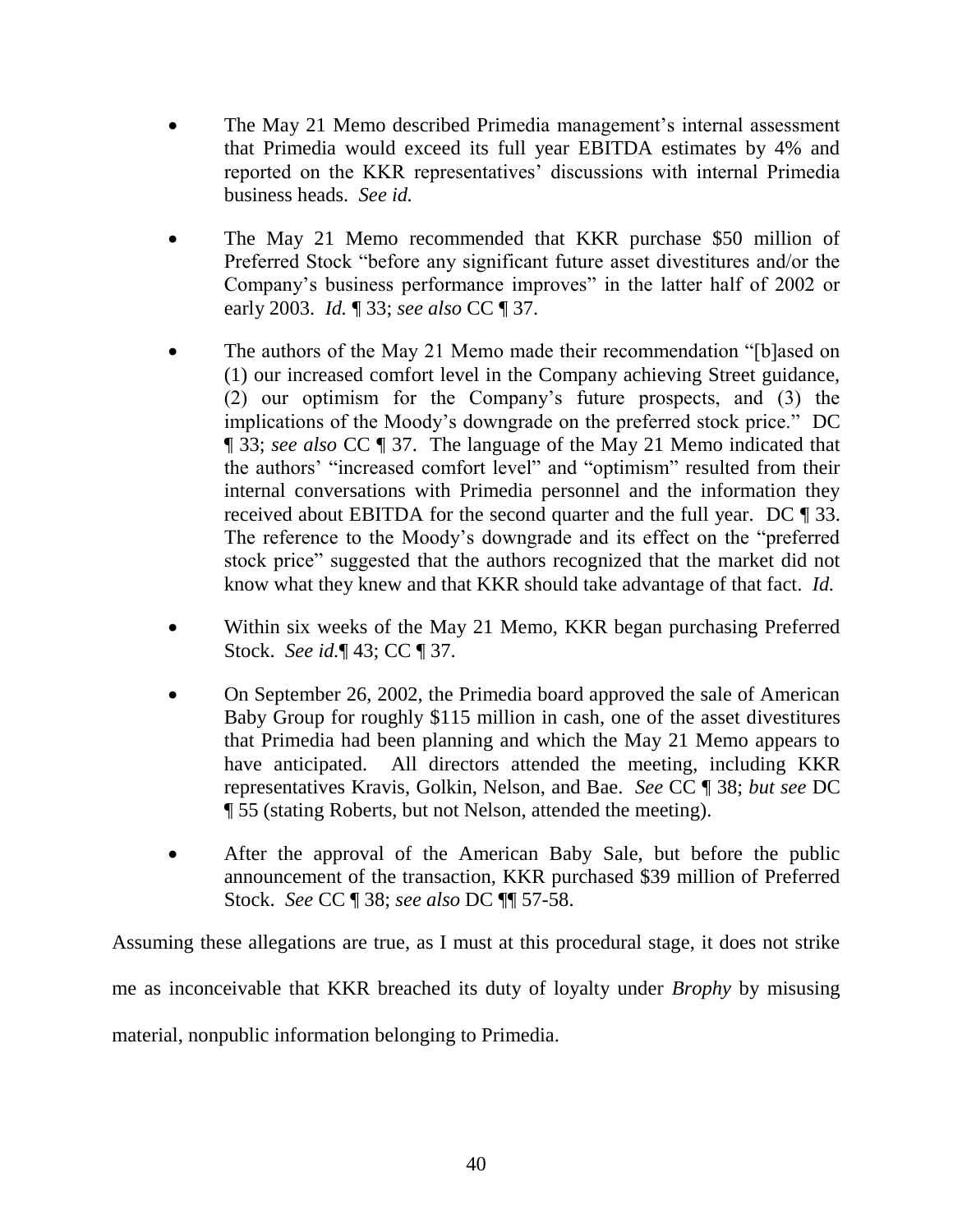The defendants proffer a number of fact-laden arguments about why the foregoing allegations do not support an inference of *scienter* or materiality. First, they observe that KKR's representatives on the Primedia board appear to have first raised the idea of KKR purchasing Preferred Stock in late 2001, and then made their recommendation again in May 2002. According to the defendants, there is "no evidence that KKR possessed the requisite scienter given contemporaneous memoranda indicating that KKR planned the purchases months before the inside information was issued." Defs.' Op. Br. at 8. I frankly do not follow that reasoning. It is reasonably conceivable to me that thanks to its representatives on the Primedia board, KKR knew in late 2001 that Primedia's business had begun to stabilize and that the Company was working actively on its program of asset divestitures. The market appears not to have known these things, and in particular to have lost confidence in Primedia's divestiture program (leading ultimately to the Moody's downgrade). KKR's representatives readily could have recognized these facts in late 2001, understood that KKR knew information that the market lacked, but decided to forego purchases at that time for any number of reasons. By May 2002, with Primedia's business improving, the risk-return profile for KKR was superior and there appeared to be a limited window in which to act. The May 21 Memo can readily be interpreted as reiterating the basic proposition that KKR had information the market lacked, describing that information in detail, and urging KKR to take advantage of the information before the market learned of the improvement in Primedia's business and its upcoming asset sales. It is undisputed that after receiving the May 21 Memo, KKR made large purchases, precisely as one would expect if KKR were trying to take advantage of a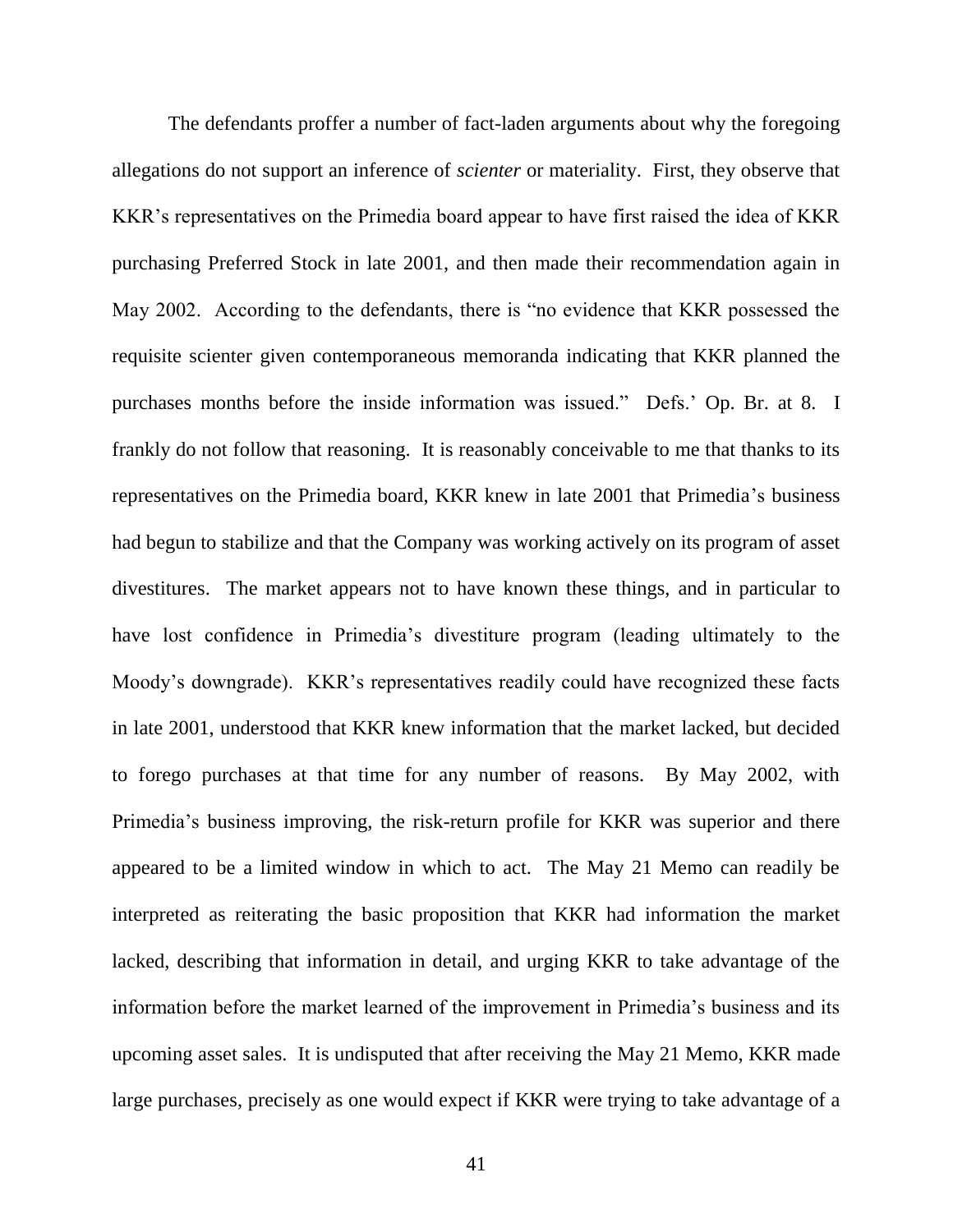limited trading window, and that KKR made a significant portion of its purchases after the American Baby Sale was approved but before it was announced publicly. At a later stage of the case, the evidence may support a different interpretation, but at the pleadings stage, it is reasonably conceivable that KKR possessed material information and acted with *scienter*.

Second, the defendants argue that the *Brophy* claim fails because the SLC's expert opined that the information in the May 21 Memo was immaterial, citing the apparent lack of a material impact on the trading price of the Preferred Stock. There does not appear to be any dispute that the American Baby Sale was material.

At a later stage of the case, the opinion of the defendants' expert about the information in the May 21 Memo might prove persuasive. It would not be surprising, however, for the plaintiffs to retain an expert of their own, or to develop evidence in discovery or through cross-examination that undermines the opinion of the defendants' expert. For pleading purposes, the language of the May 21 Memo suggests that its authors thought the information in the memo was material. The updated projections were not based on a business model in which the bulk of revenues came in during the last month, or even on the last day of the quarter, but rather rested on Primedia's success in pre-selling advertising. *Cf. Oracle*, 867 A.2d at 911-921 (granting summary judgment where extensive, post-discovery record demonstrated significant fluctuations in revenues that defeated materiality of mid-quarter management projections). When Primedia disclosed its above-guidance results, its CEO described the performance as a "dramatic improvement in EBITDA[.]"  $DC \parallel 53$  (internal quotation marks omitted). That Primedia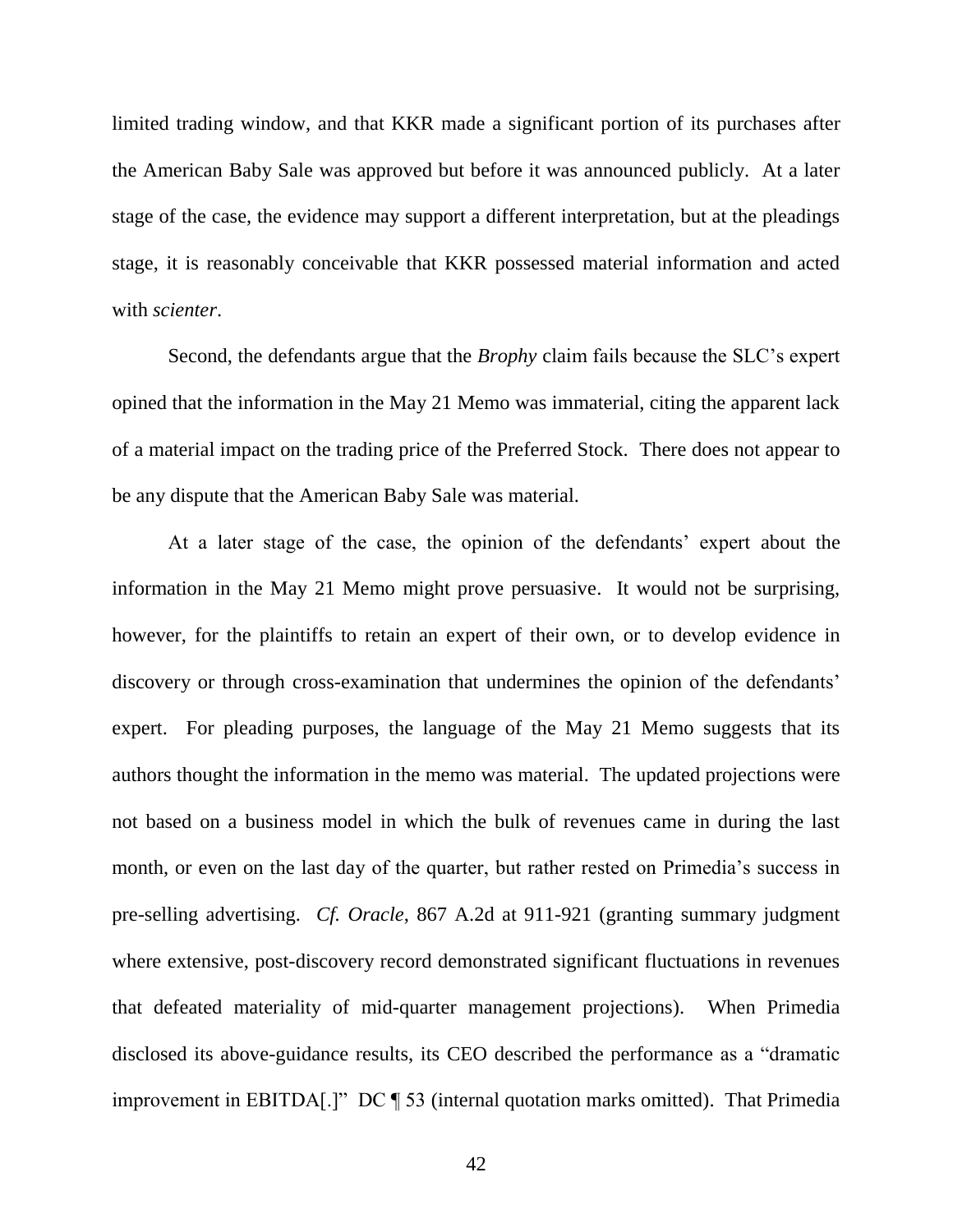would beat Street guidance by nearly 9% seems material, particularly when markets respond disproportionately if a company misses or exceeds earnings guidance by a penny. 4 At the pleadings stage, it is reasonably conceivable that the information in the May 21 Memo was material.

Third, the defendants argue that KKR could not have had the requisite *scienter* in light of expert analysis demonstrating that for every dollar KKR redistributed from the common to the preferred shareholders, KKR lost more than it gained. This argument is another way of pointing out that KKR owned nearly 60% of the common stock, thus if Primedia overpaid for the Preferred Stock, KKR was funding 60 cents of every dollar. But this argument misses the theory of the *Brophy* claim, which does not challenge the price at which Primedia carried out the redemptions. The certificates of designation obligated Primedia to redeem the Preferred Stock and established the prices at which the redemptions would occur. KKR knew that when the time to redeem arrived, it would be funding its nearly 60% share of the redemptions regardless. The unknown variable was

<sup>4</sup> *See, e.g.,* Michael C. Jensen, *Agency Costs of Overvalued Equity,* 34 Fin. Mgmt. 5, 7 (2005) ("CEOs and CFOs know that the capital markets will punish the entire firm if they miss analysts' forecasts by as much as a penny. . . . [T]he capital markets reward a firm with a premium for meeting or beating the analysts' expectations during the quarter.‖); Jon Jordan, *Corporate Issuers Beware: Schering-Plough And Recent SEC Enforcement Actions Signal Vigorous Enforcement of Regulation FD*, 58 U. Miami L. Rev. 751, 781-84 (2004) (describing materiality of earnings guidance and example of SEC enforcement action against Raytheon in 2002 for providing selective information to analysts about performance versus guidance); Gretchen Morgenson, *When Bull Market Myths Unravel*, 28 Nova L. Rev. 223, 225-26 (2004) (describing her experience as a journalist witnessing outsized market reactions when companies achieved or missed Street guidance by a penny).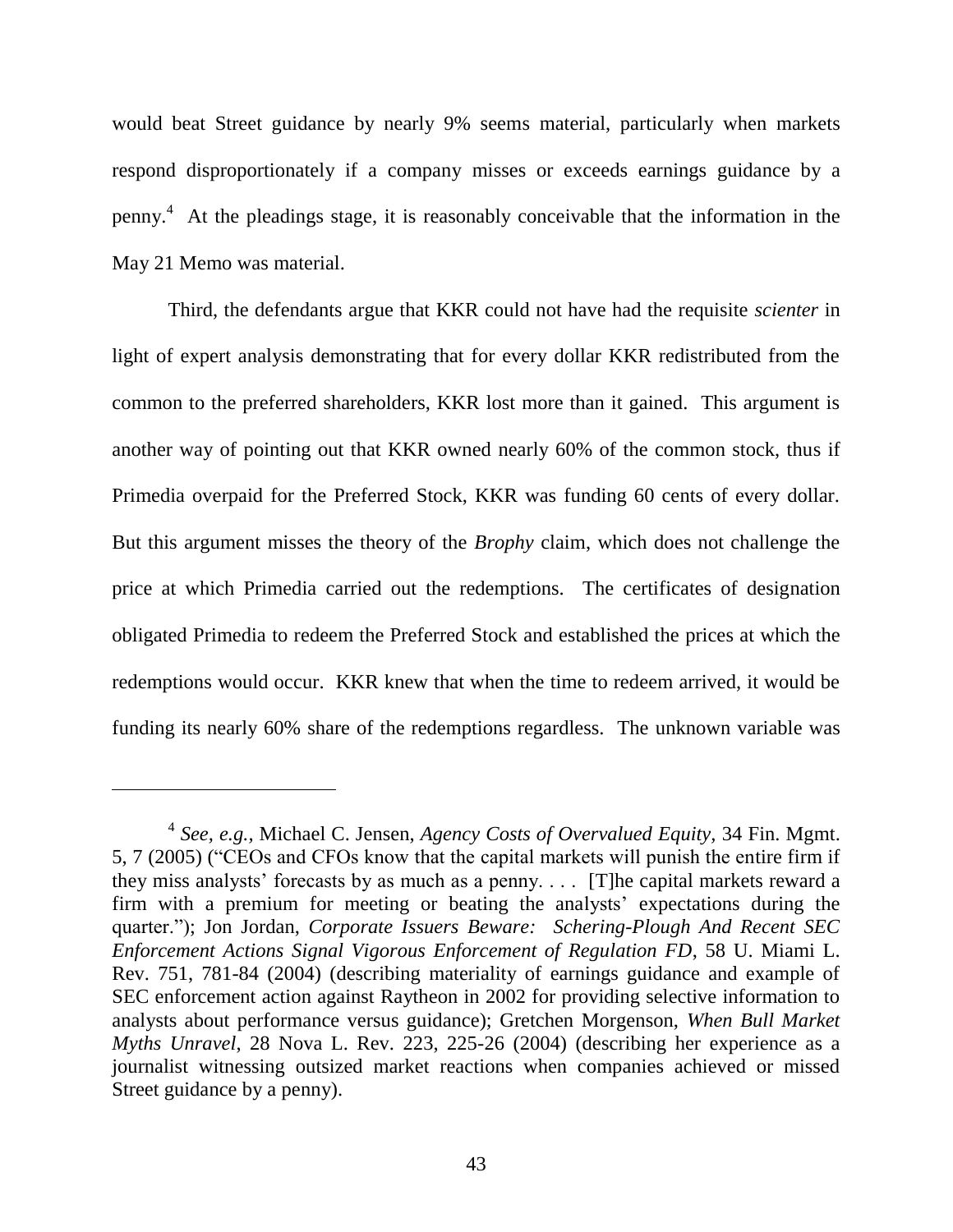who would own the Preferred Stock and receive the payments, and the question was whether KKR could benefit from being in that position. Because of the information its director-representatives possessed, KKR knew that the market was dramatically undervaluing the Preferred Stock and that KKR could benefit from acquiring the shares before the market understood what KKR knew. Under the *Brophy* theory, KKR used inside information on the purchase, not the sale. The redemption analysis focuses on the wrong point in time for the plaintiffs' claim.

Finally, the defendants argue the *Brophy* claim has no merit because, as the SLC concluded, it was time-barred. I continue to believe that there are "litigable arguments" going both ways on the statute of limitations" defense and that there is "a very real possibility that any claim gets stopped right at the outset because of [that] defense." *Zapata* Hearing Tr. at 76. If laches bars the *Brophy* claim, then there is no underlying litigation asset. To date, however, the parties have not briefed the laches defense directly. The defendants have focused on what the SLC believed, and the plaintiffs have argued that the SLC's belief is not controlling. This oblique approach does not provide me with adequate adversarial briefing on the laches issue. Rather than hazarding an opinion on this potentially dispositive defense, I will defer its consideration until a later stage. If the defendants wish, they can present this defense by moving for judgment on the pleadings or for summary judgment.

The *Brophy* claim would survive a motion to dismiss under Rule 12(b)(6). Primedia therefore had a viable corporate asset for purposes of establishing standing to assert a direct challenge to the Merger under *Parnes*.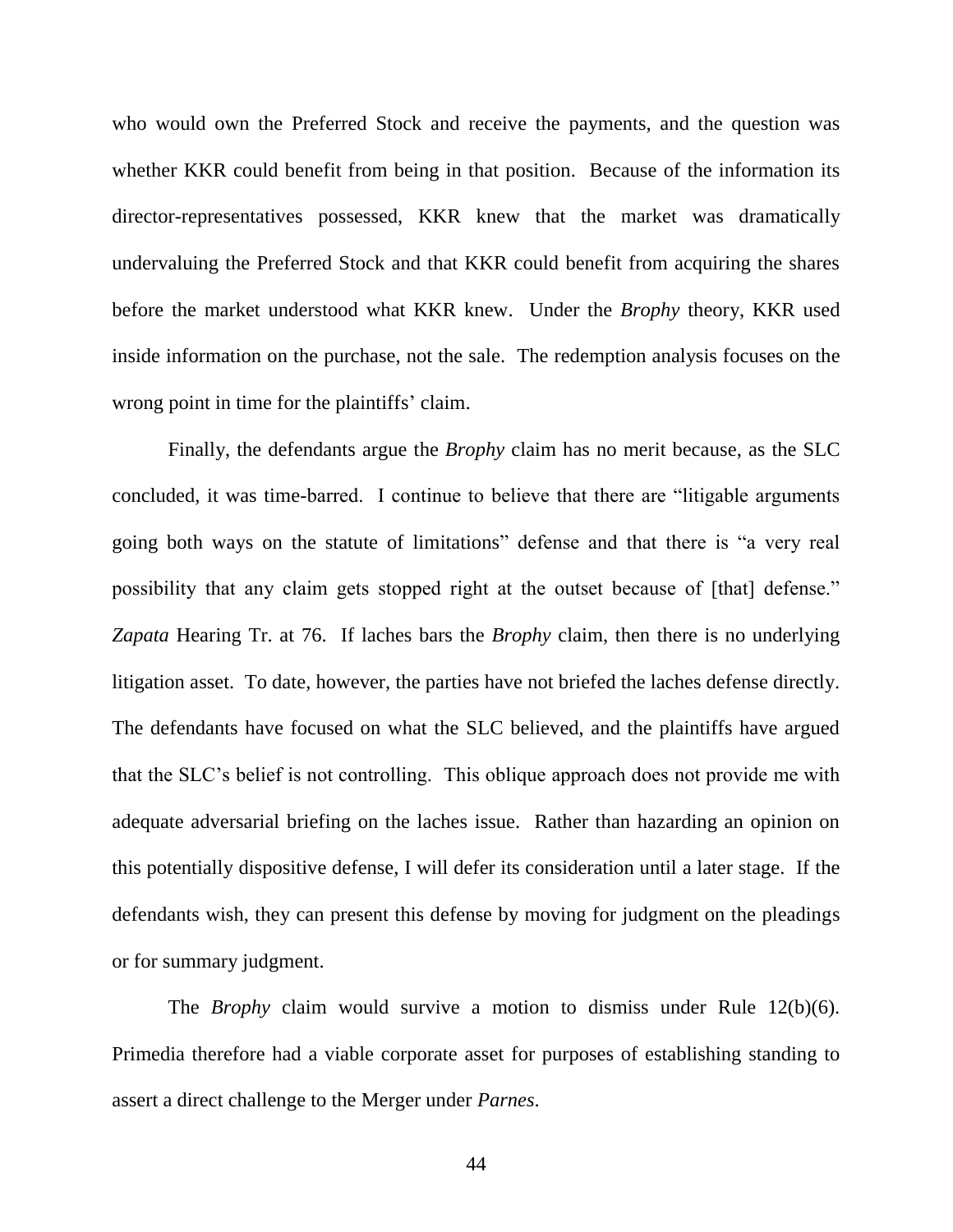#### **b. Was The Value Of The** *Brophy* **Claim Material?**

The second element of the *Parnes* inquiry asks whether the value of the derivative claim was material in the context of the merger. *See Massey Energy*, 2011 WL 2176479, at \*25 (analyzing value of derivative claims to determine whether claims were a material asset).<sup>5</sup> In light of the Delaware Supreme Court's revitalization of *Brophy* to include full disgorgement of profits, the potentially recoverable damages consist of profits on the redemptions of \$150 million plus dividends of approximately \$40 million. In addition, an award likely would include interest running on these amounts from the dates on which the shares of Preferred Stock were redeemed and the dividends paid. Interest typically is awarded at the legal rate, compounded quarterly.  $\frac{6}{5}$  Given the amount of time that has

<sup>5</sup> There is a strong argument that under *Parnes*, standing would exist if the complaint challenging the merger contained adequate allegations to support a pleadingsstage inference that the merger resulted from an unfair process due at least in part to improper treatment of the derivative claim. *See Parnes*, 722 A.2d at 1245 ("In order to state a direct claim with respect to a merger, a stockholder must challenge the validity of the merger itself, usually by charging the directors with breaches of fiduciary duty resulting in unfair dealing and/or unfair price."). Two Court of Chancery decisions have reached different conclusions on whether *Parnes* always requires unfairness of price, or whether unfairness of process alone can support a direct challenge to a merger. *Compare Golaine*, 1999 WL 1271882, at \*5-6 (positing that price unfairness is required) *with In re Ply Gem Indus. S'holders Litig.*, 2001 WL 755133, at \*5 (Del. Ch. June 26, 2001) (arguing that under *Parnes*, standing to bring a direct claim exists when either the price or the process was unfair) *and Chaffin v. GNI Gp., Inc.*, 1999 WL 721569, at \*7–8 (Del. Ch. Sept. 3, 1999) (same). I need not weigh in on this dispute because the value of the *Brophy* claim is clearly material.

<sup>6</sup> *See, e.g.*, *Aveta Inc. v. Bengoa*, 2010 WL 3221823, at \*3 (Del. Ch. Aug. 13, 2010); *Doft & Co. v. Travelocity.com Inc.*, 2004 WL 1152338, at \*12 (Del. Ch. May 20, 2004); *Taylor v. Am. Specialty Retailing Gp., Inc.*, 2003 WL 21753752, at \*13 (Del. Ch. July 25, 2003); *Borruso v. Commc'ns Telesystems Int'l*, 753 A.2d 451, 461 (Del. Ch. 1999).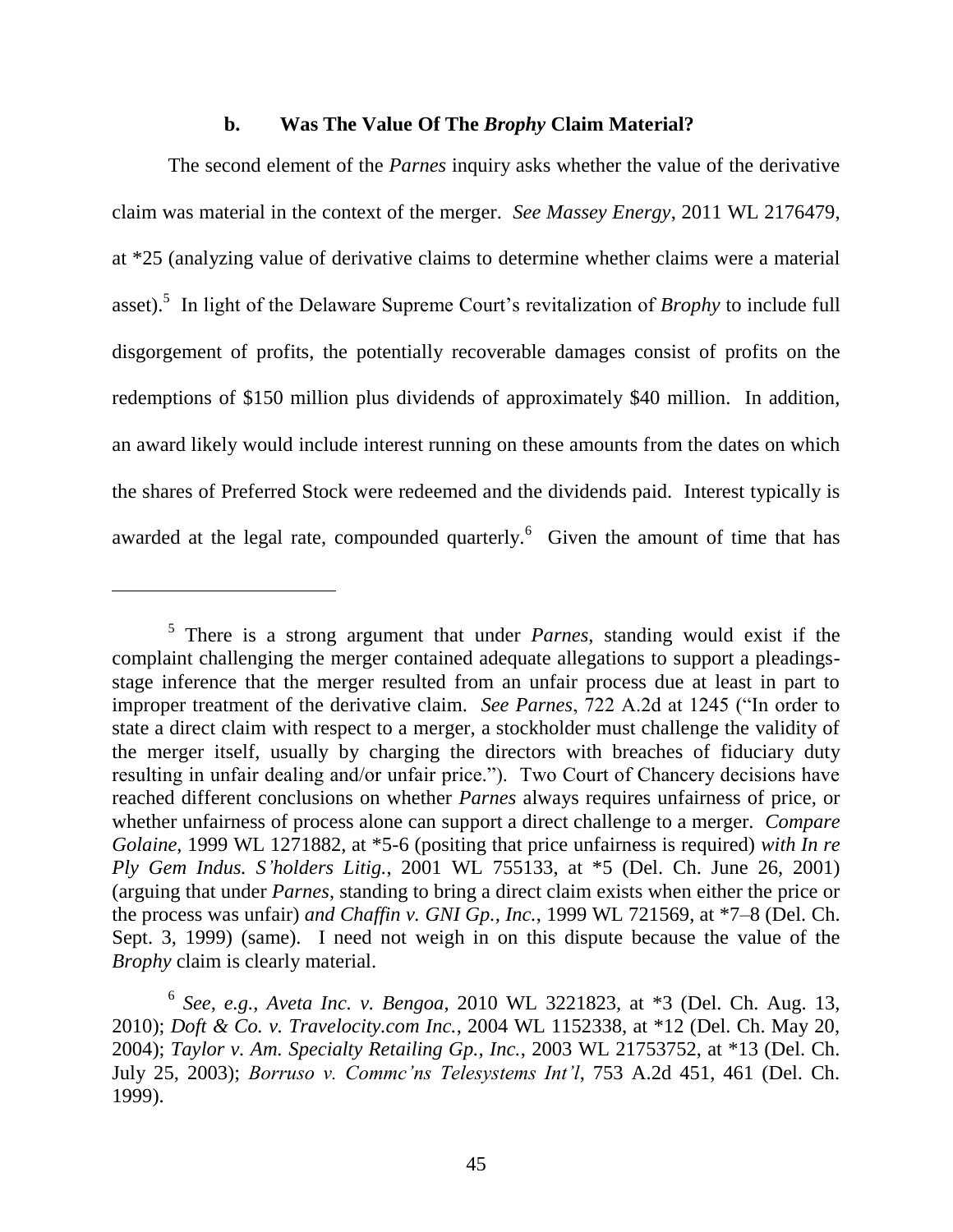passed, the interest award could be considerable. Even without interest, a potential recovery of this magnitude would be material in the context of the Merger, which provided Primedia's stockholders with total consideration of \$316 million.

The amounts remain material if discounted to reflect the minority stockholders' beneficial interest in the litigation recovery. Primedia's minority stockholders owned 42% of its outstanding stock, so their *pro rata* share of the Merger consideration was \$133 million. Their *pro rata* share of a \$190 million recovery on the *Brophy* claim would be \$80 million.

This case contrasts sharply with *Massey Energy*, where the plaintiffs alleged that Massey Energy Company had suffered damages of \$900 million to \$1.4 billion due to the mining explosion at the Upper Big Branch mine. *See Massey Energy*, 2011 WL 2176479, at \*21-22. The plaintiffs contended that this was the value of their *Caremark*  claim against the *Massey Energy* directors and officers. But despite agreeing that the plaintiffs could plead a viable *Caremark* claim, Chancellor Strine declined to equate the value of the *Caremark* claim with the negative financial effect on Massey of the Upper Big Branch disaster. Chancellor Strine noted that under the *Caremark* theory asserted in that case, the plaintiffs would have to prove that the defendants knowingly violated the law, a difficult standard under any circumstances, and particularly so when the defendants were disinterested, outside directors. *Id.* at \*22. Even for the CEO, Chancellor Strine saw substantial difficulties in proving that he "knowingly encouraged law-breaking and that his actions proximately caused the Upper Big Branch disaster." *Id.*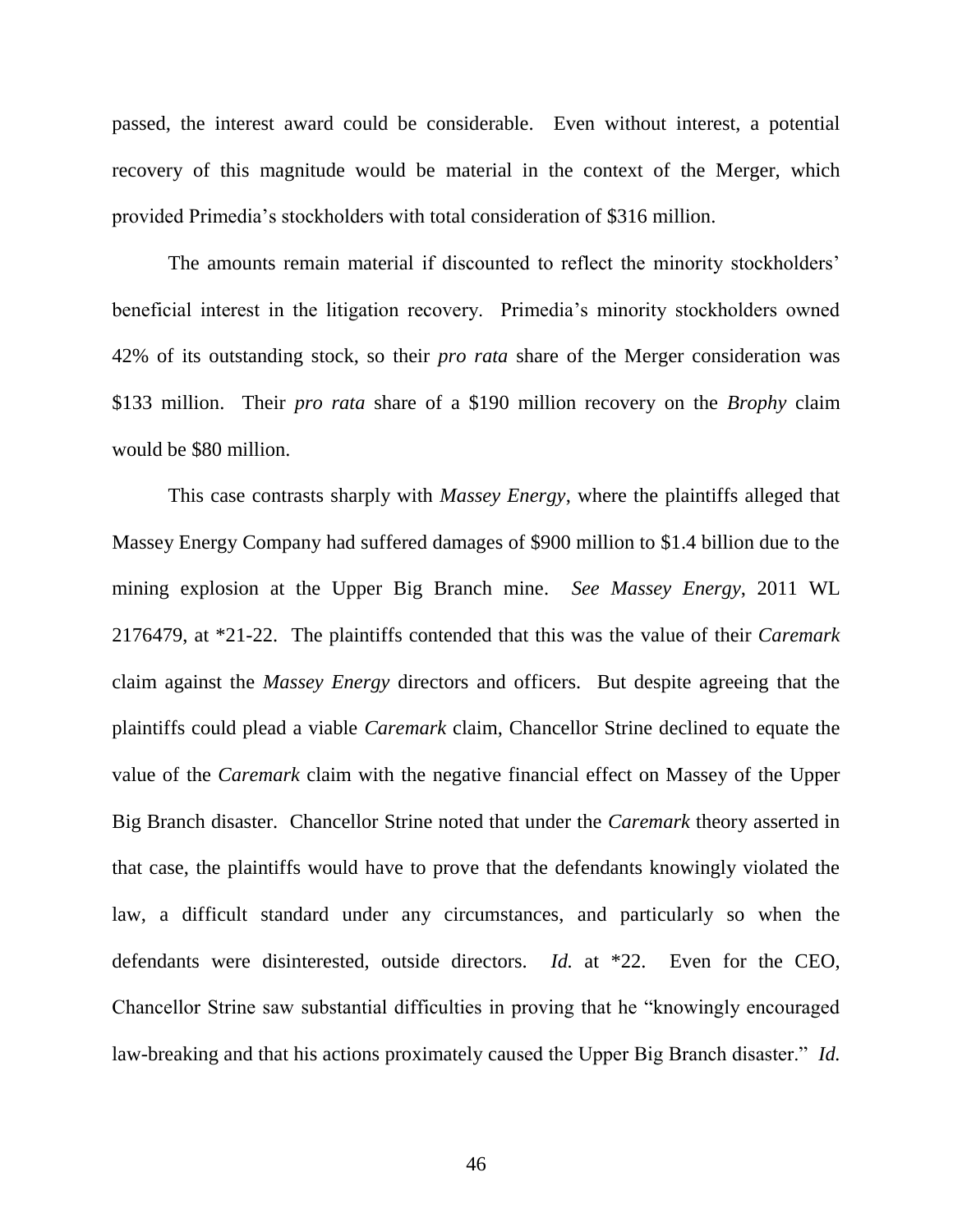at \*23. The Chancellor observed that proving the claims could have negative ramifications for Massey as an entity:

> [I]t is hardly clear that it is in [Massey's] interest for it to be proved that its directors and officers caused the corporation to engage in pervasive violations of the law. Such proof could expose the entity, and thereby indirectly its stockholders, to severe financial harm in the form of large judgments and fines, potentially including punitive damages awards.

*Id.* The Chancellor also perceived potential collection problems, because proving the claim could compromise the defendants' insurance coverage, and the defendants, although well-heeled, could not likely cover a billion dollar judgment. *See id.* at \*27. Positing that the most realistic outcome was a settlement for D&O policy limits of \$95 million, the Chancellor observed that such an amount was "not material in the context of an \$8.5 billion Merger." *Id.* at \*28. For these and other reasons, the Chancellor could not conclude that it was probable "that the Derivative Claims have a value that is material in relation to the value of Massey as an entity." *Id.* at \*29.

The prospects for recovery in this case are quite different. It is not difficult to calculate the amount of profits and dividends that KKR received, and that amount (plus interest) provides a straightforward measure of the upper bound for the value of the *Brophy* claim. As a controller that profited directly from the trades, KKR will not be able to invoke Section 102(b)(7). *See* 8 *Del. C.* § 102(b)(7). And given its status as a private equity titan, KKR is likely good for the judgment. Clearly there is risk in the litigation, and to succeed, plaintiffs will have to prove materiality and *scienter*. These challenges, however, are not similar to those that led Chancellor Strine in *Massey Energy* to discount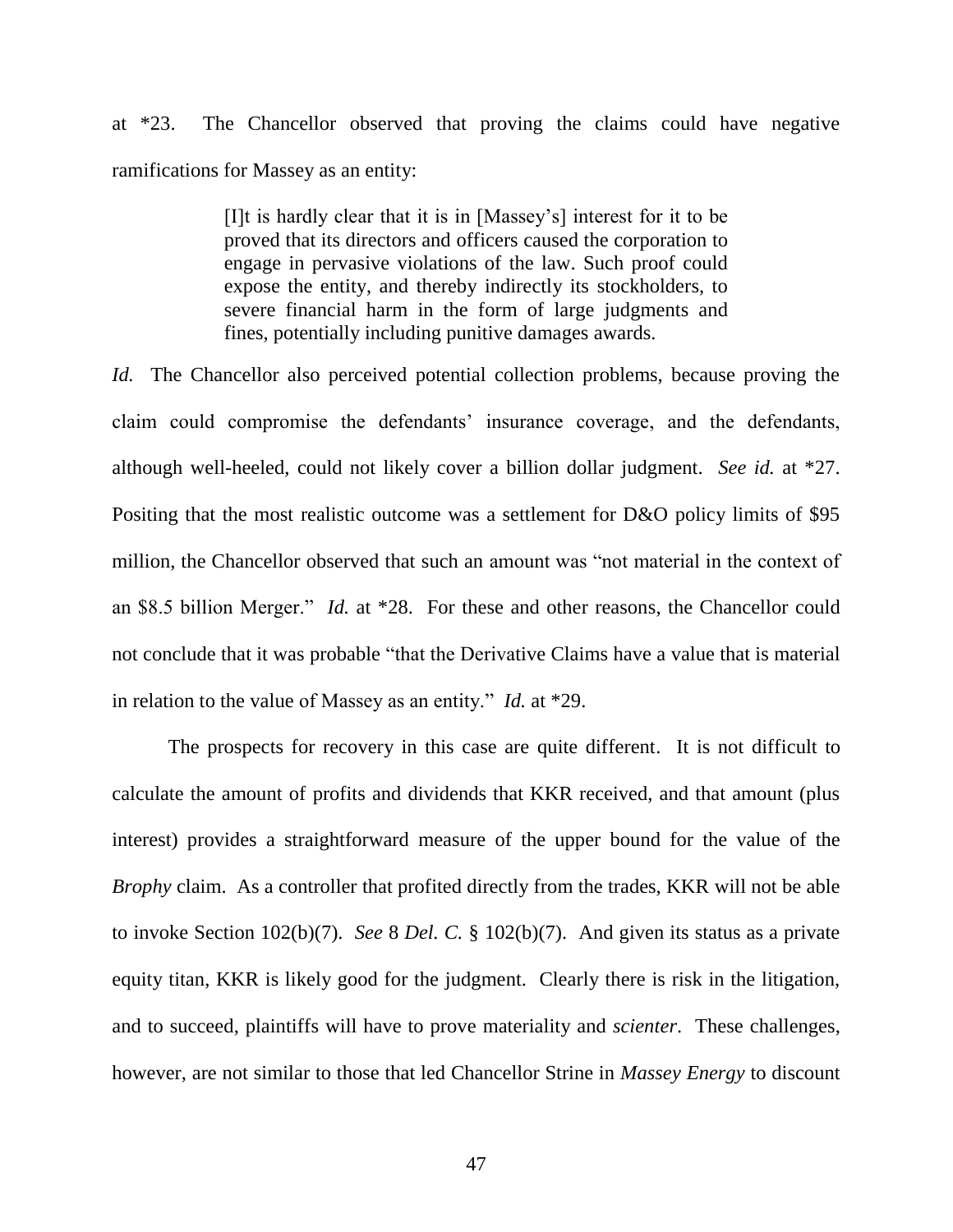so heavily the value of the derivative claims. If I assume prevailing on the *Brophy* claim was a toss-up, or even a 1-in-5 proposition, the risk-adjusted, pre-interest recoveries for the minority of \$40 million and \$16 million, respectively, remain material when compared to their \$133 million share of the proceeds from the Merger.

# **c. Would The Acquirer Assert The Derivative Claim?**

The third element of the *Parnes* inquiry asks whether the complaint challenging the merger contains adequate allegations to support pleadings-stage inferences that the acquirer would not assert the underlying derivative claim and did not provide value for it. *See Massey Energy*, 2011 WL 2176479, at \*23-24; *Golaine*, 1999 WL 1271882, at \*4; *Penn Mart Realty Co. v. Perelman*, 1987 WL 10018, at \*2 (Del. Ch. Apr. 15, 1987). Without such allegations and the resulting inferences, the merger consideration logically would incorporate value for the litigation, and the merger would not have harmed the sell-side stockholders.

For purposes of *Parnes*, the litigation assets of the acquired corporation can usefully be divided into two categories: (i) claims against third parties, such as contract claims, tort claims, and similar causes of action belonging to the corporation and (ii) claims for breach of duty against sell-side fiduciaries. There is no reason to think either that the acquirer would not determine disinterestedly whether to assert the corporations' claims against third parties or that the value of such claims would not be incorporated into the merger price. By contrast, there is ample reason to think that an acquirer would not assert, and therefore would not pay for, at least some claims for breach of fiduciary duty against sell-side fiduciaries. The acquirer may agree contractually not to sue the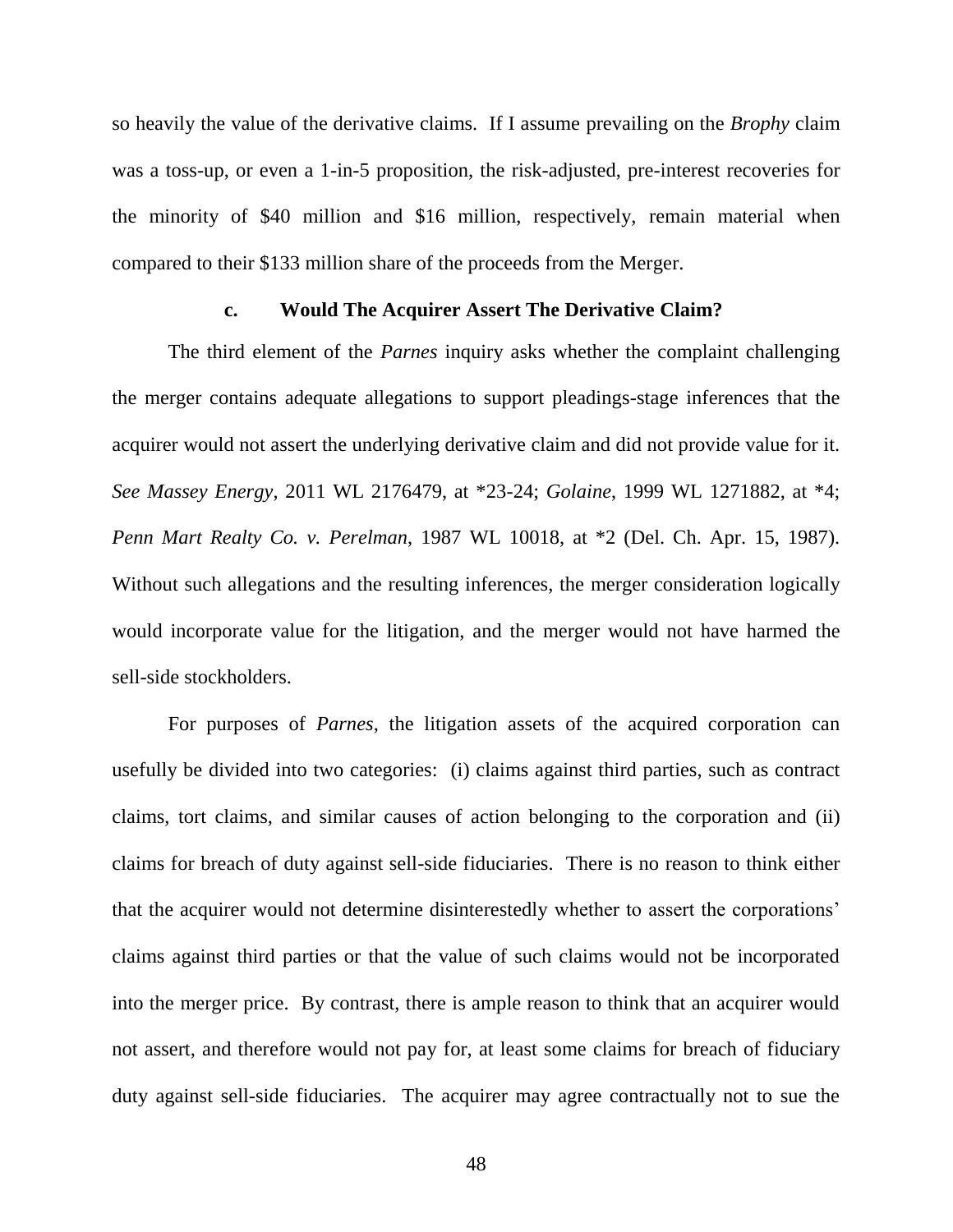sell-side fiduciaries for breach of fiduciary duty. *See Golaine*, 1999 WL 1271882, at \*4 (noting the acquirer could give up the right to sue "in the merger agreement  $\dots$  ..."); *Bershad v. Hartz*, 1987 WL 6092, at \*3 (Del. Ch. Jan. 29, 1987). Or the acquirer may be barred from bringing the claims or causing the corporation to sue by the *Bangor Punta*  doctrine. *See Golaine*, 1999 WL 1271882, at \*4 n.16.

Even if the acquirer is not prevented from suing, "[a]cquirers buy businesses, not claims.‖ *Carsanaro v. Bloodhound Techs., Inc.*, 2013 WL 1104901, at \*36 (Del. Ch. Mar. 15, 2013). 
"Merger-related financial analyses focus on the business, not on fiduciary duty litigation." *Id.* Consequently, "[w]hile the courts may indulge the notion that the  $\lceil$  derivative $\rceil$  claims still 'survive' . . . they usually die as a matter of fact." *Golaine*, 1999 WL 1271882, at \*5; *accord Penn Mart*, 1987 WL 10018, at \*2 ("I agree that it is highly unlikely that Pantry Pride, which now controls Revlon, will seek to redress the allegedly excessive severance payments or allegedly excessive fees and therefore these abuses (if they are abuses) are not likely to be addressed."). There are also good reasons to believe that the stock markets do not accurately price derivative claims. *See* John C. Coffee, Jr., *Understanding the Plaintiff's Attorney: The Implications of Economic Theory for Private Enforcement of Law Through Class and Derivative Actions*, 86 Colum. L. Rev. 669, 727 n.9 (1986) (identifying reasons why the value of derivative actions would not be incorporated in a stock's trading price).

The Class Complaint alleges, and the defendants effectively concede, that the Merger Board did not attribute meaningful value to the *Brophy* claim. *See* CC ¶¶ 3-4, 34. The only discussion about the *Brophy* claim came just before the Merger Board approved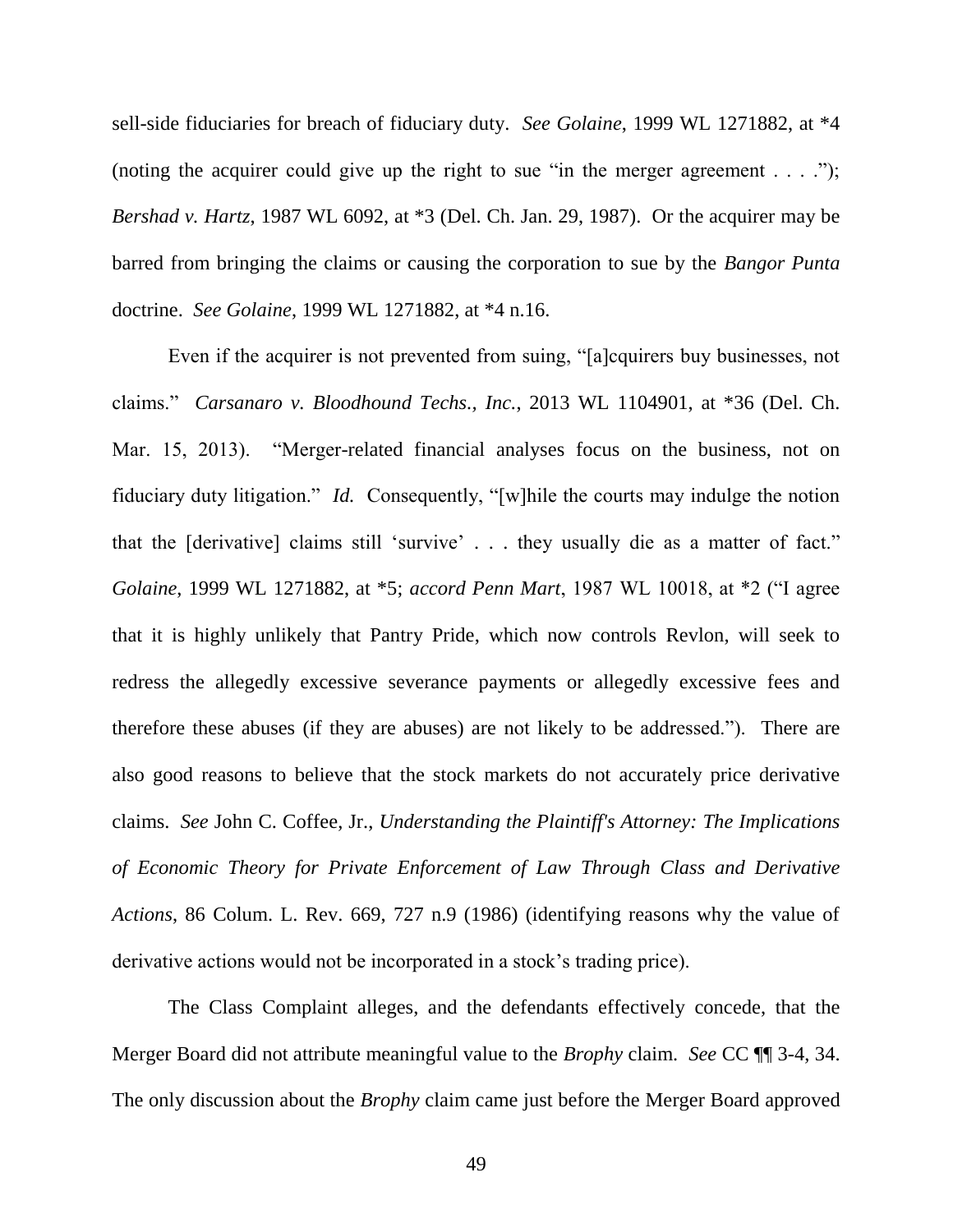the Merger and involved all of the KKR representatives. During the discussion, a law firm with longstanding ties to KKR provided the only advice the Merger Board received about the claim. *See Massey Energy*, 2011 WL 2176479, at \*15 ("it would have been better for the [Massey] Board to have received clearer advice [about the Derivative Claims] from a more independent source [than litigation counsel]‖). It does not seem likely that TPG or any other party anticipated bringing suit against KKR. They rather bid for Primedia's operating business, planning to treat the Derivative Action "as done" and then "move forward." *Id.* at \*26 n.173. It is therefore reasonably conceivable that none of the bids, including TPG's, attributed any value to the *Brophy* claim. Indeed, if KKR thought that TPG or any other acquirer actually could and would assert the *Brophy* claim, then KKR made an uncharacteristic financial blunder: Before the Merger, KKR faced potential liability on the *Brophy* claim but would benefit proportionately from its share of any recovery; after the Merger, KKR only would have the liability. Would KKR have sold before the Derivative Action was finally resolved if KKR thought the acquirer would sue?

On the question of the acquirer's willingness to assert claims, this case contrasts sharply with *Massey Energy*. There, the acquirer potentially had an incentive to assert the derivative claims to offset third party losses:

> Alpha [the acquirer] has to deal with all of the Disaster Fall– Out and Massey's unique approach to dealing with regulators. This will almost certainly require Alpha to pay settlements, fines, and remediation costs. To the extent that the direct actions against Massey result in findings that Massey, as a corporation, consciously violated the law, Alpha has a rational incentive to shift as much of that liability to the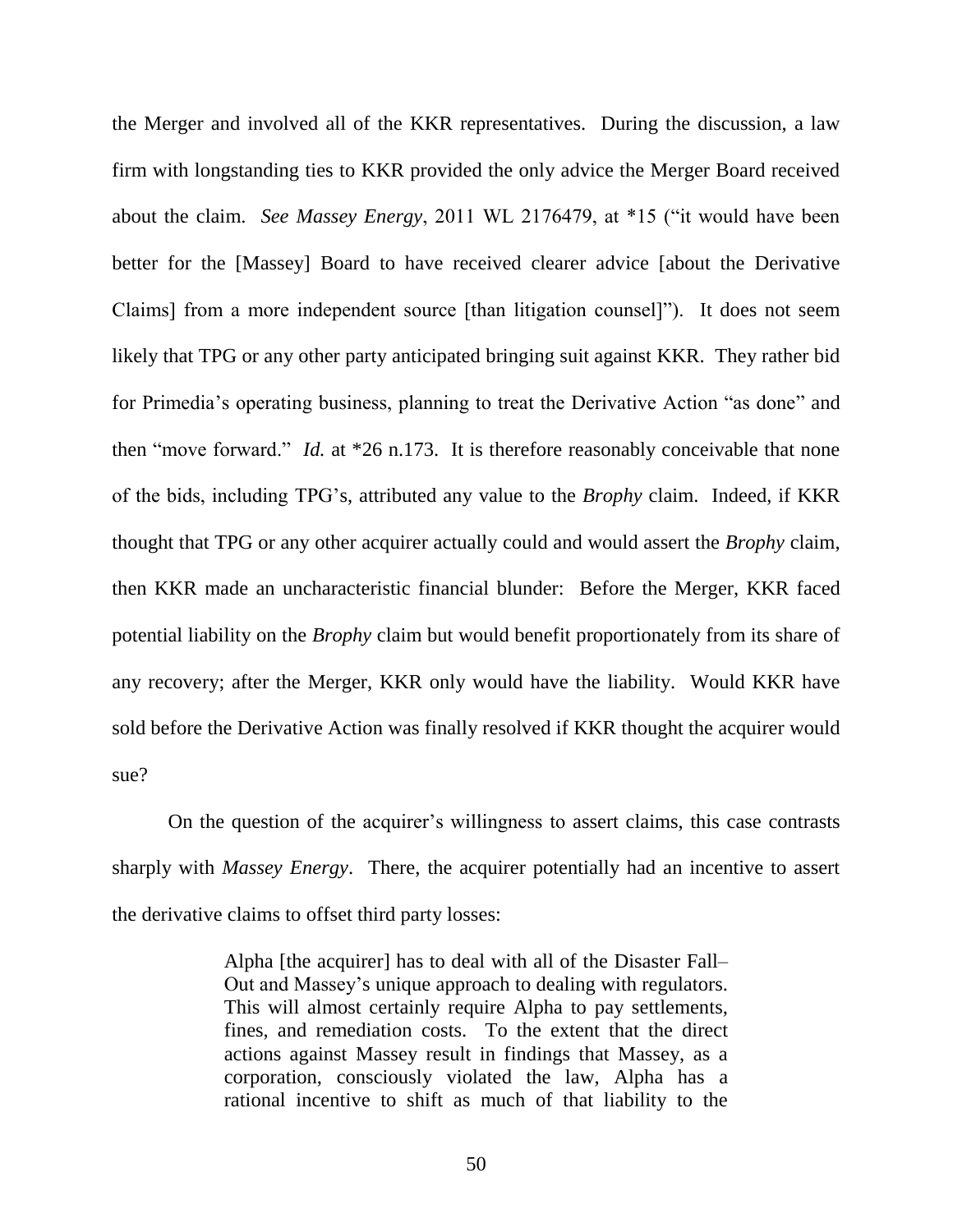former Massey directors and officers as can efficiently and realistically be achieved. If Alpha does so, it would not be in the position of seeking any windfall, given that it assumed the risks that came with buying Massey and was simply using one tool belonging to Massey to reduce the harm to it.

2011 WL 2176479, at \*24. For purposes of the acquirer's willingness to sue and merger pricing, a derivative claim where the acquirer will face related liabilities resembles a cause of action against a third party.

The same is not true for the *Brophy* claim. TPG and Primedia are not exposed to third party claims relating to KKR's dealings in the Preferred Stock, and TPG therefore does not have an incentive to shift a portion of the liability to KKR. Unlike the claims in *Massey Energy*, which were "not a freestanding asset because they [were] bound up with ongoing responsibilities the acquiror, Alpha, is buying with Massey," the *Brophy* claim is ―a pure asset.‖ *Id.* at \*30 n.204. As the Chancellor observed in *Massey Energy*,

> [i]f an acquiror gets a bargain basement price for an asset in part because of former fiduciary wrongdoing and can enjoy use of the asset *without* bearing any material costs going forward as a result of that prior wrongdoing, the acquiror is unlikely to pursue those claims and it may be equitable to allow the selling stockholders to receive the claims.

*Id.* at \*30 n.199; *see Bokat v. Getty Oil Co.*, 262 A.2d 246, 249 (Del. 1970) ("If a proposed merger is sought to be used for the coverup of wrongful acts of management, a Court of Equity in an action making a direct attack on the merger can and will protect the innocent stockholder victim.").

Taking all of these factors together, it is reasonably conceivable that no potential acquirer, including TPG, incorporated the value of the *Brophy* claim into its bid for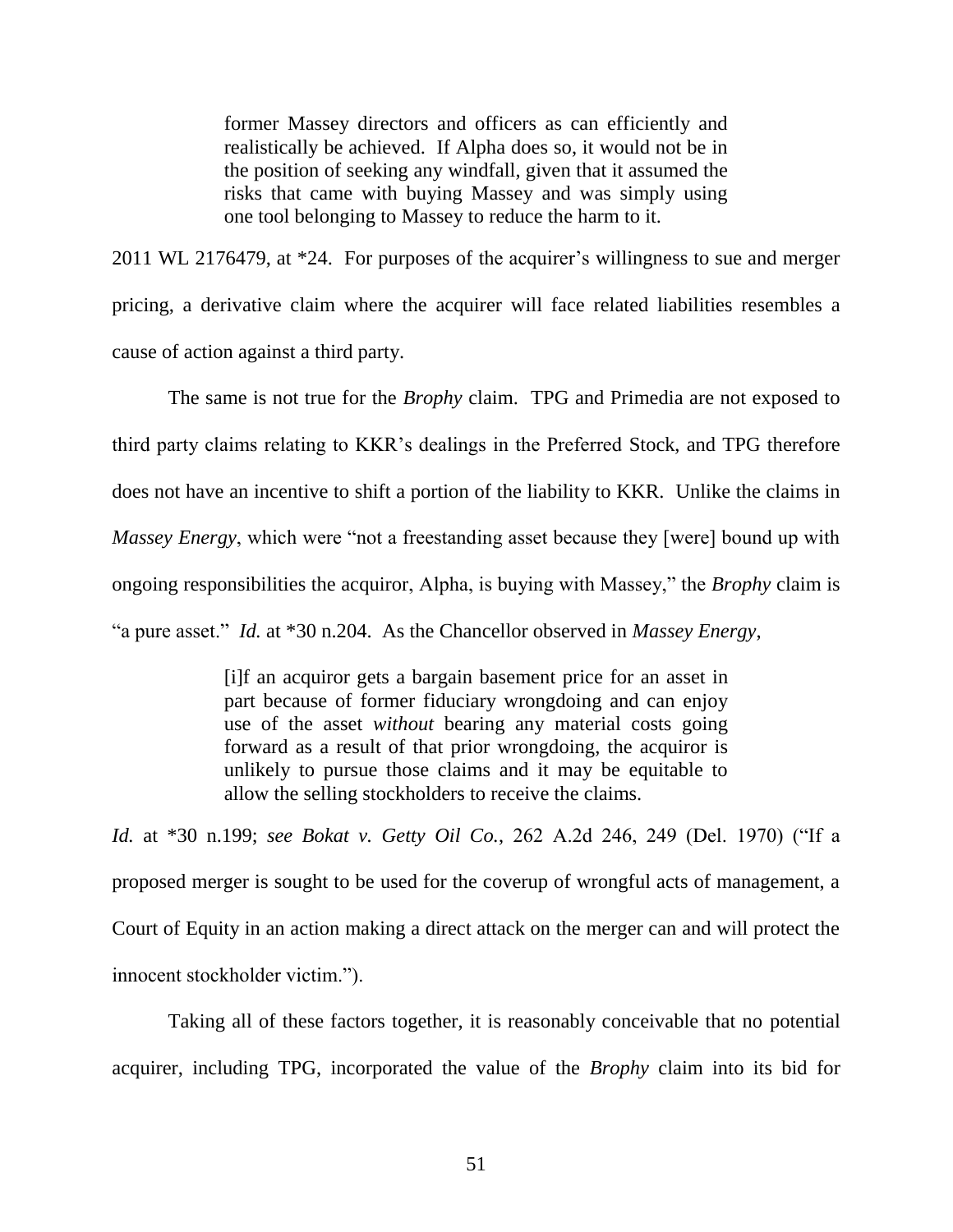Primedia. It is reasonably conceivable that like the Merger Board, the bidders attributed no value to the *Brophy* claim and based their bids only on Primedia's operating business. Under the circumstances, it is reasonably conceivable that TPG received a "bargain" basement price" for Primedia, representing its value without the *Brophy* claim, that TPG can benefit from owning Primedia "*without* bearing any material costs going forward as a result of [KKR's] prior wrongdoing," and that TPG is therefore "unlikely to pursue those claims.‖ *Massey Energy*, 2011 WL 2176479, at \*30 n.199.

The plaintiffs have satisfied each of the three elements that *Parnes* and its progeny indicate must be met before a stockholder can maintain a direct claim challenging a merger based on the alleged failure to value a pending derivative claim. It is therefore equitable to allow the selling stockholders to challenge the Merger based on the failure to value the *Brophy* claim. *See Massey Energy*, 2011 WL 2176479, at \*30 n.199.

# **2. Whether The Challenge To The Fairness Of The Merger States A Claim**

The existence of standing to sue does not mean that the Class Complaint necessarily states a claim. *See Parnes*, 722 A.2d at 1246 ("Although we conclude that the Parnes complaint directly challenges the Bally merger, it does not necessarily follow that the complaint adequately states a claim for relief."). The Class Complaint alleges that by approving the Merger at the price TPG offered, without taking any action to preserve the value of the *Brophy* claim, the Merger Board breached its fiduciary duties to Primedia's stockholders. "Any board negotiating the sale of a corporation should attempt to value and get full consideration for all of the corporation's material assets," including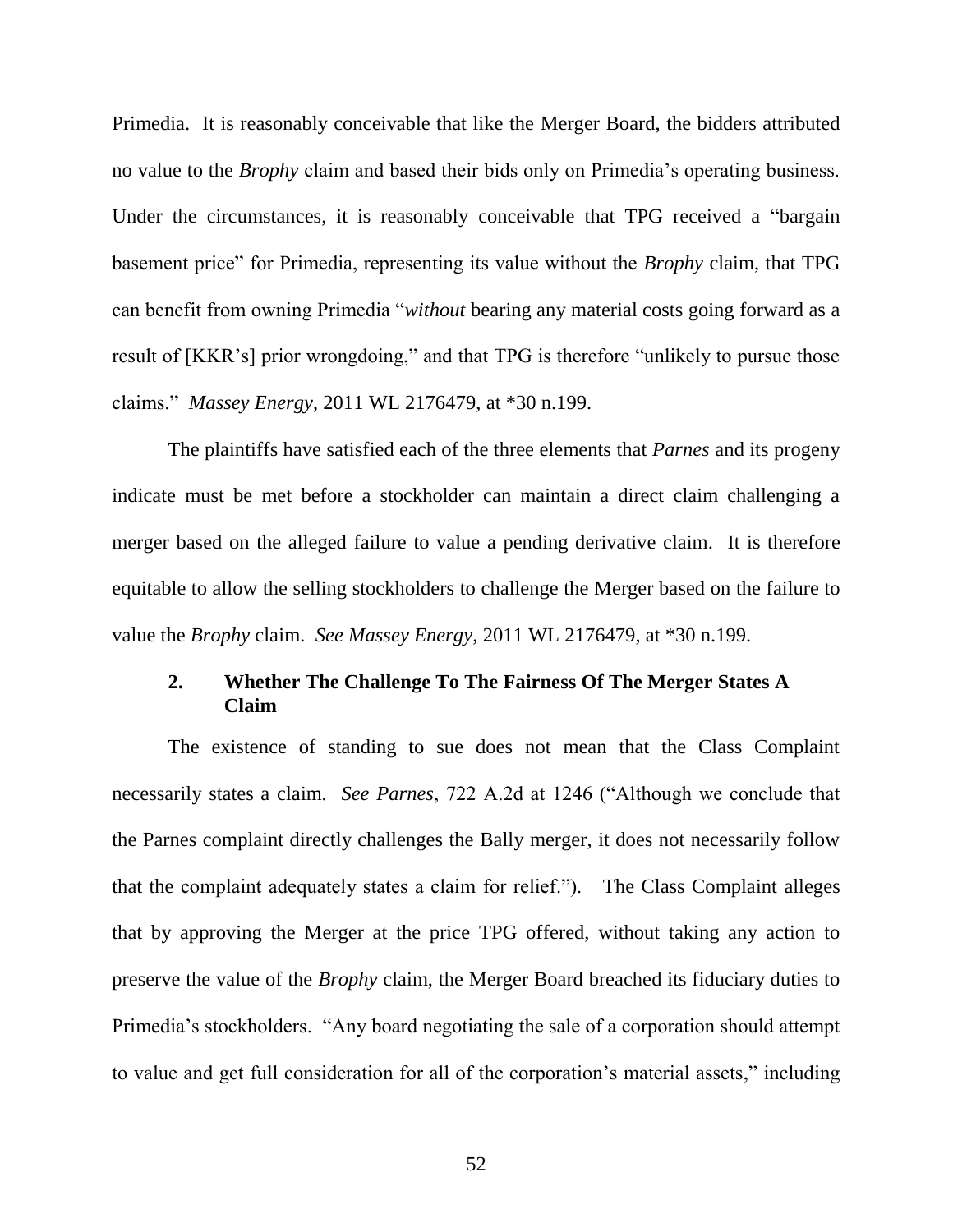litigation assets. *Massey Energy,* 2011 WL 2176479, at \*3; *accord Merritt*, 505 A.2d at 764. The degree to which a court will examine a board's success at this task depends on the standard of review. $7$ 

When a corporation with a controlling stockholder is sold to a third party, the entire fairness standard applies if the controlling stockholder receives a benefit not shared with the minority. $8$  According to the Class Complaint, KKR received a special benefit in the form of a reduction in its exposure to the *Brophy* claim.

8 *See In re Delphi Fin. Gp. S'holder Litig.*, 2012 WL 729232, at \*12 n.57 (Del. Ch. Mar. 6, 2012) ("For the purposes of this Motion only, I assume, as the Director Defendants did, … that the entire fairness standard of review applies to the approval of the disparate Merger consideration."); *N.J. Carpenters Pension Fund v. InfoGroup, Inc.*, 2011 WL 4825888, at \*9 (Del. Ch. Sept. 30, 2011, revised Oct. 6, 2011) (applying entire fairness standard where dominant director was "materially interested in the Merger because it provided him with desperately needed liquidity"); *In re John Q. Hammons Hotels Inc. S'holder Litig.*, 2009 WL 3165613, at \*12 (Del. Ch. Oct. 2, 2009) (applying entire fairness in third party sale where controlling stockholder received differential consideration); *In re LNR Prop. Corp. S'holders Litig.*, 896 A.2d 169, 178 (Del. Ch. 2005) (holding that entire fairness would likely apply to merger in which controlling stockholder sold to third party but received right to roll equity in transaction); *In re Tele-Commc'ns, Inc. S'holders Litig*, 2005 WL 3642727, at \*7 (Del. Ch. Dec. 21, 2005) (―Because a clear and significant benefit of nearly \$300 million accrued primarily (over

<sup>7</sup> *Compare Countrywide*, 2009 WL 846019, at \*9 (applying business judgment rule to decision of majority-independent board regarding merger that would affect significant pending derivative claims where company was widely held) *and Porter v. Tex. Commerce Bancshares, Inc.*, 1989 WL 120358, at \*5-6 (Del. Ch. Oct. 12, 1989) (applying business judgment rule to decision of majority-independent board to approve arms' length, third party merger that would affect standing to bring claims for mismanagement) *with Merritt*, 505 A.2d at 763, 765 (applying entire fairness test where merger would affect significant pending derivative claims against controlling stockholder) *and Kohls*, 765 A.2d at 1286 (declining to apply entire fairness test where merger would affect pending derivative claim against CEO and large stockholder, but where transaction was approved by special committee and conditioned on tender of 85% of shares).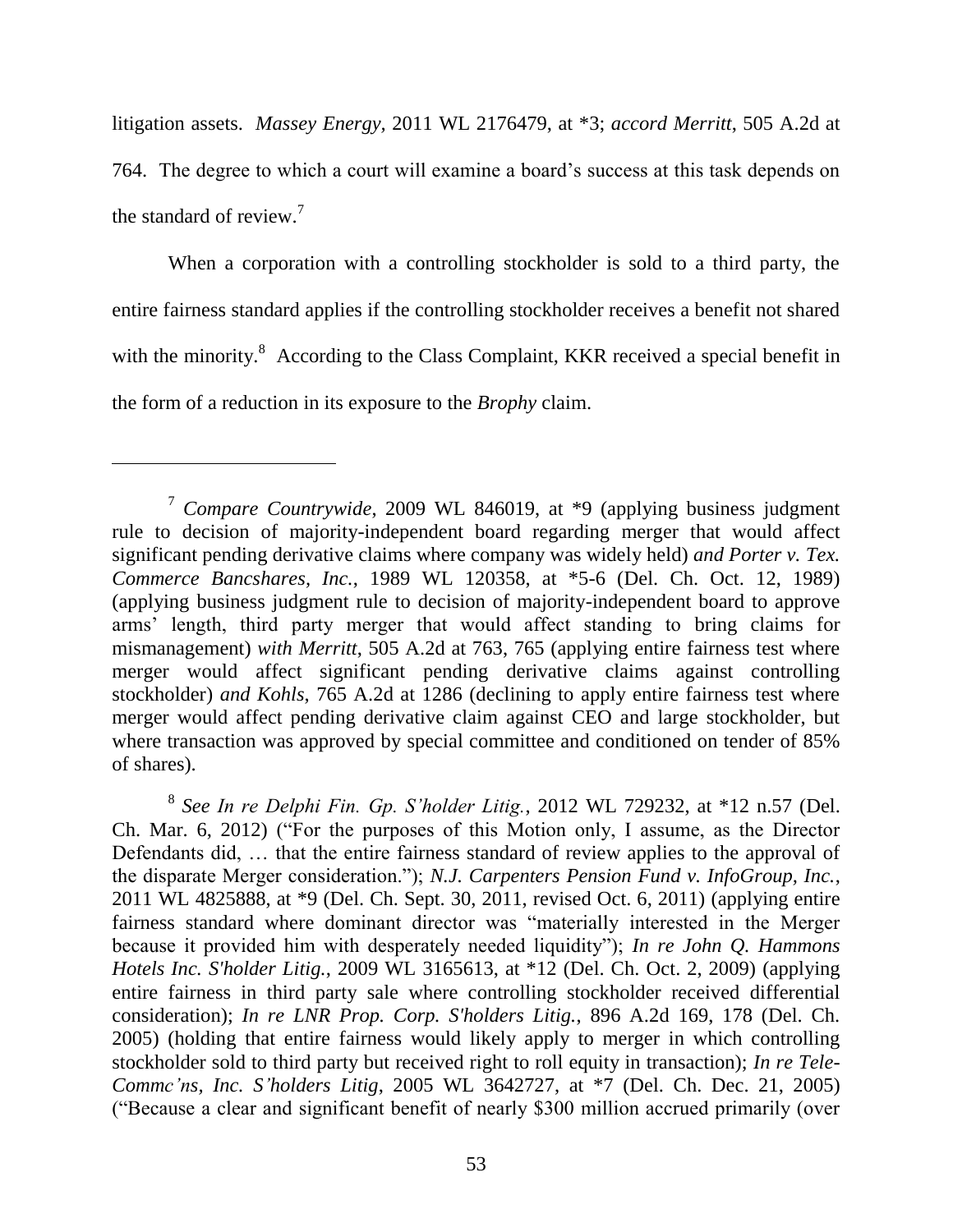In *Massey Energy*, Chancellor Strine recognized that the transfer of a litigation asset could confer a special benefit on defendant fiduciaries, triggering the application of entire fairness. In his words,

> [T]here is some force to the plaintiffs' argument that the entire fairness standard applies because a majority of the Massey Board faced a substantial likelihood of liability on the basis of the Derivative Claims, the Merger could be perceived as lessening the chances for prosecution of those Claims, and thus the Merger could be seen as according to Massey directors a benefit that is not shared equally with other Massey stockholders.

*Massey Energy*, 2011 WL 2176479, at \*18. The Chancellor declined to issue a preliminary injunction in that case because he could not conclude, after reviewing an extensive evidentiary record, that it was "probable that the Derivative Claims have a value that is material in relation to the value of Massey as an entity." *Id.* at \*29. Nor could he rule out the possibility that Alpha, the acquirer of Massey, would pursue the claims in an effort to offset criminal sanctions, regulatory penalties, or awards of punitive damages. *Id.* at \*24. The Chancellor therefore did not believe that the merger conferred a distinct benefit on the directors sufficient to render them interested in the merger and alter the standard of review. *See id.* at \*16 ("I perceive no basis to infer that the Massey Board members were secretly harboring a fear for their net wealths because of the pending Derivative Claims, and viewed the transaction as a way to ease those fears.").

<sup>84%</sup> of the total TCOMB premium proceeds) to such directors controlling such a large vote of the corporation, at the expense of another class of shareholders to whom was owed a fiduciary duty, then a standard of entire fairness applies." (footnote omitted)).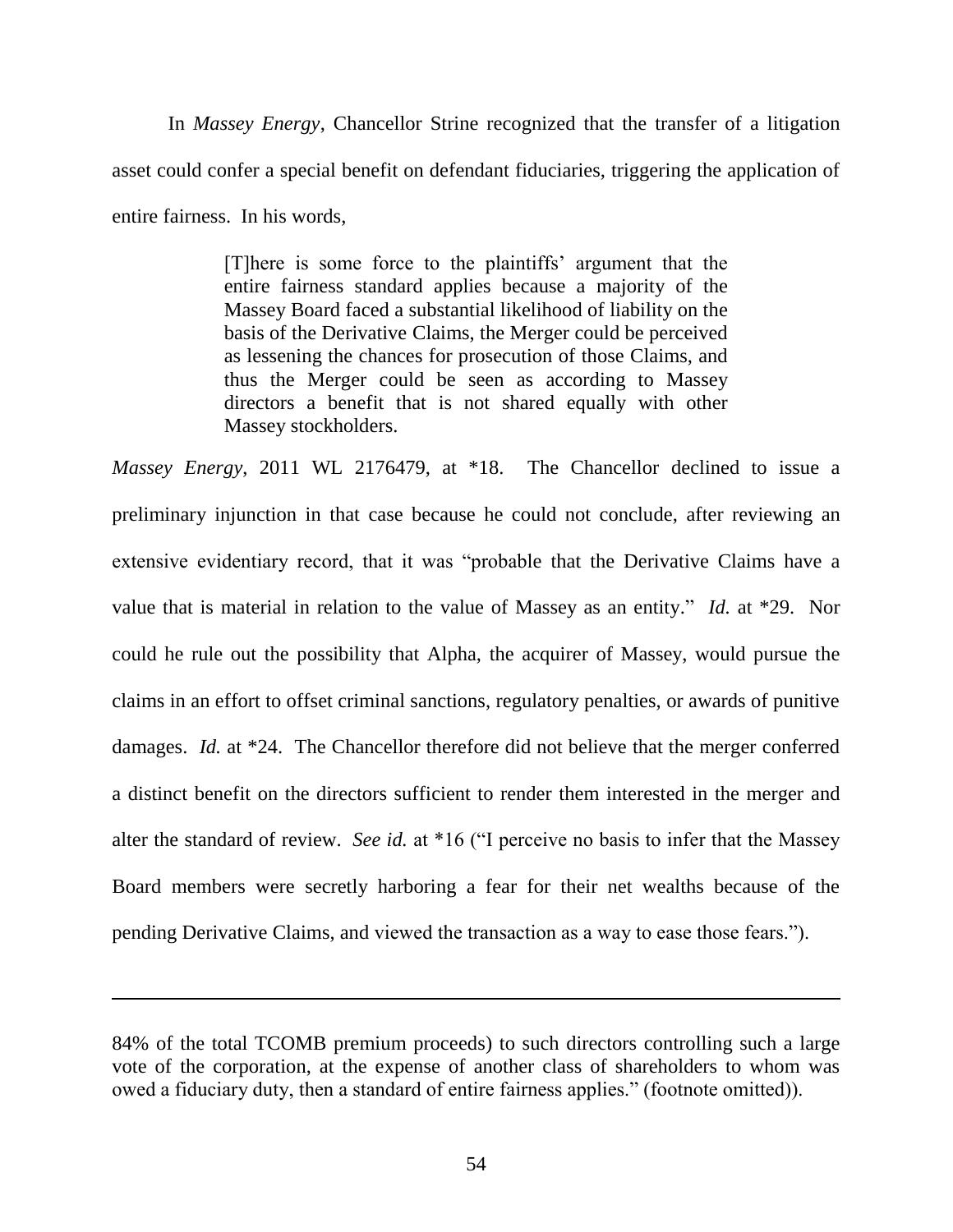In the current case, at the motion to dismiss stage, it is reasonably conceivable that the Merger conferred a unique benefit on KKR. When KKR and the Merger Board elected to sell Primedia, they knew that the plaintiffs in the Derivative Action had pursued the claims tenaciously, including by obtaining the Dismissal Ruling, thoroughly litigating the SLC's dismissal motion, and then taking an appeal. There was no chance that the plaintiffs would simply abandon the field. The outlook would be radically different if KKR could sell Primedia to an entity that purchased the Company for its business operations alone and would be reluctant to antagonize a financial powerhouse like KKR. The prospects would be even better if Primedia ended up in the hands of a fellow private equity firm like TPG, whose principals have business ties to and personal relationships with the principals of KKR. *See* CC ¶¶ 65-68 (describing connections between TPG and KKR).

It is reasonably conceivable that because KKR could be confident that no acquirer would have any interest in pursuing the *Brophy* claim post-Merger, and because the individual defendants acceded to KKR's wishes without extracting any value for or taking steps to preserve the value of the *Brophy* claim, KKR received a unique benefit equal to the minority's share of any potential recovery in the Derivative Action. *See Merritt*, 505 A.2d at 766. With numbers ascribed to its components, the benefit works like this. Before the Merger, Primedia owned both its operating business (worth \$316 million) and the right to a potential recovery on the *Brophy* claim (worth \$190 million). Primedia's minority stockholders owned 42% of its outstanding stock, so their *pro rata*  interest in Primedia had an alleged value of \$213 million, consisting of one asset worth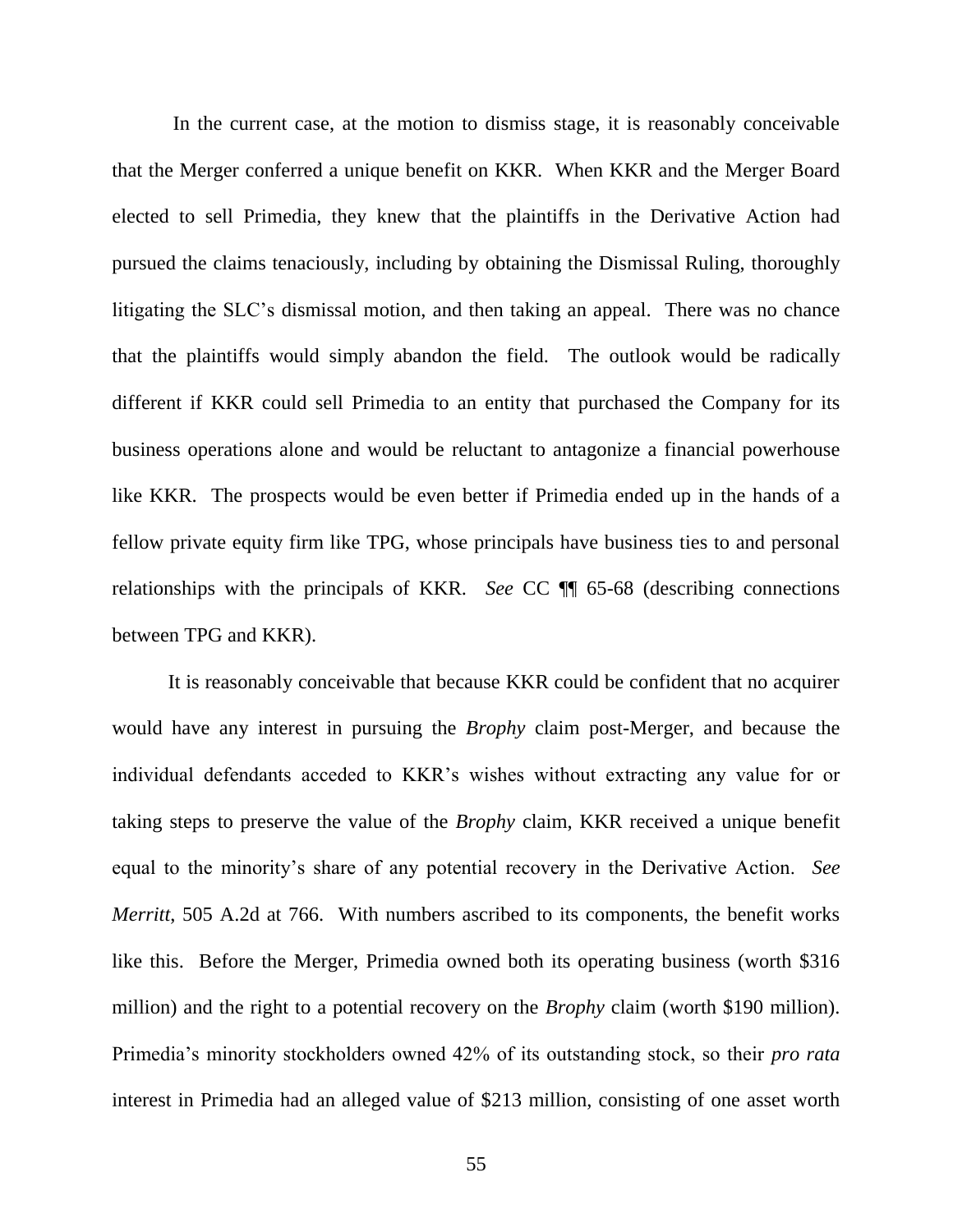\$133 million (42% of the operating business) and a second asset worth \$80 million (42% of the potential recovery on the *Brophy* claim). KKR and its affiliates owned 58% of Primedia's outstanding stock, so their *pro rata* interest had an alleged value of \$103 million, consisting of an asset worth \$183 million (58% of the operating business), a liability worth \$190 million (100% of the judgment in their capacity as defendants), and a related asset worth \$110 million (58% of the judgment in their capacity as stockholders in Primedia). In the Merger, the minority stockholders received \$133 million, and KKR and its affiliates received \$183 million. The Merger effectively diverted the value of the minority stockholders' equitable interest in the *Brophy* claim—\$80 million—from the minority to KKR. All figures are exclusive of pre-judgment interest.

Because it is reasonably conceivable that KKR received a unique benefit in the Merger not shared with other stockholders, the standard of review for purposes of evaluating whether the complaint states a claim is entire fairness. The defendants did not implement any protective procedural devices that might alter the standard of review, such as a fully empowered committee, a majority-of-the-minority vote, or both. Entire fairness therefore applies, and I need not consider the plaintiffs' alternative argument that with two directors who were employees of KKR and six others with past ties to KKR, the Merger Board lacked a disinterested and independent majority. *See* Dismissal Ruling, 910 A.2d at 261 n.45 (finding that the six non-employee members of the Merger Board had ties to KKR sufficient that they could not "be considered independent" for the purposes of a Rule 12(b)(6) motion).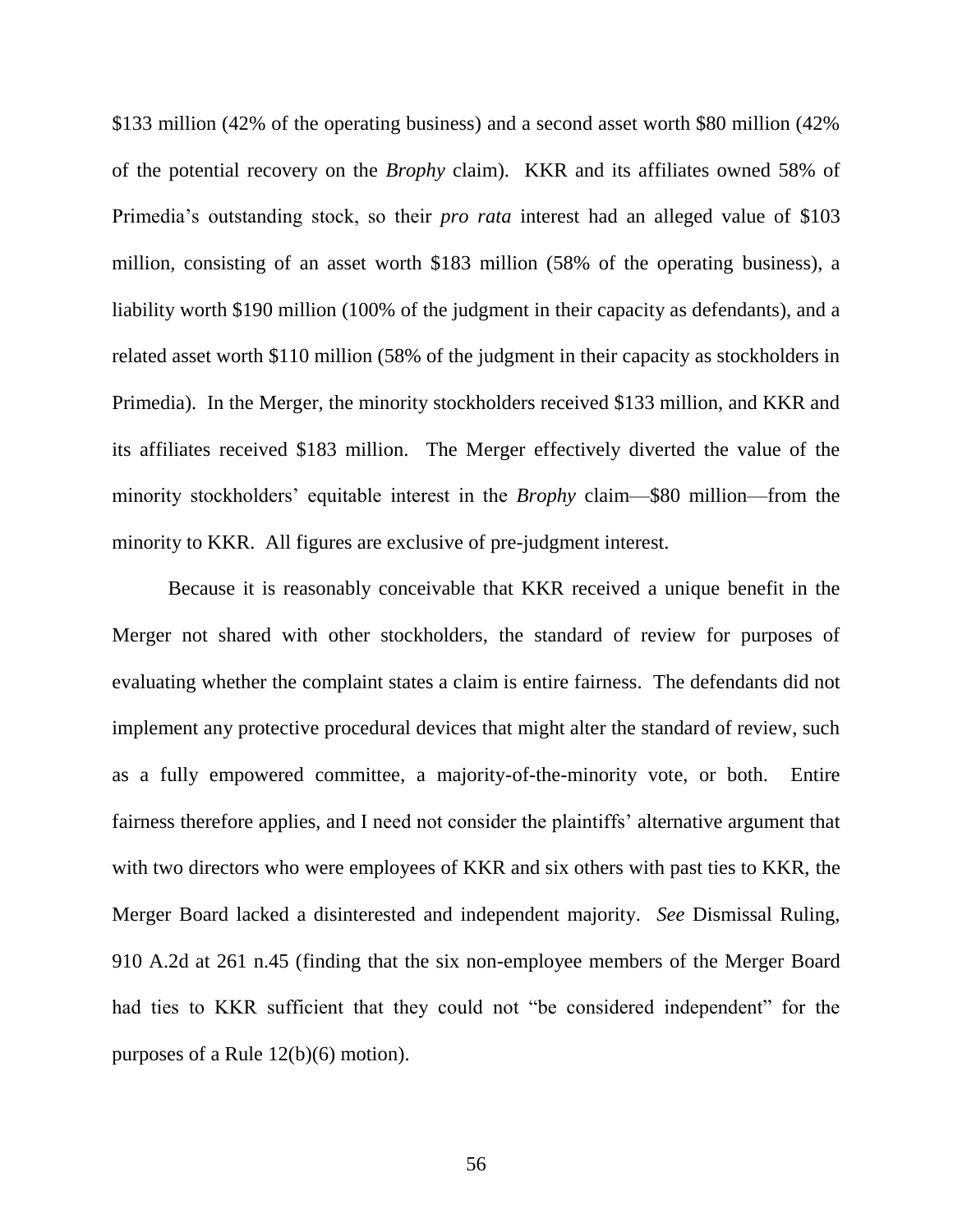Under the entire fairness standard, the defendants must establish "to the *court's* satisfaction that the transaction was the product of both fair dealing *and* fair price." *Cinerama, Inc. v. Technicolor, Inc.*, 663 A.2d 1156, 1163 (Del. 1995) (internal quotation marks omitted). It is reasonably conceivable that the defendants will not be able to establish that the Merger was both the product of fair dealing and provided a fair price. In a controlling stockholder transaction, the proper "test of fairness" is whether "the minority stockholder shall receive the substantial equivalent in value of what he had before."<sup>9</sup> Before the Merger, Primedia's minority stockholders beneficially owned an asset with an alleged value of \$213 million, consisting of \$133 million for their share of Primedia's operating business and \$80 million for their share of the *Brophy* claim. In the Merger, Primedia's minority stockholders received \$133 million, \$80 million less than the substantial equivalent of what they held before the Merger.

The defendants offer a number of arguments that amount to reasons why they believed subjectively that the *Brophy* claim had no value and that the Merger was fair. They say, for example, that they believed the Delaware Supreme Court would affirm this Court's dismissal of the *Brophy* claim, that they relied on the SLC's assessment of the

 $\overline{a}$ 

<sup>9</sup> *Sterling v. Mayflower Hotel Corp.*, 93 A.2d 107, 114 (Del. 1952); *accord id.* at 110 (inquiring "whether . . . the Mayflower minority stockholder will receive the substantial equivalent in value of the shares he held before the merger."); *see Rosenblatt v. Getty Oil Co.*, 493 A.2d 929, 940 (Del. 1985) ("The correct test of fairness is 'that upon a merger the minority stockholder shall receive the substantial equivalent in value of what he had before."" (quoting *Sterling*, 93 A.2d at 114)). *See generally Weinberger v. UOP, Inc.*, 457 A.2d 701, 711-13 (Del. 1983); *Reis v. Hazelett Strip-Casting Corp.*, 28 A.3d 442, 462-63 (Del. Ch. 2011).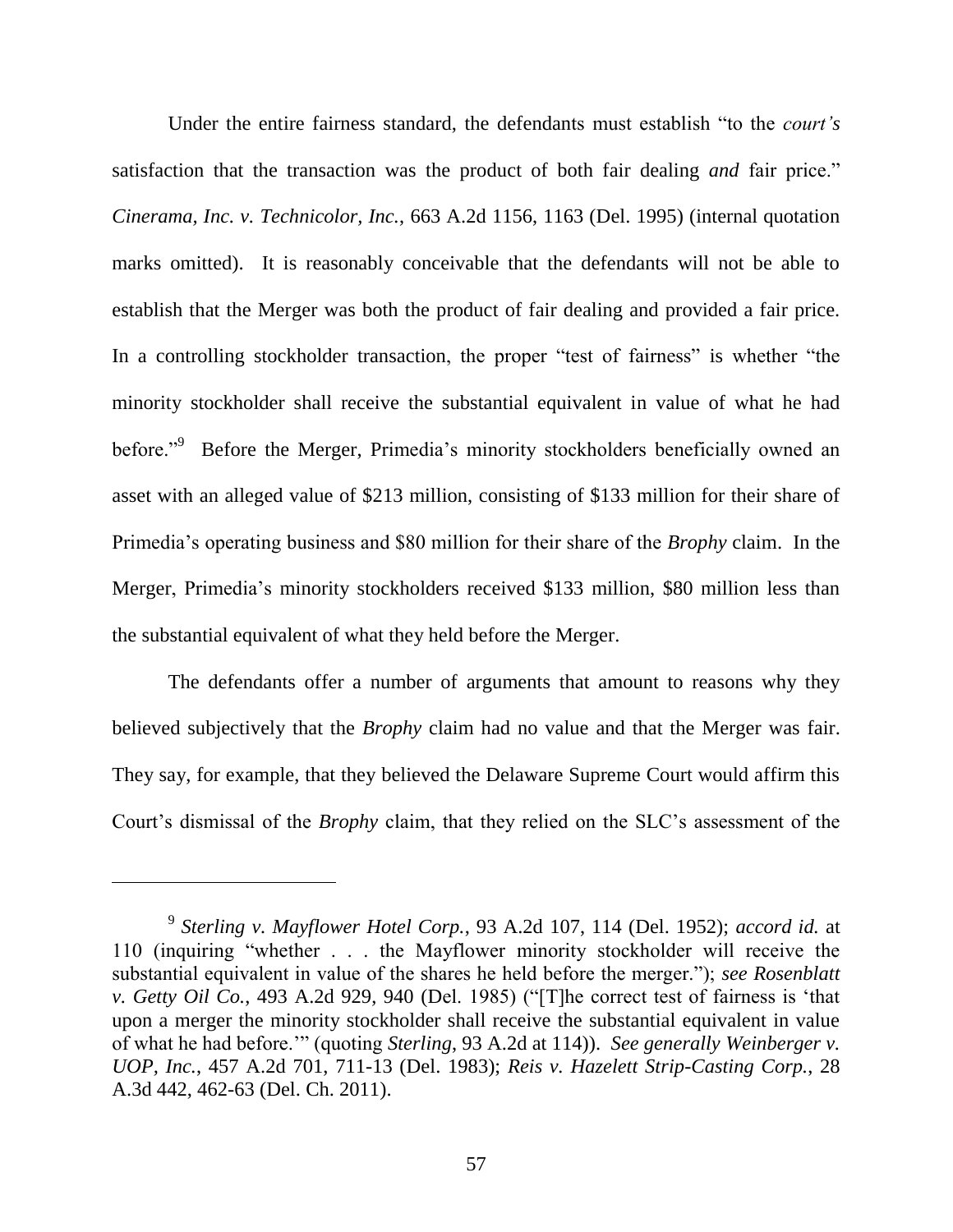merits of the claim, and that they relied on advice from counsel. But when entire fairness applies, "[n]ot even an honest belief that the transaction was entirely fair will be sufficient to establish entire fairness. Rather, the transaction itself must be objectively fair, independent of the board's beliefs." *Gesoff v. IIC Indus., Inc.*, 902 A.2d 1130, 1145 (Del. Ch. 2006). When a merger benefits a controlling stockholder by extinguishing a stockholder plaintiff's standing to pursue derivative claims, the defendants' subjective belief

> affords no ground upon which . . . a reviewing court may dependably conclude that the termination of the derivative litigation . . . was in the best interest of the corporation and was not simply in the interest of the directors and controlling shareholders who had been charged with wrongdoing. Without the guidance of a truly independent judgment, selfinterested directors cannot with confidence know the right course in order to pursue it. In all events, the law, sensitive to the weakness of human nature and alert to the ever-present inclination to rationalize as right that which is merely beneficial, will accord scant weight to the subjective judgment of an interested director concerning the fairness of transactions that benefit him.

*Merritt*, 505 A.2d at 765.

The subjective beliefs of the individual directors and the information on which they relied likely will have significant implications at a later phase of the case. "The entire fairness test is, at its core, an inquiry designed to assess whether a self-dealing transaction should be respected or set aside in equity. It has only a crude and potentially misleading relationship to the liability any particular fiduciary has for involvement in a self-dealing transaction." *Venhill Ltd. P'ship ex rel. Stallkamp*, 2008 WL 2270488, at \*22 (Del. Ch. June 3, 2008). When a transaction involves self-dealing by one fiduciary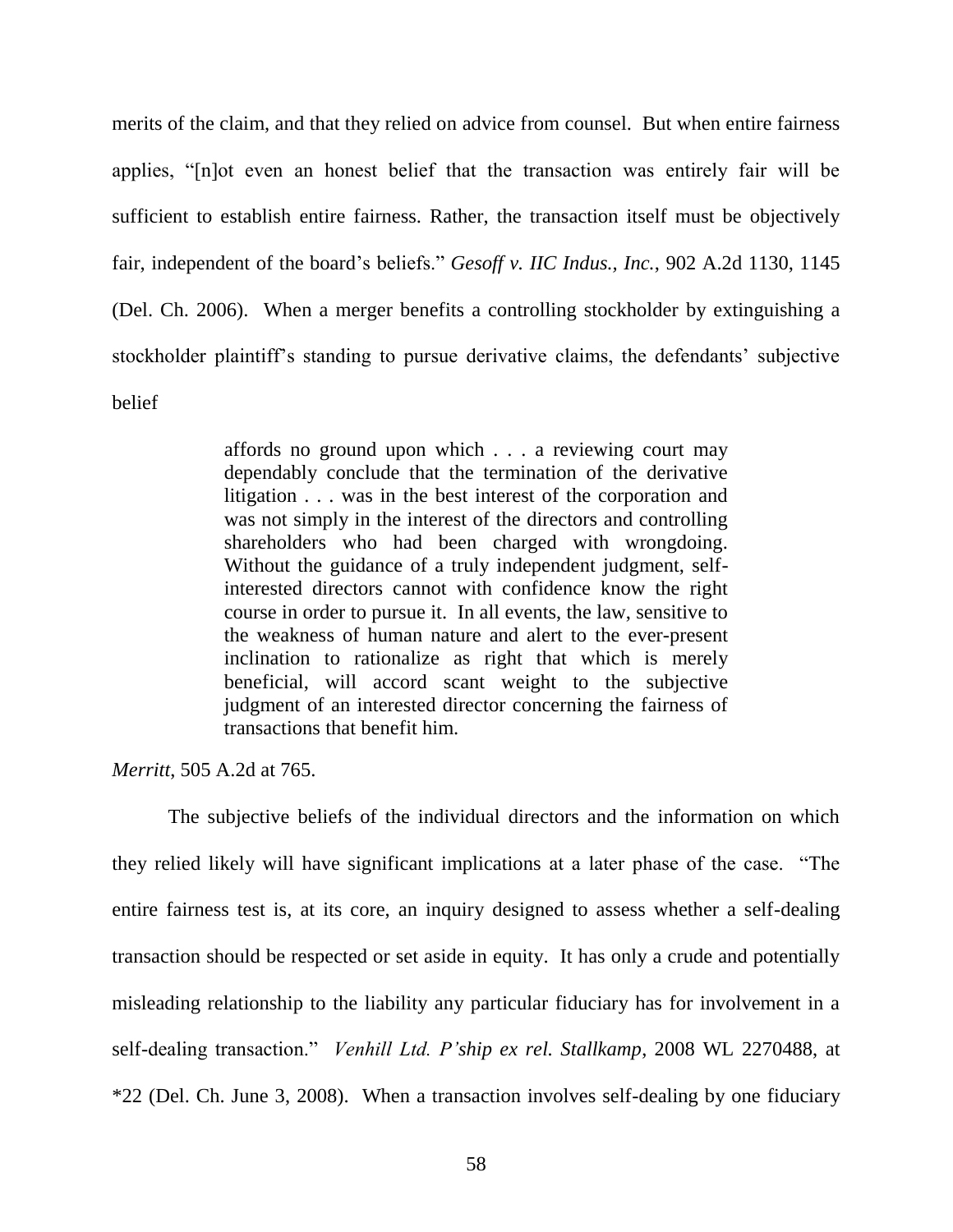but not by others who nevertheless approved the transaction, only the self-dealing fiduciary is "subject to damages liability for the gap between a fair price and the deal price without an inquiry into his subjective state of mind." *Id.* Self-dealing fiduciaries are liable because they breached their duty of loyalty if the transaction was unfair, regardless of whether they acted in subjective good faith. *See id.* But as to the other fiduciaries, even ones who might be deemed non-independent because of their status or relationships with the self-dealing fiduciaries, "the presence of the exculpatory charter provision would require an examination of their state of mind, in order to determine whether they breached their duty of loyalty by approving the transaction in bad faith  $\dots$ , rather than in a good faith effort to benefit the corporation." *Id.* at \*23. If those directors subjectively intended to act loyalty, then "their failure to procure a fair result does not expose them to liability." *Id.; see, e.g., In re Emerging Commc'ns, Inc., S'holders Litig.,* 2004 WL 1305745, at \*38-44 (Del. Ch. 2004) (analyzing exposure to monetary judgment on a director-by-director basis in connection with self-interested going-private transaction that was held not to be entirely fair).

If the plaintiffs succeed in proving that the Merger was unfair, only KKR would be liable for self-dealing on that basis alone. The Court would need to conduct a director-by-director analysis of the members of the Merger Board to determine whether they acted with a culpable state of mind. The directors' subjective beliefs about the fairness of the Merger and the viability of the *Brophy* claim would be pertinent to that inquiry. The directors' reliance on counsel's advice and the SLC's determinations also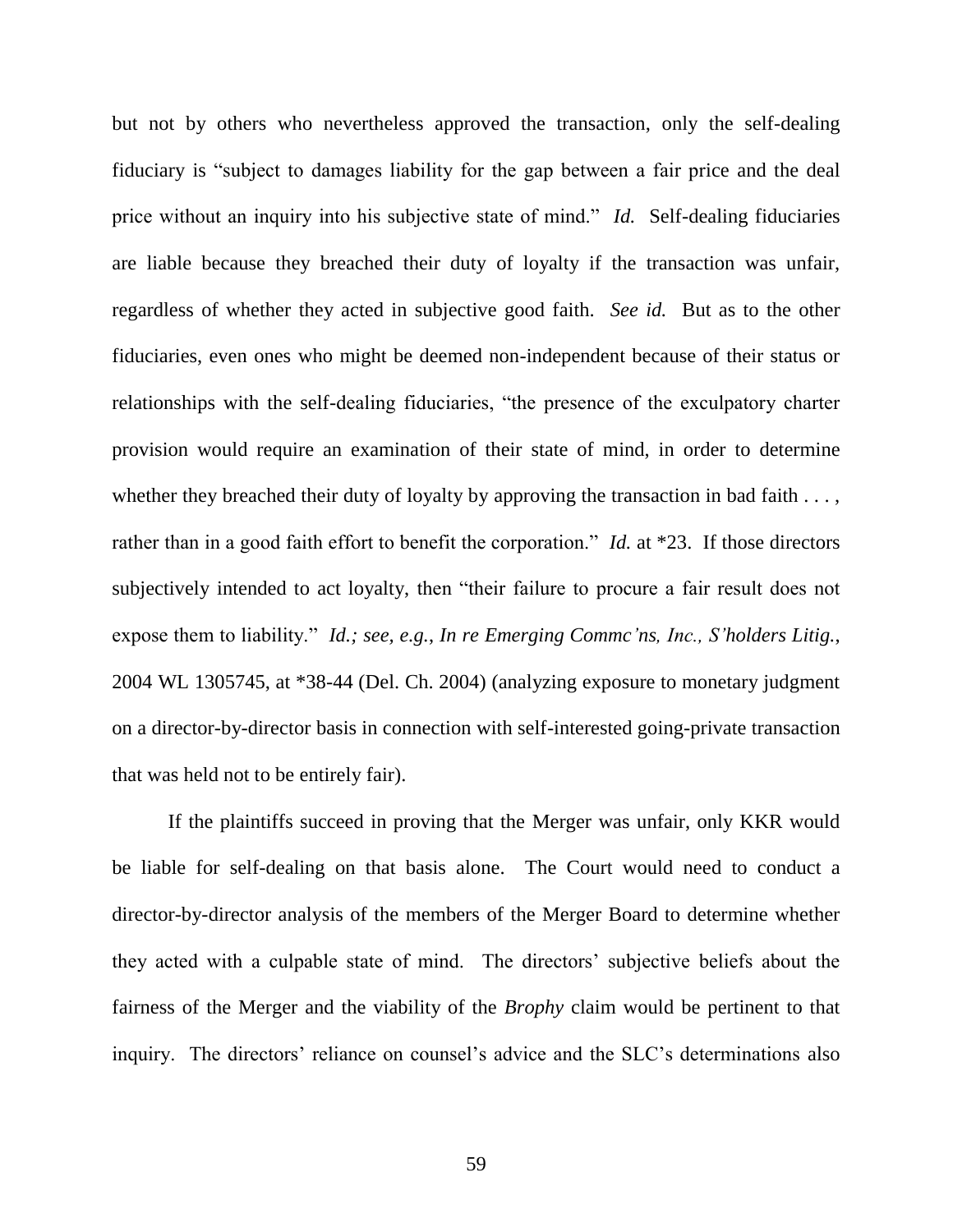would be relevant to their ability to invoke the protection from liability afforded by Section 141(e) of the Delaware General Corporation Law, which states:

> A member of the board of directors . . . shall . . . be fully protected in relying in good faith . . . upon such information, opinions, reports or statements presented to the corporation by any of the corporation's officers or employees, or committees of the board of directors, or by any other person as to matters the member reasonably believes are within such other person's professional or expert competence and who has been selected with reasonable care by or on behalf of the corporation.

8 *Del. C.* § 141(e); *see Boyer v. Wilmington Materials, Inc.*, 754 A.2d 881, 910-11 (Del.

Ch. 1999) (evaluating whether directors could rely for purposes of Section 141(e) on counsel that represented interested parties). These arguments cannot be raised on a motion to dismiss to defeat a well-pled claim when the complaint supports the application of the entire fairness standard. *See, e.g.*, *Valeant Pharm. Int'l v. Jerney*, 2007 WL 2813789, at \*14 (Del. Ch. Mar. 1, 2007) (holding that Section 141(e) defense is not determinative of entire fairness); *Manzo v. Rite Aid Corp.*, 2002 WL 31926606, at \*3 n.7 (Del. Ch. Dec. 19, 2002) (declining to consider Section 141(e) defense on motion to dismiss). The plaintiffs have therefore stated a claim that the Merger was not entirely fair.

## **3. Section 102(b)(7)**

The individual defendants seek dismissal in light of Section 102(b)(7) of the Delaware General Corporation Law and the exculpatory provision in Primedia's charter. Although those director defendants who are independent and disinterested may ultimately be able to rely upon the charter provision, it is premature to dismiss the claims against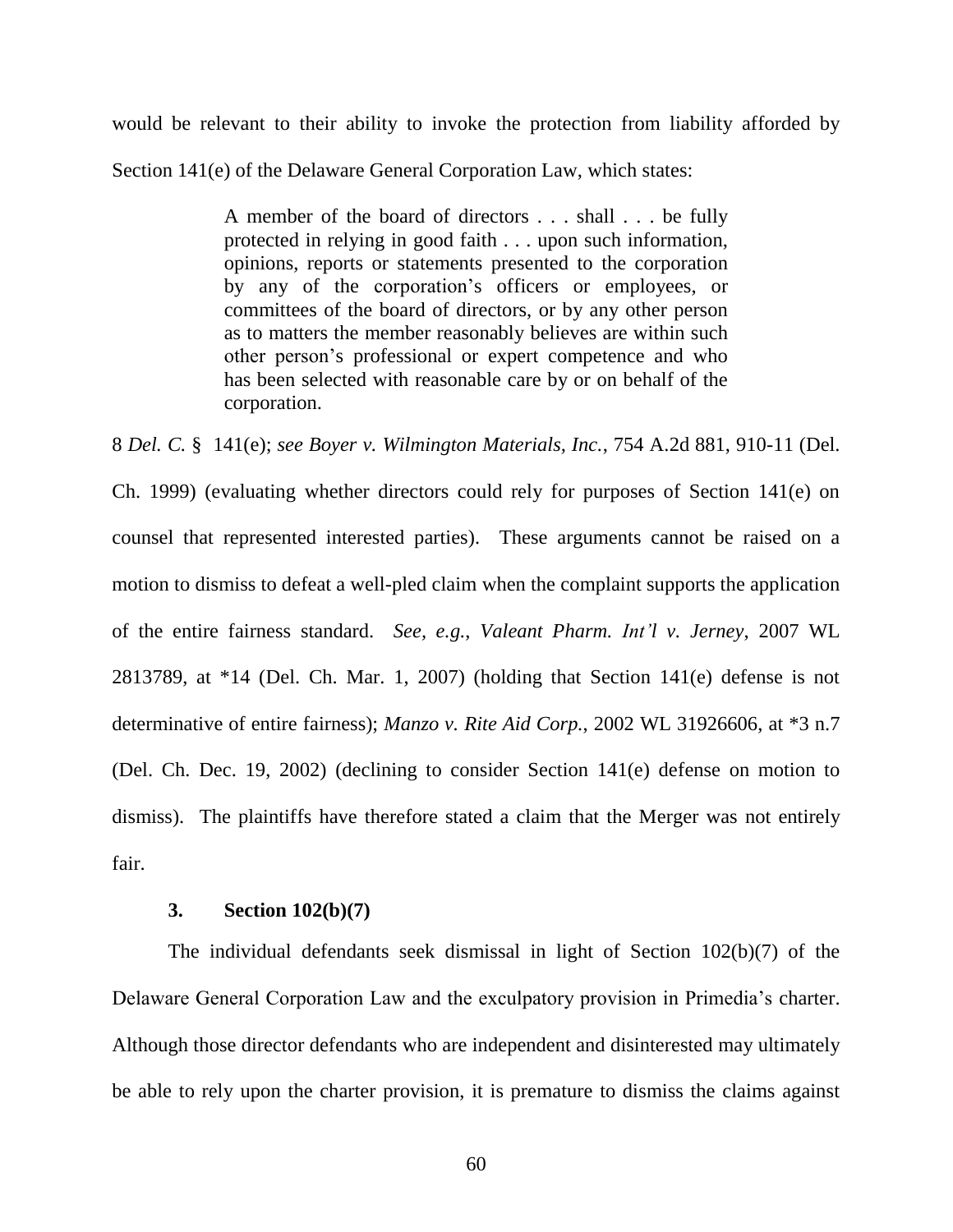them on this basis. When the entire fairness standard of review applies, "the inherently interested nature of those transactions" renders the claims "inextricably intertwined with issues of loyalty." *Emerald P'rs v. Berlin*, 787 A.2d 85, 93 (Del. 2001). The Class Complaint contains relatively insubstantial allegations of bad faith against the Outside Directors, but given the standard of review, I cannot dismiss them. *See LNR*, 896 A.2d at 178-79.

# **4. Collateral Estoppel**

At several points in their papers, the defendants contend that the Delaware Supreme Court's affirmance of this Court's analysis under the first prong of *Zapata*  operates as collateral estoppel as to matters discussed by the Delaware Supreme Court in its ruling. For collateral estoppel to apply, the issue previously determined must be identical to the issue in the current case*. See Betts v. Townsends, Inc*., 765 A.2d 531, 535 (Del. 2000). A determination that the first *Zapata* prong had been satisfied is not a determination as to the merits of the Derivative Action. This is evident from the Delaware Supreme Court's opinion: "[T]he the Special Litigation Committee . . . is under examination at this first-step stage of the proceedings, and not the merits of the plaintiff's cause of action.‖ *Kahn*, 23 A.3d at 841 n.52 (citing *Kaplan v. Wyatt*, 484 A.2d 501, 519 (Del. Ch. 1984), *aff'd*, 499 A.2d 1184 (Del. 1985)). The inquiry on the first prong of *Zapata* focuses on the SLC's good faith and the reasonableness of its investigation. *Id.* at 841. This is a different standard than whether the Class Complaint or the underlying Derivative Complaint states a claim under the *Central Mortgage*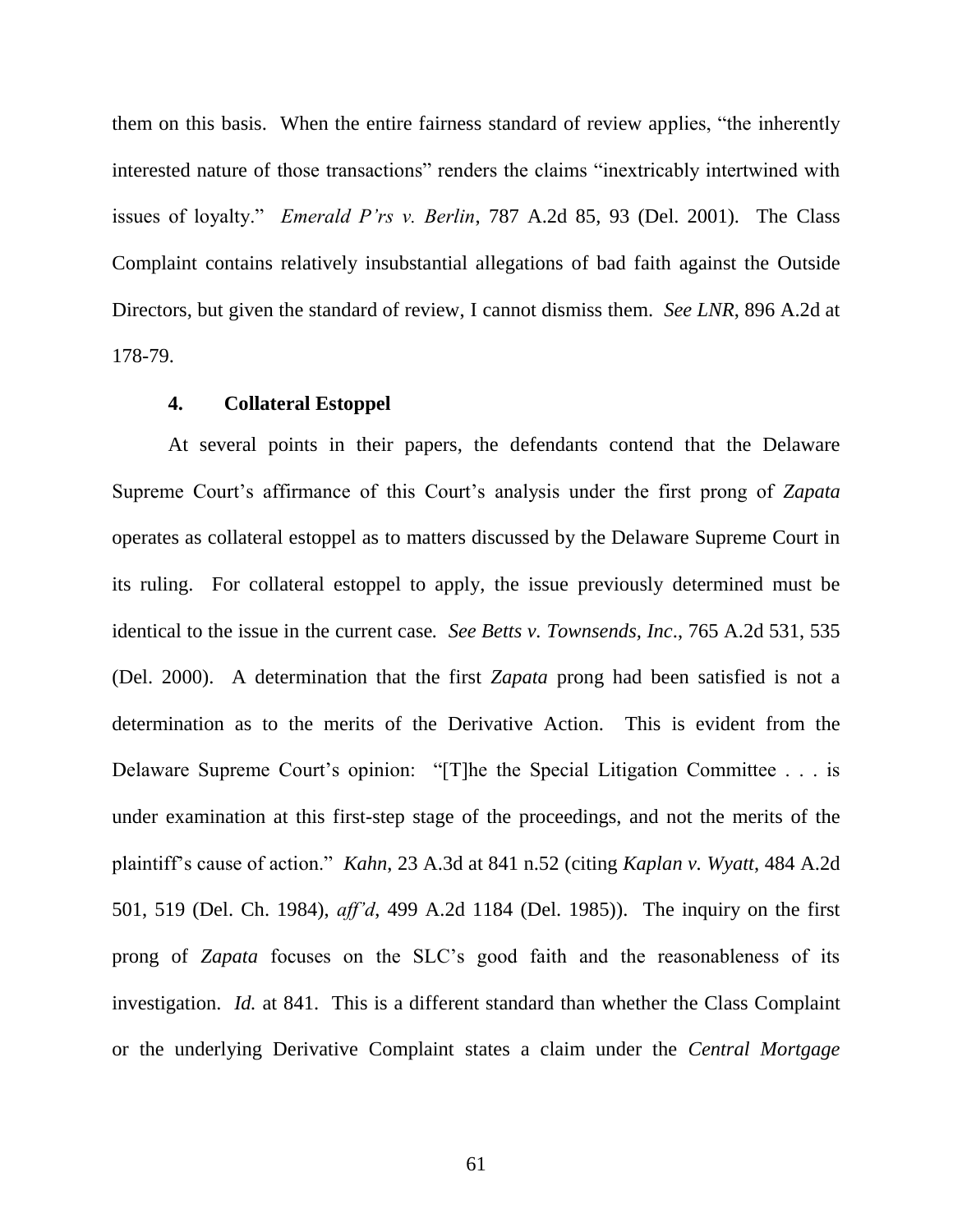"reasonable conceivability" test. Collateral estoppel therefore does not apply, and the plaintiffs have stated a claim against the Merger.

## **B. The Claim Challenging Section 6.5(d) of the Merger Agreement**

Less vigorously, the Class Complaint advances a separate claim based on Section 6.5(d) of the Merger Agreement. This section only permitted the Merger Board to modify its recommendation in favor of the Merger during that brief window after execution of the Merger Agreement on May 15, 2011, but before KKR executed a written consent later that day. From that point on, the Merger Agreement prohibited the Merger Board from changing its recommendation, even if a material event occurred like the issuance of the Delaware Supreme Court's decision reversing the *Brophy* claim and making full disgorgement available. The plaintiffs contend that this provision impermissibly constrained the Merger Board's ability to update its merger recommendation. This theory does not state a claim.

Section 251(b) of the Delaware General Corporation Law provides that "[t]he board of directors of each corporation which desires to merge or consolidate shall adopt a resolution approving an agreement of merger or consolidation and declaring its advisability." 8 *Del. C.* § 251(b). This single sentence imposes two separate statutory obligations. First, the board must "approv[e] [the] agreement of merger." *Id.* Second, the board must "declar[e] its advisability." *Id.* The board's declaration of advisability is typically referred to as the board's merger recommendation, although Section 251 does not use that term. *See* 8 *Del. C.* § 251; Steven M. Haas, *Limiting Change of Merger Recommendations to "Intervening Events,"* 13 No. 8 M&A Law. 15, 20 n.1 (Sept. 2009).

62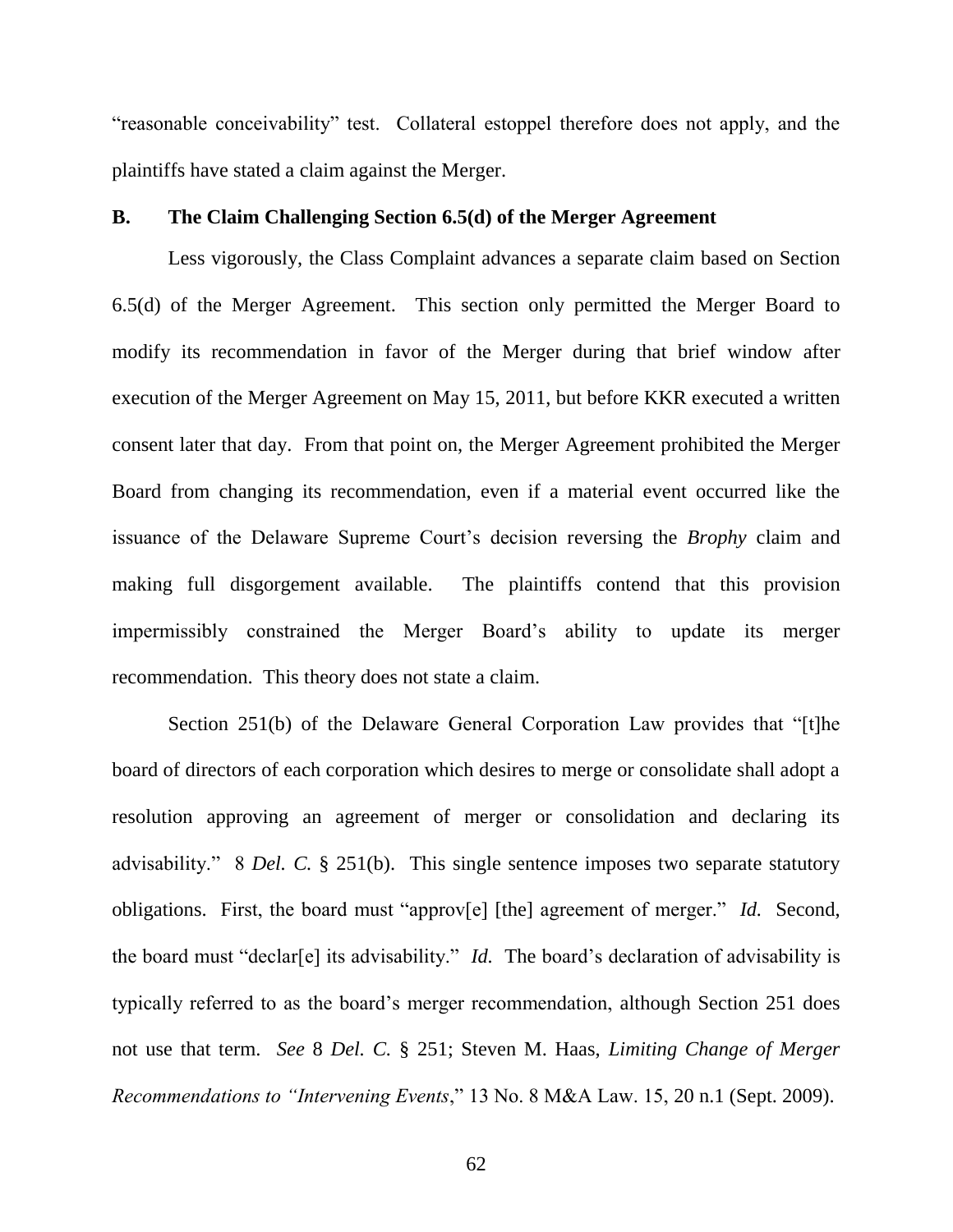Under Section 251(c), following board approval, the merger agreement must be submitted to stockholders "for the purpose of acting on the agreement." 8 *Del. C.* § 251(c). The board's recommendation is material information that must be communicated to the stockholders in connection with their vote on the merger. *See Smith v. Van Gorkom*, 488 A.2d 858, 888 (Del. 1985) (explaining that a board cannot "delegate to the stockholders the unadvised decision as to whether to accept or reject the merger"); William T. Allen, *Understanding Fiduciary Outs: The What and the Why of an Anomalous Concept*, 55 Bus. Law. 653, 658 (2000) (noting that the disclosure of a current merger recommendation is encompassed within "the board's fiduciary obligation of candor"); Haas, *supra*, at 15 ("The board's merger recommendation is also part of its broader fiduciary duties to stockholders . . . [which] include a duty of disclosure.").

A board has an ongoing obligation to review and update its recommendation. *See Frontier Oil Corp. v. Holly Corp.*, 2005 WL 1039027, at \*28 (Del. Ch. Apr. 29, 2005) (―Revisiting the commitment to recommend the Merger was not merely something that the Merger Agreement allowed the [Target] Board to do; it was the duty of the [Target] Board to review the transaction to confirm that a favorable recommendation would continue to be consistent with its fiduciary duties."). The duty includes "an obligation to use reasonable care in presenting a recommendation for stockholder action and in gathering and disseminating corporate information in connection with that recommendation.‖ Lawrence A. Hamermesh, *Calling Off the Lynch Mob: The Corporate Director's Fiduciary Disclosure Duty*, 49 Vand. L. Rev. 1087, 1163 (1996).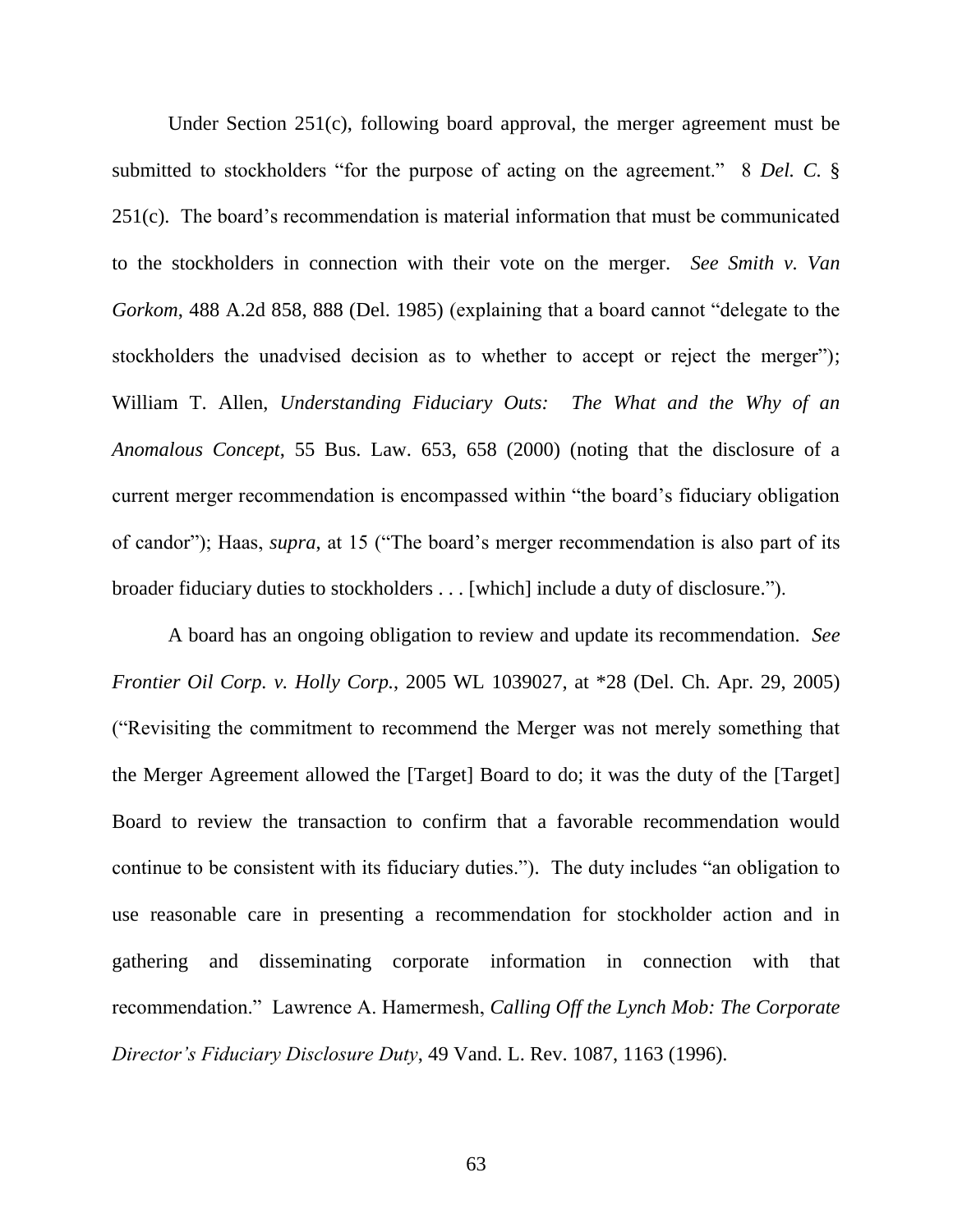―Delaware law requires that a board of directors give a meaningful, current recommendation to stockholders regarding the advisability of a merger including, if necessary, recommending against the merger as a result of subsequent events." R. Franklin Balotti & A. Gilchrist Sparks, III, *Deal-Protection Measures and the Merger Recommendation*, 96 Nw. U. L. Rev. 467, 476 (2002). This obligation flows from the bedrock principle that "when directors communicate publicly or directly with shareholders about corporate matters, the *sine qua non* of directors' fiduciary duty to shareholders is honesty." *Malone v. Brincat*, 722 A.2d 5, 10 (Del. 1998). The duty of loyalty, which mandates that directors act in stockholders' best interests, consequently ―requires ensuring an informed stockholder vote.‖ Haas, *supra*, at 16 (citing *In re Berkshire Realty Co., Inc.*, 2002 WL 31888345, at \*4 (Del. Ch. Dec. 18, 2002) ("[I]f the board, in the exercise of its business judgment, determined that liquidation was not in the best interests of . . . its stockholders, it could not have recommended a liquidation without violating its fiduciary duty to the stockholders.")). "The obligation to change a recommendation prior to a stockholder vote can be further viewed as a duty to update a prior material statement." *Id.* "A board may not suggest or imply that it is recommending the merger to the shareholders if in fact its members have concluded privately that the deal is not now in the best interest of the shareholders.‖ Allen, *supra*, at 658.

In light of these principles, "[t]he target board must have an ability to make a truthful and candid recommendation consistent with its fiduciary duties—and this duty will be applicable whether or not there is a superior offer." John F. Johnston, A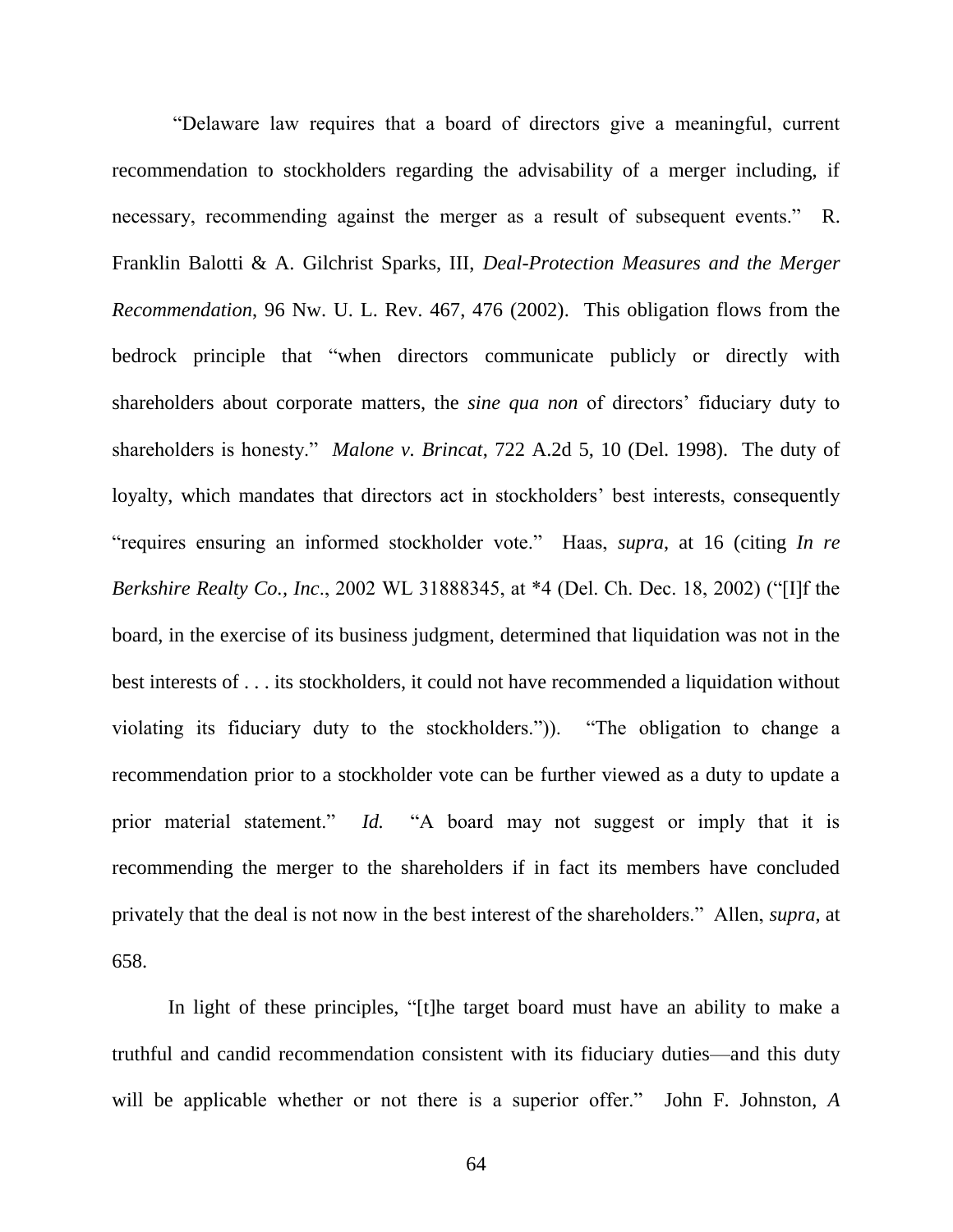*Rubeophobic Delaware Counsel Marks Up Fiduciary-Out Forms: Part I*, 13 Insights: The Corp. & Sec. L. Advisor, No. 10, 2, 5 (Nov. 1999) [hereinafter *Rubeophobe Part I*]. A target board may not "tie its hands  $\ldots$  [and] agree to recommend the existing agreement even when, because of changed circumstances, it believes the existing agreement is not, at the time of its recommendation, in the stockholders' best interests." John F. Johnston, *A Rubeophobic Delaware Counsel Marks Up Fiduciary–Out Forms: Part II*, 14 Insights: The Corp. & Sec. L. Advisor, No. 2, 16, 19 (Feb. 2000). It follows that ―[t]he carve-out [in a merger agreement] from the target board's obligation to recommend the agreement to the target's stockholders raises issues that are fundamentally different from those raised by the no-shop and termination carve-outs because it implicates the duties of the target directors to communicate truthfully with its stockholders." *Id.* "[U]nlike in the no-shop and termination outs, fiduciary duty law cannot be overridden by the contract provisions." *Rubeophobe Part I* at 3.

The Class Complaint alleges that the language of Section 6.5(d) prevented the Merger Board from complying with its fiduciary duties to provide a current and candid merger recommendation. Section 6.5(d) states:

> (d) No Change in Recommendation or Alternative Acquisition Agreement. Except as set forth in this Section 6.5(d), Section 6.5(e)<sup>10</sup> or Section 8.3(a),<sup>11</sup> the Company Board and each committee thereof shall not:

 $\overline{a}$ 

 $10$  Section 6.5(e), entitled "Certain Permitted Disclosures," states: "Nothing contained in this Section 6.5 shall be deemed to prohibit the Company or the Company Board or any committee thereof from (i) complying with its disclosure obligations under U.S. federal or state law with regard to an Acquisition Proposal. . . ."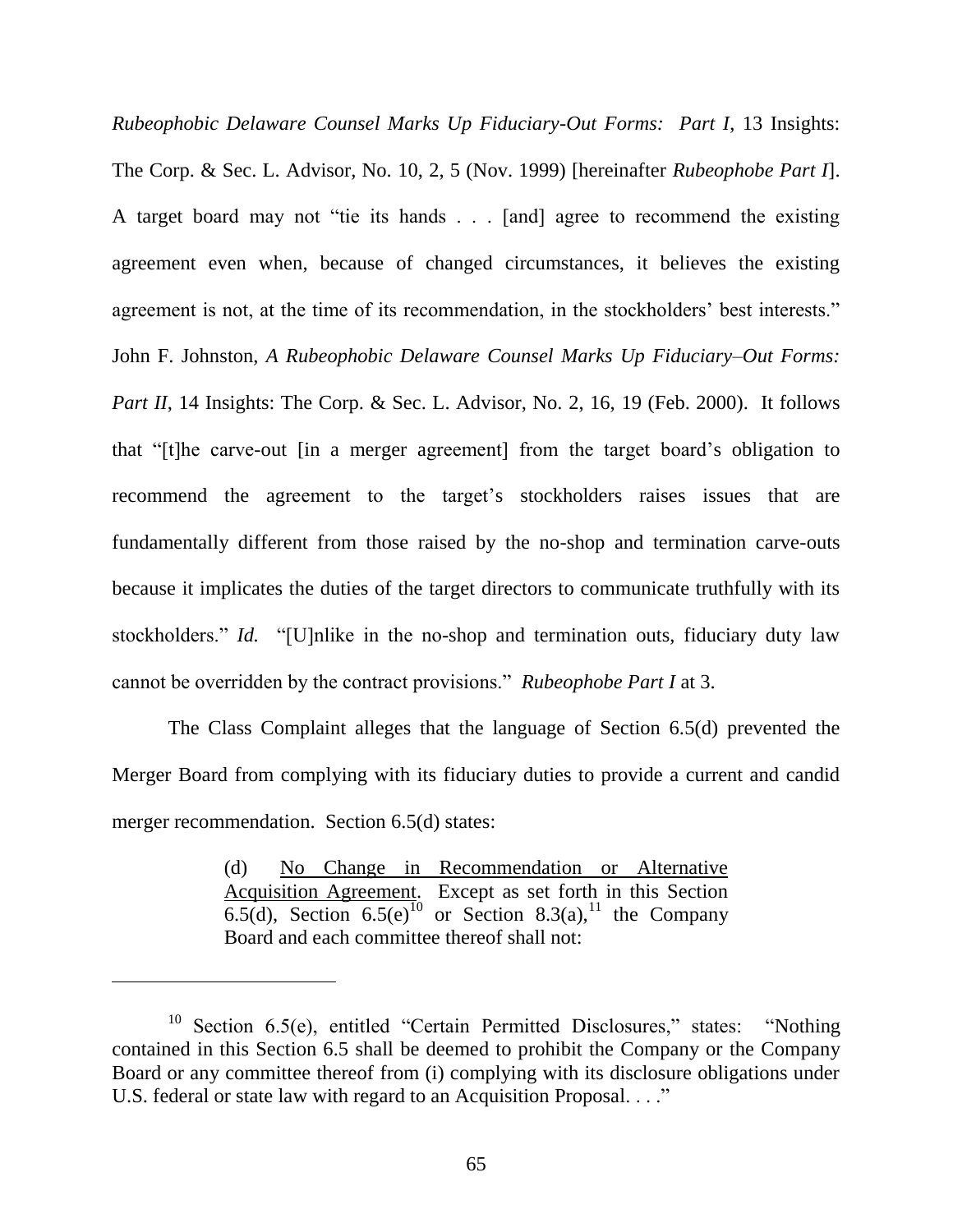- (i) withhold, withdraw, qualify or modify, or publicly propose to withdraw qualify or modify, in a manner adverse to [TPG], the Company Recommendation $^{12}$  (it) being understood that the Company Board may take no position with respect to an Acquisition Proposal $1<sup>3</sup>$  until the close of business as of the tenth (10th) Business Day after the commencement of such Acquisition Proposal pursuant to Rule 14d-2 under the Exchange Act without such action being considered an adverse modification);
- (ii) approve or recommend, or publicly propose to approve or recommend, any Acquisition Proposal or any letter of intent or agreement in principle with respect to a Acquisition Proposal;
- (iii) except as expressly permitted by Section 8.3(a), cause or permit the Company to enter into any acquisition agreement, merger agreement or similar definitive agreement (other than a confidentiality agreement referred to in Section  $6.5(b)$  (an "Alternative Acquisition Agreement") relating to any Acquisition Proposal; or

 $\overline{a}$ 

<sup>&</sup>lt;sup>11</sup> Section 8.3(a) identifies the circumstances under which the Company can terminate the Merger Agreement.

<sup>&</sup>lt;sup>12</sup> Section 3.4 defines "Company Recommendation" as a resolution by the Company Board to "recommend that stockholders of the Company adopt this Agreement."

<sup>&</sup>lt;sup>13</sup> Section 6.5(c)(i) defines "Acquisition Proposal" as "any inquiry, proposal or offer from any person or group of persons other than [TPG] for (A) a merger, reorganization, consolidation, share exchange, business combination, recapitalization, liquidation, dissolution or similar transaction involving an acquisition of the Company (or any subsidiary or subsidiaries of the Company whose business constitutes 20% or more of the net revenues, net income or assets of the Company and its subsidiaries, taken as a whole) or (B) the acquisition in any manner, directly or indirectly, of over 20% of the equity securities or consolidated total assets of the Company and its subsidiaries, in each case other than the Merger."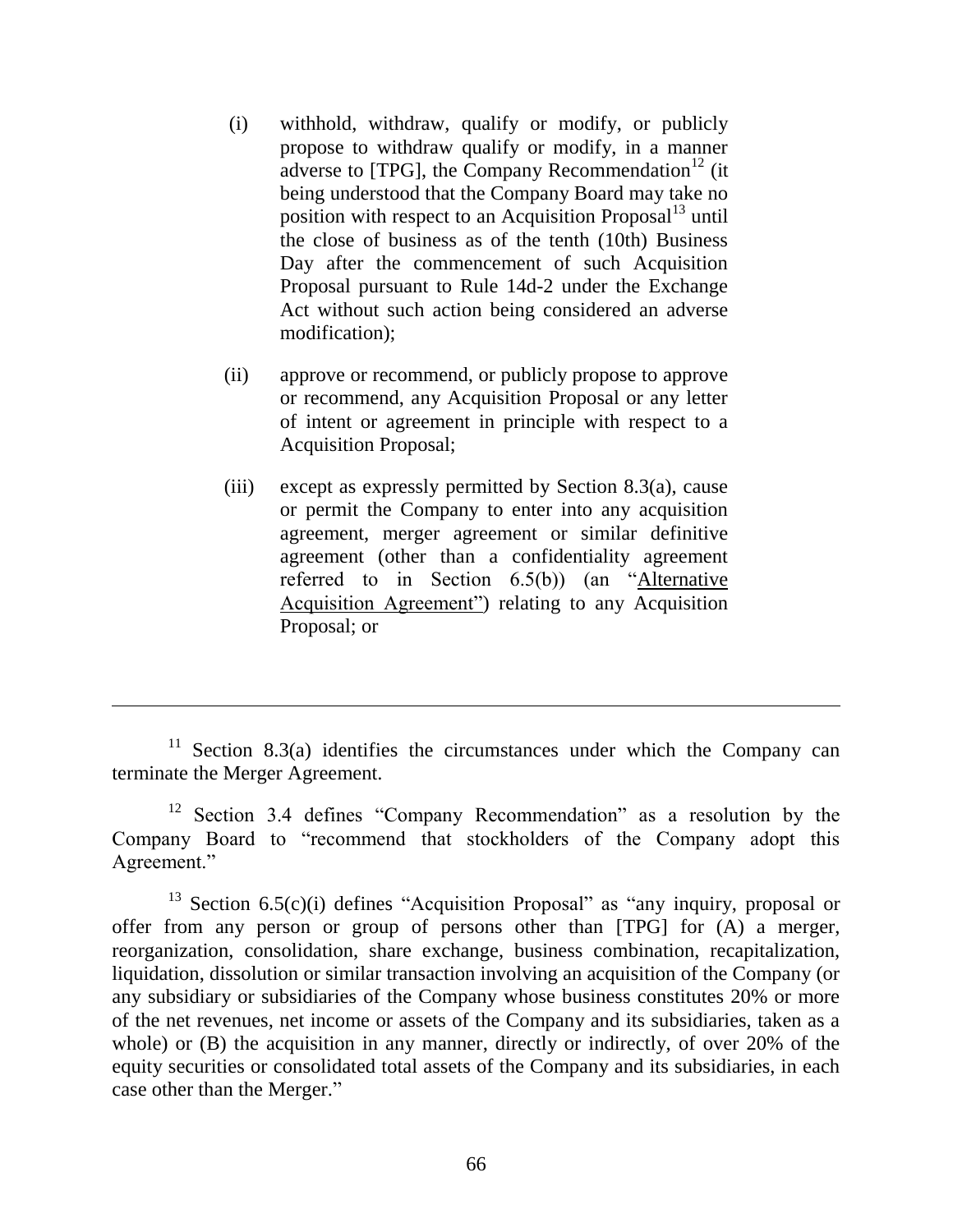(iv) agree or resolve to take, or publicly announce any intention to take, any of the actions set forth in clauses (i), through (iii) above.

Notwithstanding the provisions of this Section 6.5(d),

(I) at any time prior to obtaining the Company Requisite Vote, if the Company Board determines or any committee thereof believes in good faith, after consultation with outside counsel that failure to take any of the actions set forth in clauses (i) through  $(v)^{14}$  of this Section 6.5(d) (any of the foregoing, a "Change of Recommendation"  $\cdots$  could be inconsistent with its fiduciary duties under applicable law other than because the Company has a received a Superior Proposal, $^{15}$  the Company Board may take any of the actions set forth in clauses (i), (ii) and (v) of this Section 6.5(d) and

(II) at any time prior to obtaining the Company Requisite Vote, if the Company Board determines, in good faith, after consultation with independent financial advisors and outside legal counsel, that

(x) an Acquisition Proposal is a Superior Proposal and

(y) failure to take such action could be inconsistent with the directors' fiduciary duties under applicable law,

<sup>&</sup>lt;sup>14</sup> This appears to be a typographical error. Section  $6.5(d)$  does not have a subsection (v), but nevertheless refers repeatedly to the non-existent subsection.

<sup>&</sup>lt;sup>15</sup> Section  $6.5(c)(ii)$  defines "Superior Proposal" as "any bona fide written Acquisition Proposal (with the percentages set forth in the definition of such term changed from 20% to 50%), that the Company Board has determined in its good faith judgment after consultation with the Company's outside legal counsel and independent financial advisors (A) is reasonably likely to be consummated in accordance with its terms, taking into account all legal, financial and regulatory aspects of the proposal and the person making the proposal, and (B) if consummated, would result in a transaction more favorable to the Company's stockholders (solely in their capacity as such) from a financial point of view than the transaction contemplated by this Agreement (including any revisions to the terms of this Agreement proposed by [TPG] in response to such proposal or otherwise)."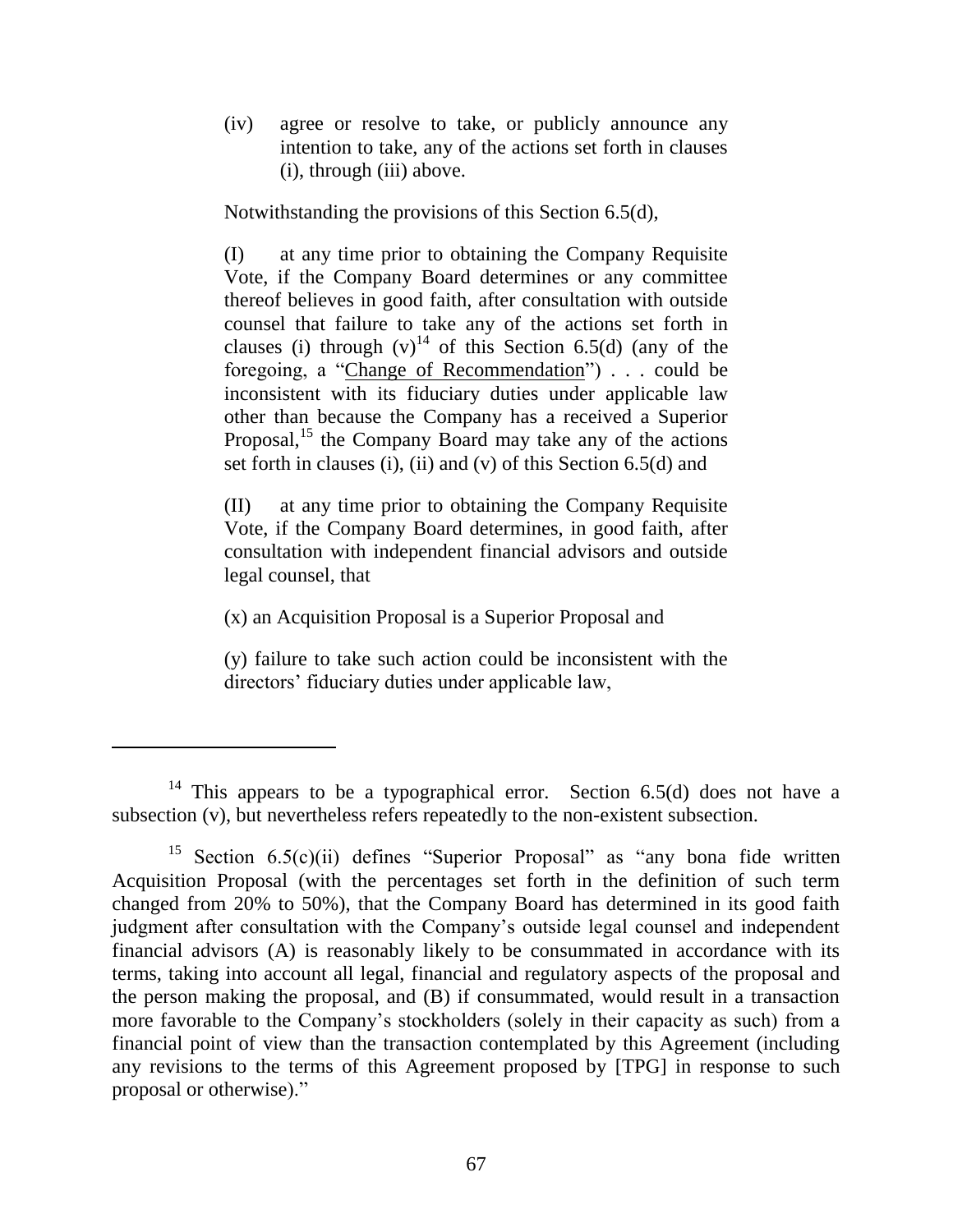the Company Board may, in response to such a Superior Proposal, take any of the actions set forth in clauses (i) through (v) of this Section 6.5(d) with respect a Superior Proposal;

provided that prior to taking any such actions permitted pursuant to this clause (II),

(w) the Company has given [TPG] at least two (2) Business Days' prior written notice of its intention to take such action (which notice shall include an unredacted copy of the Superior Proposal, an unredacted copy of the relevant proposed transaction agreements and an unredacted copy of any financing commitments relating thereto),

(x) the Company has negotiated, and has caused its representatives to negotiate, in good faith with [TPG] during such notice period, to the extent [TPG] wishes to negotiate, to enable [TPG] to propose revisions to the terms of this Agreement, the Financing Commitments and the Guarantees such that it would cause such Superior Proposal to no longer constitute a Superior Proposal,

(y) following the end of such notice period, the Company Board shall have considered in good faith any proposed revisions to this Agreement, the Financing Commitments and the Guarantees proposed in writing by [TPG], and shall have determined that the Superior Proposal would continue to constitute a Superior Proposal if such revisions were to be given effect and

(z) in the event of any material change to the material terms of such Superior Proposal, the Company shall, in each case, have delivered to [TPG] an additional notice consistent with that described in clause (w) above and the notice period shall have recommenced, except that the notice period shall be at least one Business Day (unless the initial two (2) Business Day period has not concluded, in which case such notice period shall be at least one Business Day after such additional notice);

and provided, further that the Company has complied in all material respects with its obligations under this Section 6.5.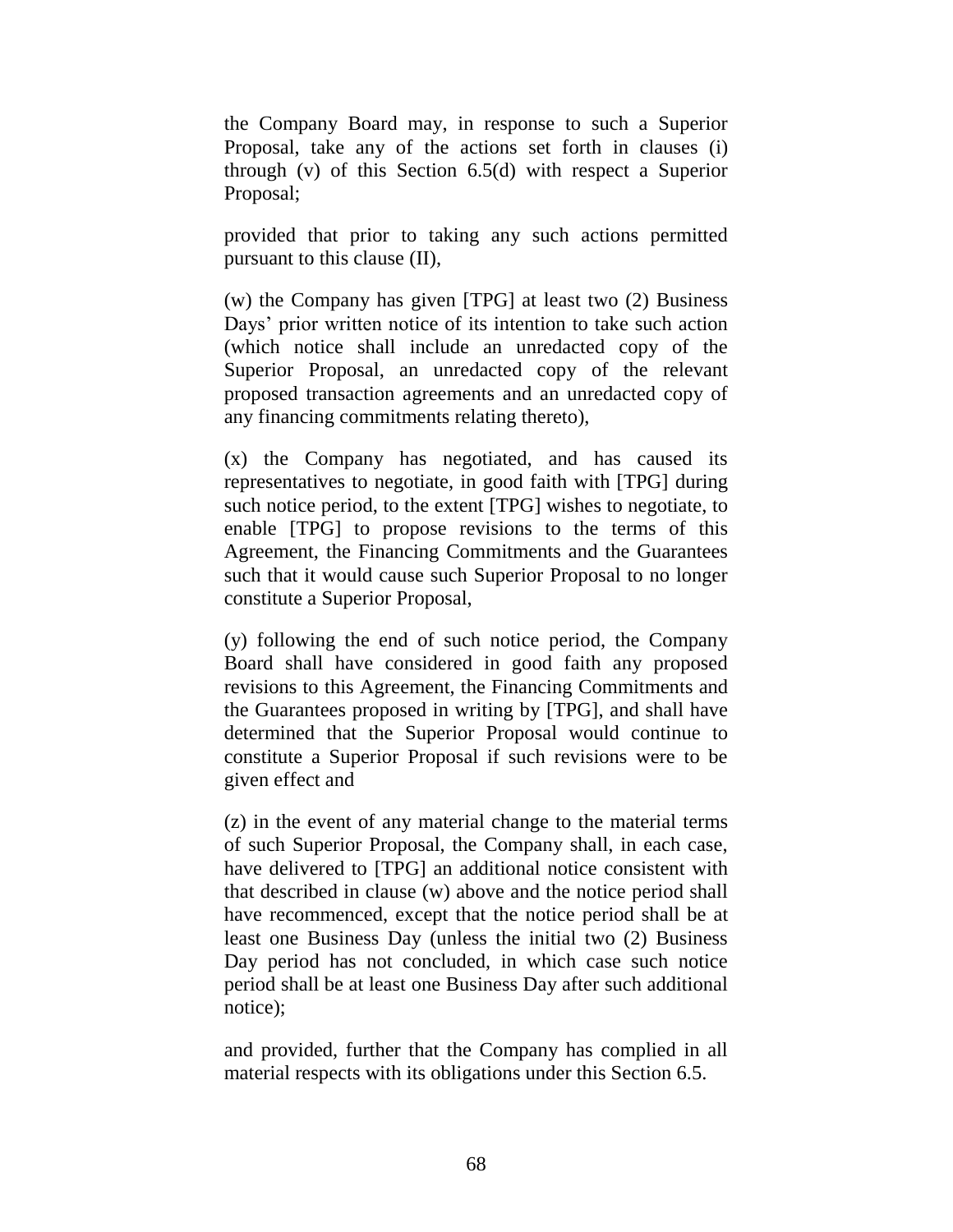Primedia, Inc., Definitive Information Statement (Form DEF 14-A) (June 20, 2011) at A-23 to -24. The plaintiffs accurately interpret this lengthy provision as only permitting the Merger Board to change its recommendation before obtaining the Company Requisite Vote. The Merger Agreement defines the term "Company Requisite Vote" as "adoption of this Agreement by the affirmative vote or written consent of holders of at least a majority of the outstanding Shares." *Id.* at A-7.

Under Section 6.5(d), the Merger Board lacked the contractual right to change its recommendation after KKR provided the Company Requisite Vote by delivering its written consent. If the Merger Board had a continuing duty to update its recommendation after this point, and if an event occurred that conceivably could have required the Merger Board to change its recommendation (like the Delaware Supreme Court's decision), and if the Merger Board failed to change its recommendation, then the plaintiffs would state a claim for breach of duty. The viability of that claim depends in the first instance on the point at which the obligation to update the merger recommendation ends.

Under Section 251(b), the board's obligation to declare the advisability of a merger and hence maintain a current merger recommendation relates to the statutory requirement of stockholder approval. The board's obligation to update its merger recommendation therefore should only last through the point at which stockholder approval is obtained. Chancellor Allen reached this conclusion implicitly in rejecting a claim that a proxy statement was materially misleading because it described the board's ability to modify its merger recommendation as terminating upon the stockholder vote. *See In re Mobile Commc'ns Corp.*, 1989 WL 997182 (Del. Ch. Apr. 3, 1989), *aff'd*, 608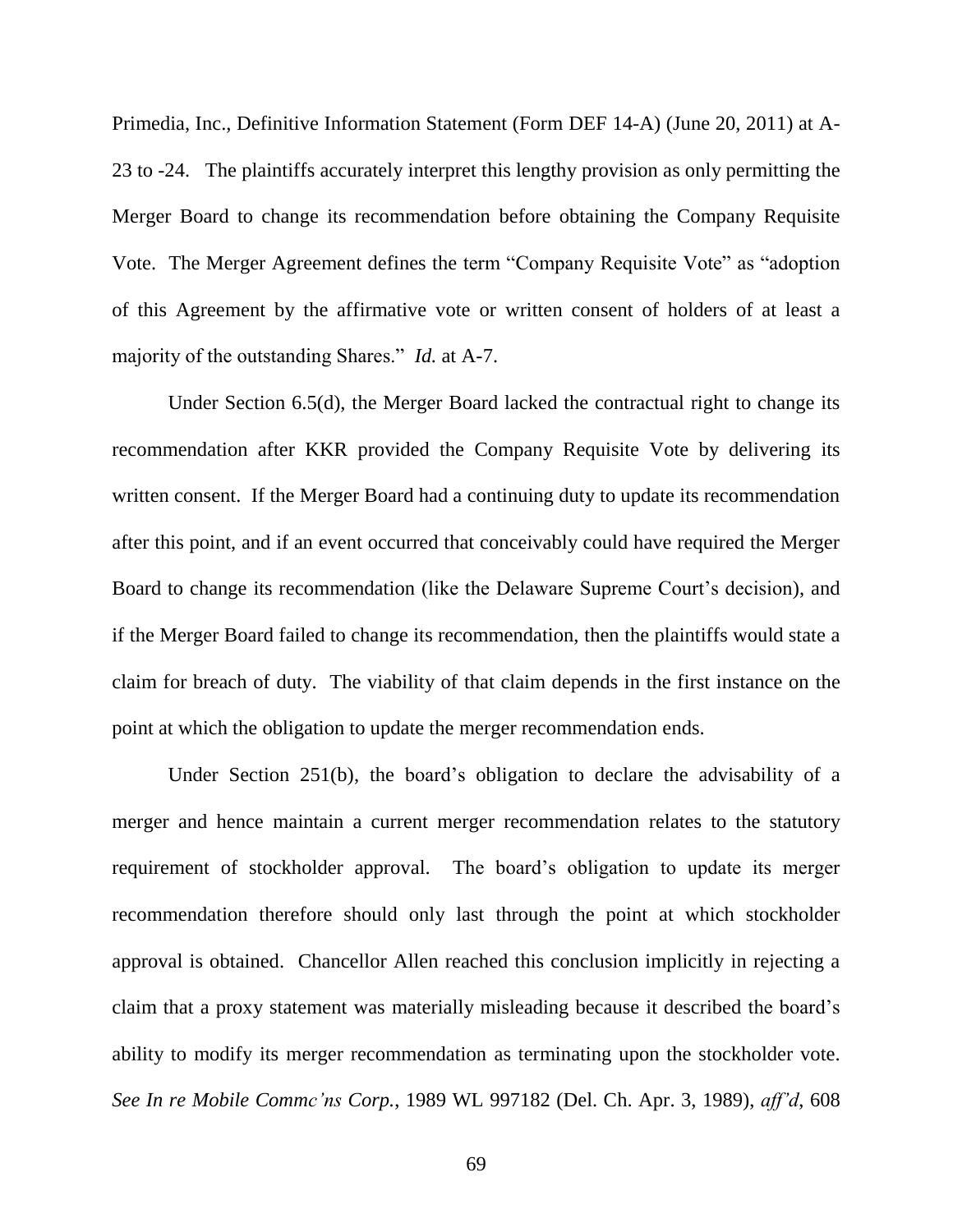A.2d 729 (Del. 1992). Like the Merger Agreement here, the merger agreement in *Mobile Communications* only permitted the board to change its recommendation before the stockholder vote. Chancellor Allen held that the proxy statement accurately described the board's contractual ability to change its recommendation and noted that the board had not obtained a broader right to terminate the agreement even after stockholder approval, as authorized by Section 251(d). *Id.* at \*2-3. If the target board had a supervening obligation to update its merger recommendation after stockholder approval that conflicted with the contract provision, then the disclosure in the proxy statement would not have been accurate and Chancellor Allen would not have ruled as he did.

The plaintiffs have not offered an alternative point in time for the merger recommendation obligation to terminate. Based on the structure of Section 251 and Chancellor Allen's ruling in *Mobile Communications*, the board's obligation to maintain a current and candid merger recommendation terminates at the point of the stockholder vote.

Unless the corporation's charter otherwise provides, stockholders in a Delaware corporation may take action by written consent in lieu of voting at a meeting. *See* 8 *Del. C.* § 228(a). Stockholders may act by written consent to approve a merger agreement. *See In re Openlane, Inc. S'holders Litig.*, 2011 WL 4599662, at \*10 (Del. Ch. Sept. 30, 2011); *Optima Int'l of Miami, Inc. v. WCI Steel, Inc.*, C.A. No. 3833–VCL, at 136-38 (Del. Ch. June 27, 2008) (TRANSCRIPT). Once stockholder approval has been obtained, the board's obligation to declare the advisability of the merger and concomitant duty to update that recommendation ends. When KKR delivered the necessary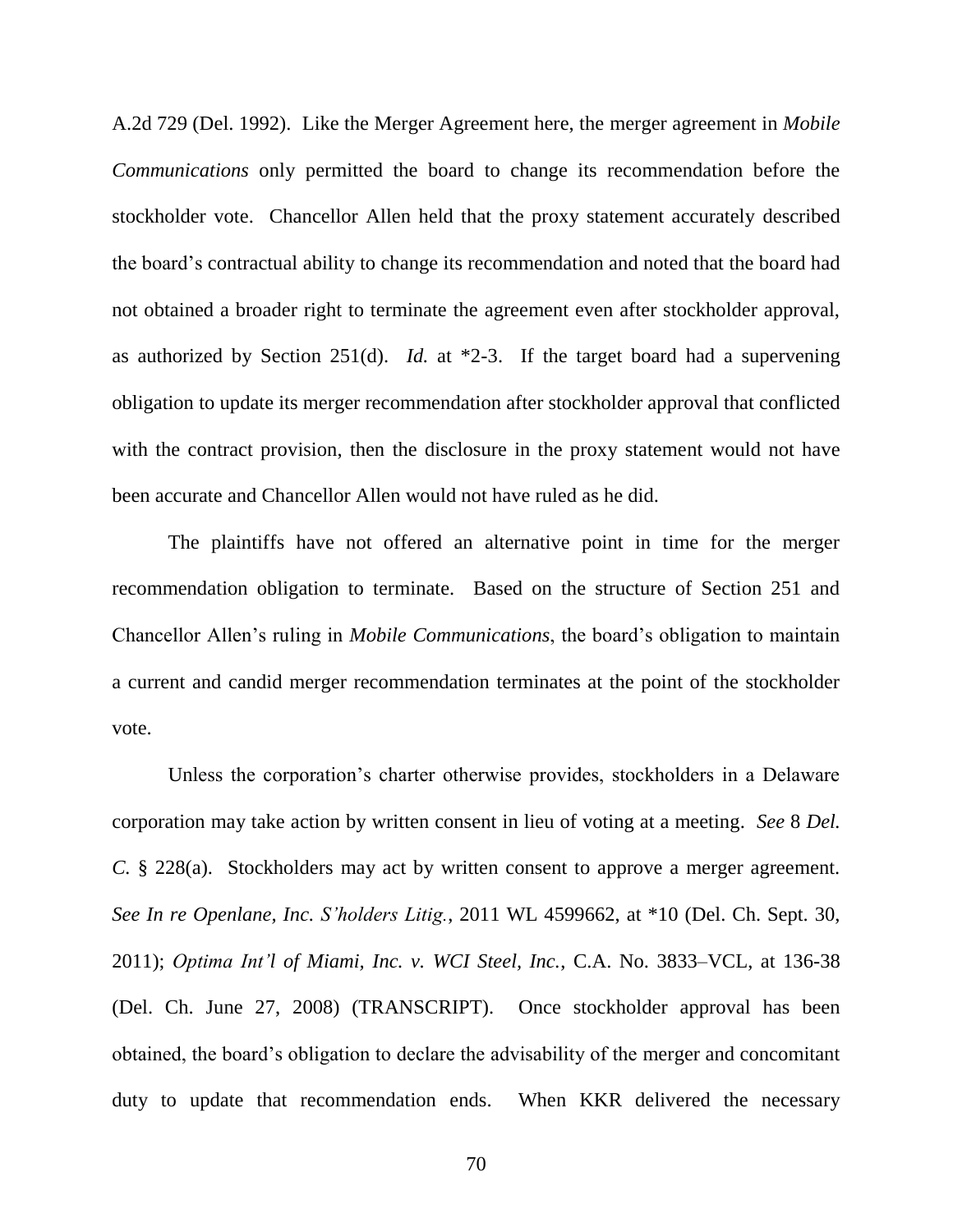stockholder vote by acting via written consent, the Merger Board's recommendation obligation terminated. Assuming that the issuance of the Delaware Supreme Court decision in theory could have required the Merger Board to revisit its merger recommendation, the Merger Board had no obligation to do so because Primedia's stockholders already had adopted the Merger Agreement through KKR's action by written consent.

The endpoint for the statutory obligation to maintain a current and candid merger recommendation highlights a distinction between that requirement and the fiduciary duty to disclose material information when seeking stockholder action. The "duty of disclosure is not an independent duty, but derives from the duties of care and loyalty." *Pfeffer v. Redstone*, 965 A.2d 676, 684 (Del. 2009) (internal quotation marks omitted). It arises because of "the application in a specific context of the board's fiduciary duties . . . ." *Malpiede v. Townson*, 780 A.2d 1075, 1086 (Del. 2001). The duty "does not exist in a vacuum." *Stroud v. Grace*, 606 A.2d 75, 85 (Del. 1992). Its scope and requirements depend on context. Hamermesh, *supra*, at 1099.

―[T]he fiduciary duty of a Delaware director is unremitting.‖ *Malone*, 722 A.2d at 10; *accord Quickturn Design Sys. Inc. v. Shapiro*, 721 A.2d 1281, 1292 (Del. 1998); *Mills Acq. Co. v. Macmillan, Inc., 559 A.2d 1261, 1280 (Del. 1989).* "[D]irectors of Delaware corporations [have] a fiduciary duty to disclose fully and fairly all material information within the board's control when it seeks shareholder action." *Stroud*, 606 A.2d at 84. If a merger gives rise to appraisal rights, then the duty to disclose all material information applies, even if the transaction does not require stockholder approval or a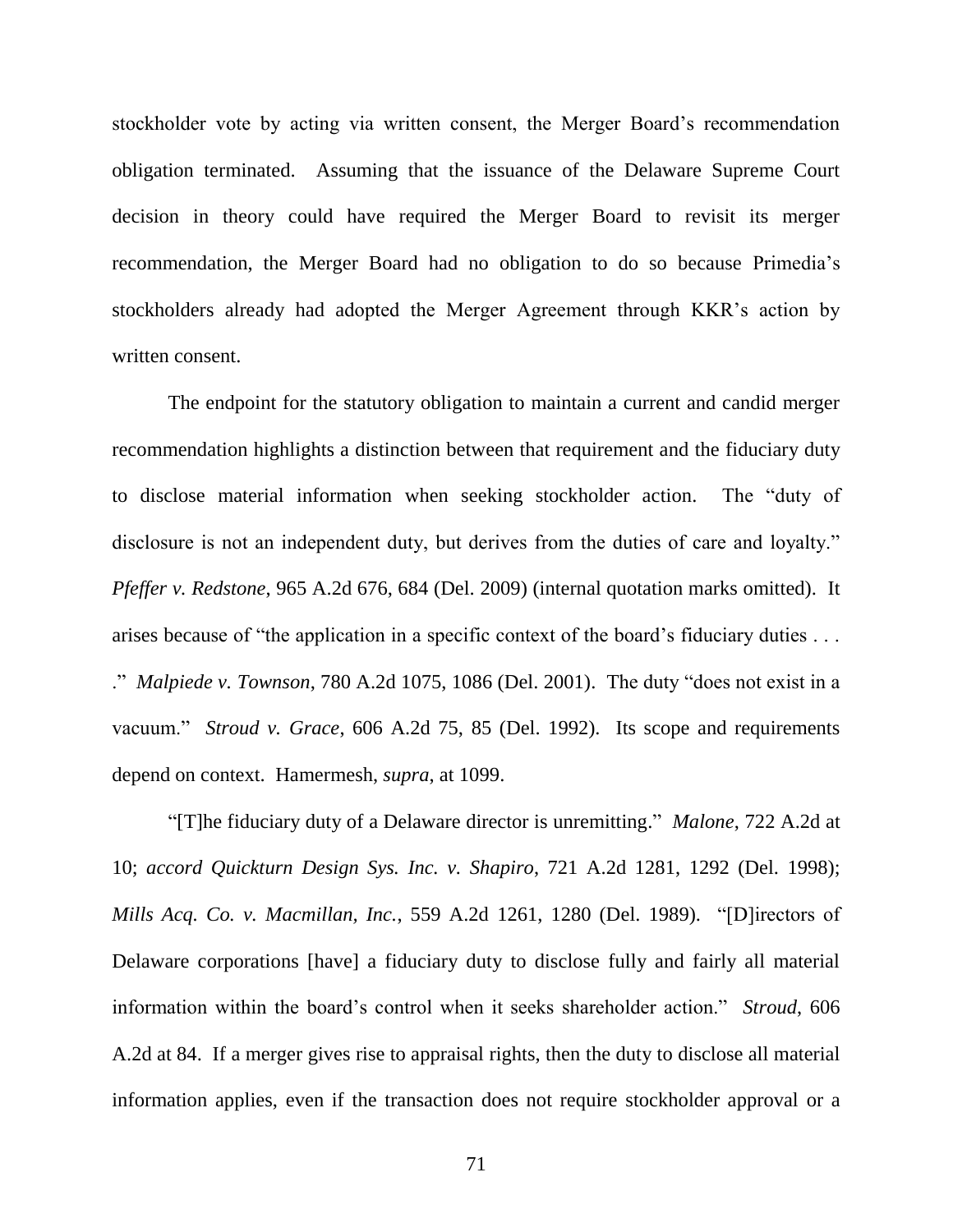controller has provided it. *See, e.g.*, *Gilliland v. Motorola, Inc.*, 859 A.2d 80, 88-89 (Del. Ch. 2004) (disclosure obligation in connection with back-end short form merger and appraisal election); *McMullin v. Beran*, 765 A.2d 910, 925-26 (Del. 2000) (disclosure obligation in connection with two-step merger involving tender decision and appraisal election); *Skeen v. Jo-Ann Stores, Inc.*, 750 A.2d 1170, 1172-73 (Del. 2000) (disclosure obligation in connection with appraisal election for short-form merger). "[T]here is no different standard [of disclosure] for appraisal decisions." *Skeen*, 750 A.2d at 1171.

The running of the time period for maintaining a current merger recommendation did not mean that the Merger Board stopped owing fiduciary duties, including a duty of disclosure. It simply changed one aspect of the legal framework within which those duties operated. Apart from their merger recommendation argument, the plaintiffs do not contend that the Merger Board breached its duty to disclose all material information in connection with the Primedia stockholders' appraisal decision. Nor would such a claim survive a motion to dismiss. The Merger Board promptly disclosed the issuance of the Delaware Supreme Court's decision in a press release on June 24, 2011, and stated that the decision "did not alter the conclusion . . . that it was not in the best interests of the Company to pursue the claims asserted in the derivative action." Primedia, Inc., Current Report (Form 8-K) (June 24, 2011).

The Class Complaint therefore does not state a claim as to Section 6.5 of the Merger Agreement. This aspect of the Class Complaint is dismissed.